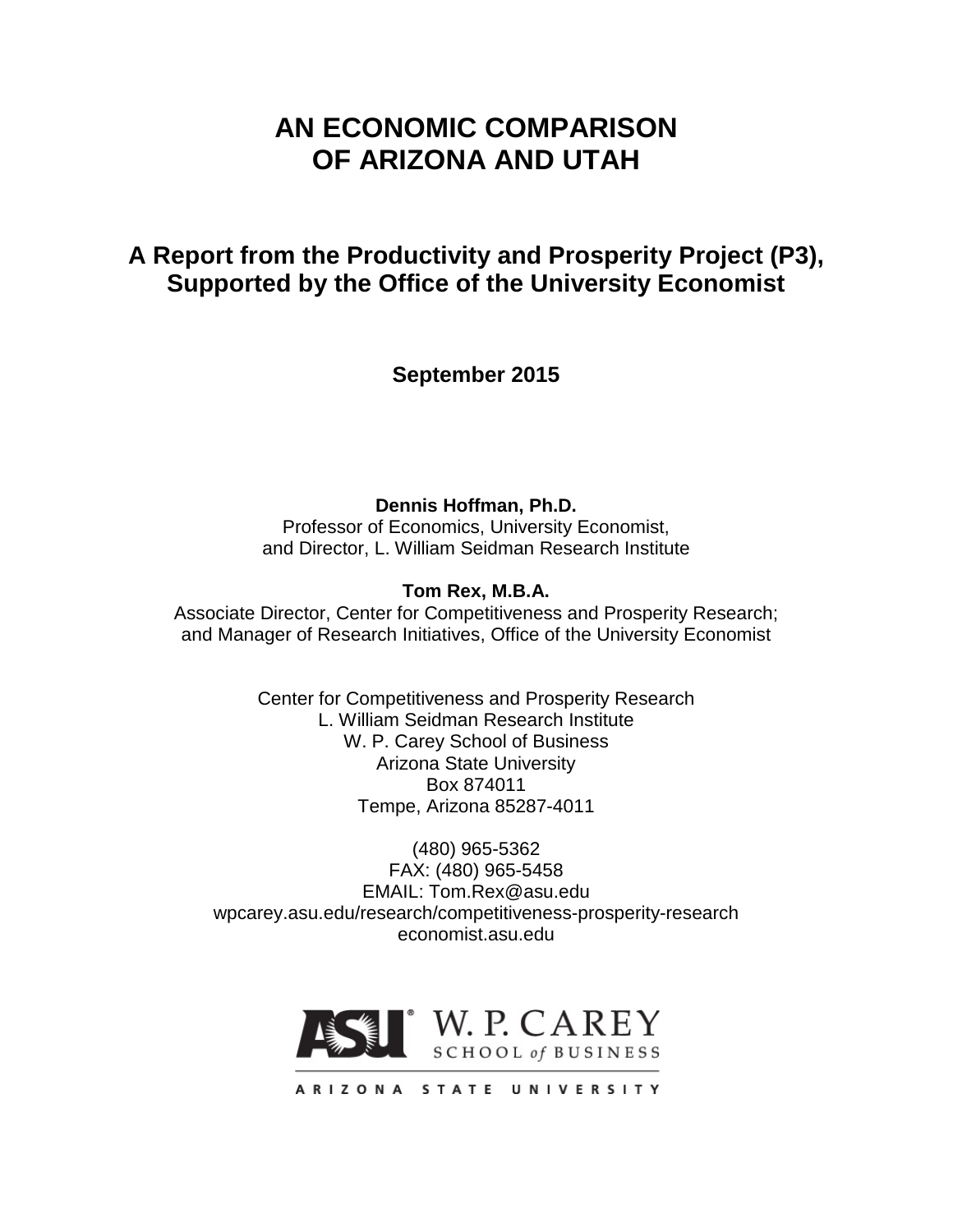## **TABLE OF CONTENTS**

| Summary              |    |
|----------------------|----|
| General Comparison   | 4  |
| Economic Development | 8  |
| Economic Profile     | 31 |
| Economic Performance | 44 |
|                      |    |

# **LIST OF TABLES**

| 1. Metropolitan Areas                                                              | $\overline{4}$ |
|------------------------------------------------------------------------------------|----------------|
| 2. Elementary and Secondary Education Finance, Fiscal Year 2013                    | 12             |
| 3. Elementary and Secondary Education Finance, Fiscal Years 1992 Through 2013      | 14             |
| 4. Percentage With at Least a Bachelor's Degree, 2009-13 Average                   | 17             |
| 5. High School Graduation Rates at Public Schools, Regular Diploma in Four Years   | 20             |
| 6. Infrastructure Grades                                                           | 21             |
| 7. Taxes Paid by Individuals in 2013 as a Percentage of the Median of 51 Cities    | 24             |
| 8. Taxes Paid by Businesses in Fiscal Year 2013                                    | 25             |
| 9. Employment-to-Population Ratio, 2009-13 Average                                 | 31             |
| 10. Gross Domestic Product and Employment by Industrial Sector                     | 33             |
| 11. Employment and Wages by Occupational Group, 2014                               | 34             |
| 12. Annual Average Percent Change in Aggregate Economic Measures by Economic Cycle | 52             |
|                                                                                    |                |

## **LIST OF CHARTS**

| 1. Age Distribution, 2009-13 Average                                                     | $\sqrt{5}$     |
|------------------------------------------------------------------------------------------|----------------|
| 2. Net Migration and Net Natural Change by Decade                                        | $\overline{7}$ |
| 3. Educational Attainment of Workers Between the Ages of 25 and 64, 2009-13 Average      | 18             |
| 4. State and Local Government Tax Burden Per Capita: Taxes Paid as a Percentage of Per   | 23             |
| Capita Income                                                                            |                |
| 5. Number of Graduate Students and Postdoctorates in Science and Engineering Per Capita, | 27             |
| Expressed as a Percentage of the National Average                                        |                |
| 6. Number of Utility Patents Granted Per 1 Million Residents                             | 28             |
| 7. Industry Research and Development Expenditures Per \$1 Million of Gross Domestic      | 29             |
| Product                                                                                  |                |
| 8. Venture Capital Granted Per \$1 Million of Gross Domestic Product                     | 30             |
| 9. High-Technology Employment Defined by Occupational Group as a Share of Total          | 36             |
| Employment                                                                               |                |
| 10. Median Hourly Wage in 2014 by Occupational Group                                     | 38             |
| 11. High-Technology Employment Defined by Industry as a Share of Total Nonfarm, Private- | 40             |
| Sector Employment                                                                        |                |
| 12. International Exports as a Share of Gross Domestic Product                           | 43             |
| 13. Gross Domestic Product Per Worker Ratios                                             | 45             |
| 14. Earnings Per Worker Ratios                                                           | 45             |
| 15. Per Capita Personal Income Ratios                                                    | 47             |
| 16. Gross Domestic Product Per Capita Ratios                                             | 47             |
| 17. Unemployment Rates                                                                   | 48             |
| 18. Median Household Income Ratios                                                       | 49             |
| 19. Poverty Rates                                                                        | 50             |
| 20. Annual Percent Change in Inflation-Adjusted Gross Domestic Product                   | 51             |
| 21. Annual Percent Change in Total Employment                                            | 51             |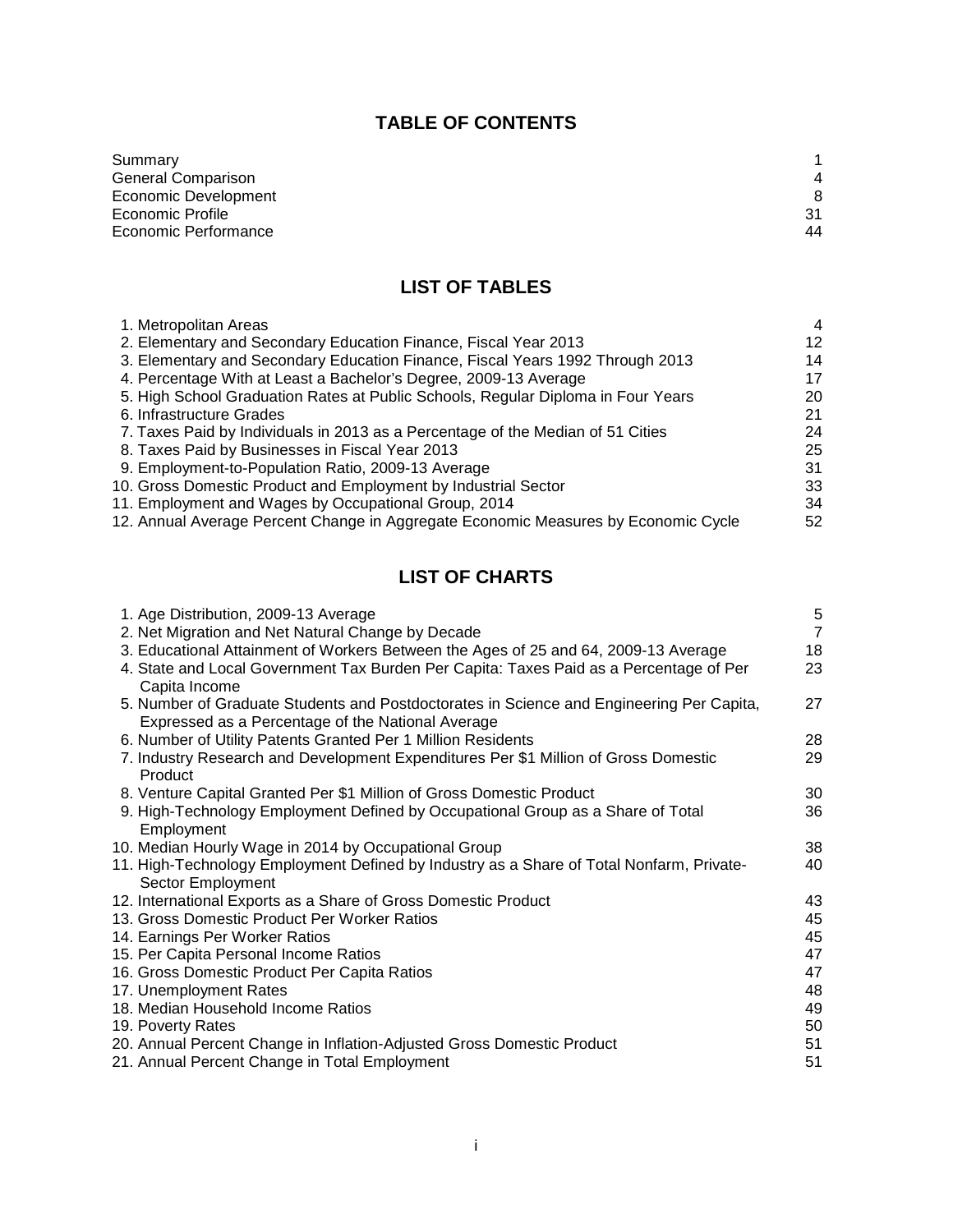#### **SUMMARY**

The business climate in Utah has been evaluated as being among the best in the nation, while Arizona ranks among the middle of the states. Two factors that are of key importance to 21stcentury economic development — the quality and availability of the labor force and the quality and availability of the physical infrastructure — are rated more highly in Utah than in Arizona. On business costs and other location factors, Utah also has an edge over Arizona.

Measures of aggregate economic growth, such as gross domestic product and employment, often receive the greatest attention, but the ultimate goal of economic development is to enhance the prosperity of an area, not to increase the area's economic size. In order to achieve gains in prosperity, increases in productivity must be realized. By state, there is no true measure of productivity; per worker measures are used as proxies. Arizona compares more favorably than Utah on such measures.

Utah compares more favorably on measures of prosperity than of productivity. Relative to Arizona, median household income is higher in Utah, the poverty rate is lower in Utah, and unemployment rates are lower in Utah. Utah does not compare as favorably on prosperity indicators measured on a per person basis because children account for such a high proportion of the population. Still, per capita personal income is about as high in Utah as in Arizona and per capita gross domestic product is higher in Utah than in Arizona.

On most of the measures of prosperity and productivity, Utah has been posting stronger gains than Arizona. On some measures, Utah has performed better since 1987.

#### **Economic Development**

The quality and availability of the labor force typically is evaluated through measures of educational achievement and attainment. Achievement can be measured using test scores. Students in Utah score higher than those in Arizona on such subjects as reading, mathematics, and science. Educational attainment, typically measured as the share of adults with at least a high school diploma or as the share who have earned at least a bachelor's degree, also is higher in Utah than in Arizona.

Educational achievement and attainment is affected by a number of conditions, including income, whether English is a child's first language, and the educational attainment of a child's parents. Since these factors are correlated to race/ethnicity, significant variations in test scores and educational attainment exist across racial/ethnic groups. Large differences are present between Arizona and Utah in such characteristics as income, poverty, share of immigrants, and educational attainment of parents, with Utah comparing more favorably on each characteristic with regard to educational performance. The racial/ethnic mix also is considerably different in the two states, with 80 percent of Utah's residents being non-Hispanic white, compared to 57 percent in Arizona.

Utah performs better than Arizona on educational measures largely due to its demographics. In terms of economic development, however, the lower overall achievement and attainment in Arizona are significant negative factors, while Utah rates positively.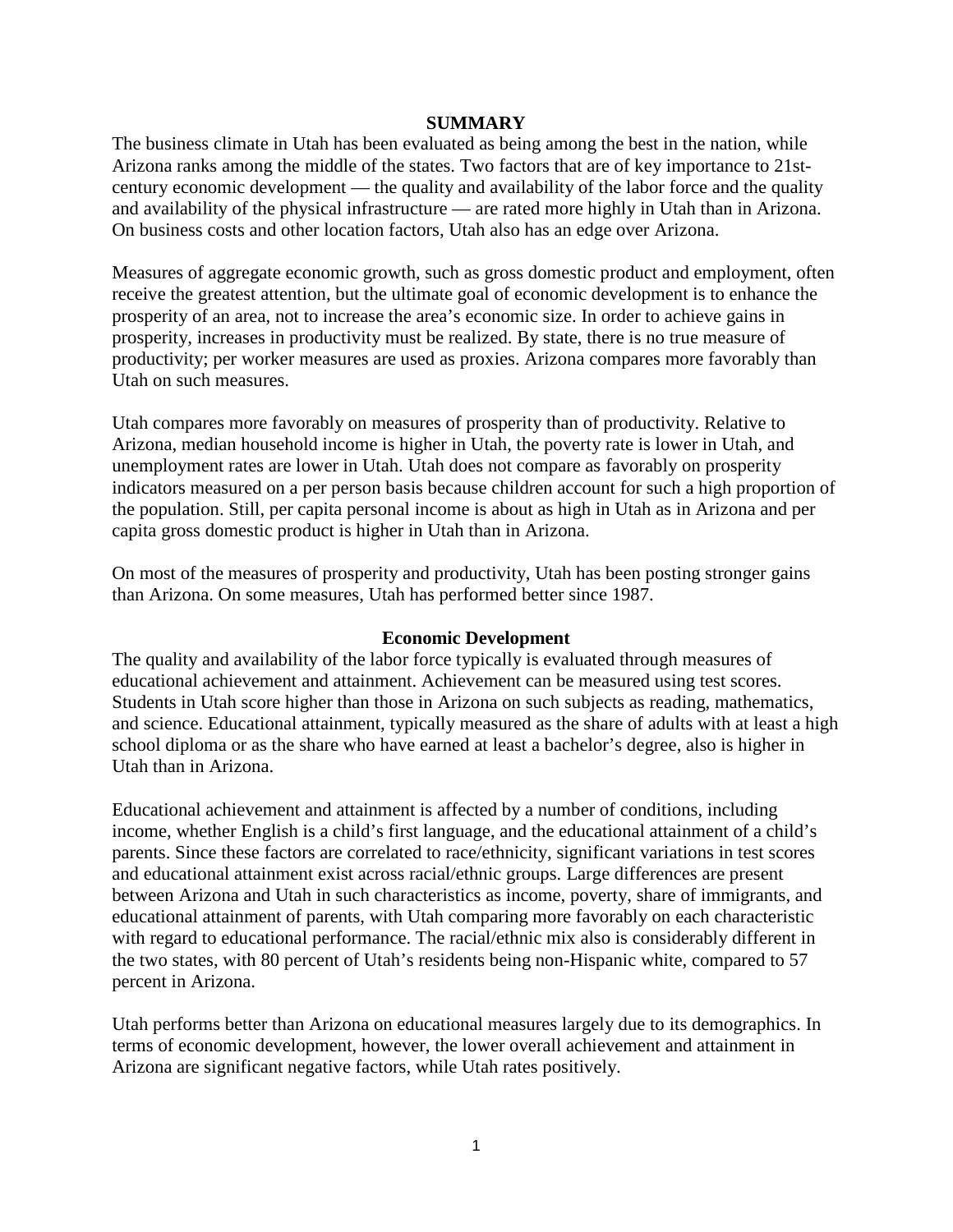Since most children attend public schools, public policy plays a significant role in a state's educational performance. Funding is a primary input into the educational system. Funding per pupil in elementary and secondary schools is very low in both Arizona and Utah, with each state ranking among the bottom three states. With the needs being greater in Arizona, due to such factors as poverty and lesser educational attainment among parents, educational achievement is lower in Arizona despite similar funding. Higher education funding per student historically was higher in Arizona than Utah, but in recent years, Arizona's figure has fallen below that of Utah.

Depending on the type of physical infrastructure, the quality and availability may be either a public-sector responsibility or a private-sector concern. The public sector has the primary responsibility for roads, highways and transit and for water and wastewater services. The private sector is largely responsible for energy production and telecommunications.

Utah's physical infrastructure is rated more highly than Arizona's infrastructure in most categories, with a large differential in surface transportation. In recent years, state and local governments in Utah have been spending relatively more on capital outlays than their counterparts in Arizona.

Business costs are another of the economic development factors, but public policy has little effect on most costs — including the cost of labor, real estate prices, and energy costs. Taxes are the primary exception. State and local government taxes are not a significant expense for most businesses and therefore play a limited role in economic development. Moreover, taxes are evaluated by both businesses and individuals relative to the quality and availability of valued public services.

The overall tax burden — including taxes paid by individuals and businesses — is similar in Arizona and Utah. The tax burden on individuals is lower in Arizona, but the tax burden on businesses is lower in Utah. Moreover, business taxes in Arizona are higher than average relative to the services businesses receive while business taxes in Utah are lower than average relative to the services businesses receive. Since business taxes are much more important than individual taxes to economic development, Utah once again compares more favorably than Arizona.

In the 21st-century economy, technology and innovation are taking on increasingly important roles in economic development. Both human and financial capital are especially important to high-technology and innovative activities. On each of the human capital measures examined, Utah compares more favorably than Arizona. On the measures of financial capital, the two states are similar on some measures, but Utah compares more favorably on others, including venture capital.

### **Economic Profile**

A greater proportion of Utah residents of working age are employed than Arizona residents. The differential is large among men. Among women, the employment-to-population ratio also is higher in Utah, though the ratio is higher in Arizona among those of prime child-rearing age (25 to-44 years old).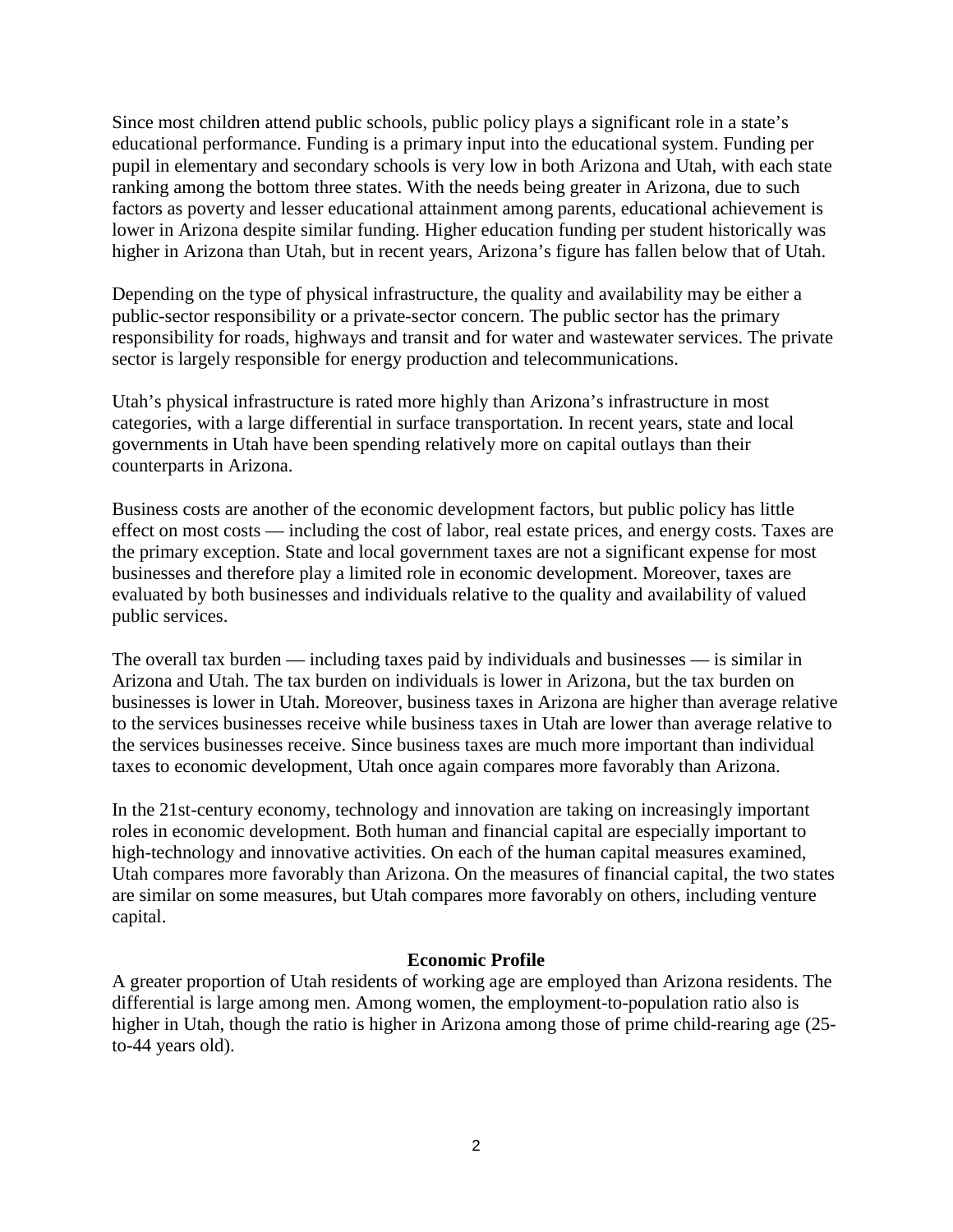The sectoral composition of the economy is somewhat different in Arizona and Utah. The manufacturing sector is relatively larger in Utah, as are some of the professional services sectors, including information; finance and insurance; and professional, scientific and technical services. In contrast, the sectoral share is larger in Arizona in other services, including real estate and rental; administrative and waste management services; health care and social assistance; and accommodation and food services. Arizona's industrial mix is tilted to lower-wage sectors and subsectors. As a result, its industrial job quality is less than the national average. In contrast, Utah's industrial job quality is better than the national average.

Differences between the states also are present in occupational shares of the total economy. Utah has higher shares of its workers engaged in production occupations and construction and extraction occupations. Shares are higher in Arizona in food preparation and serving, protective service, and personal care occupations. The difference between the states in job quality as measured by occupational data is not as great as by industrial data. Arizona's occupational job quality is marginally better than the national average, with Utah's rating a little higher.

Based on occupational data, high-technology activities account for a slightly greater share of total employment in Arizona than in Utah. Based on industrial data, the high-tech share in Utah is greater than in Arizona. As defined by industry, there is no trend in the high-tech share in Utah, while the share is trending down in Arizona.

#### **Economic Performance**

On the proxy measures of productivity, the gap between Arizona and Utah has been narrowing, but gross domestic product per employee in 2013 was 5 percent higher in Arizona than in Utah and the differential in earnings per worker was 6 percent. Utah also has been gaining on Arizona on prosperity measures. In 2014, per capita gross domestic product was 12 percent higher in Utah and per capita personal income was nearly the same in the two states. The unemployment rate was 3.8 percent in Utah and 6.9 percent in Arizona. Over the 2009-through-2013 period, median household income was 15 percent higher in Utah and the poverty rate in Utah was 12.7 percent in Utah and 17.9 percent in Arizona.

Aggregate economic growth — for example, the percent change in employment or gross domestic product — is not correlated to gains in prosperity and productivity. Historically, aggregate economic growth rates in Arizona typically were higher than those in Utah except during some recessionary periods. Since 2007, however, aggregate growth rates have been higher in Utah than in Arizona.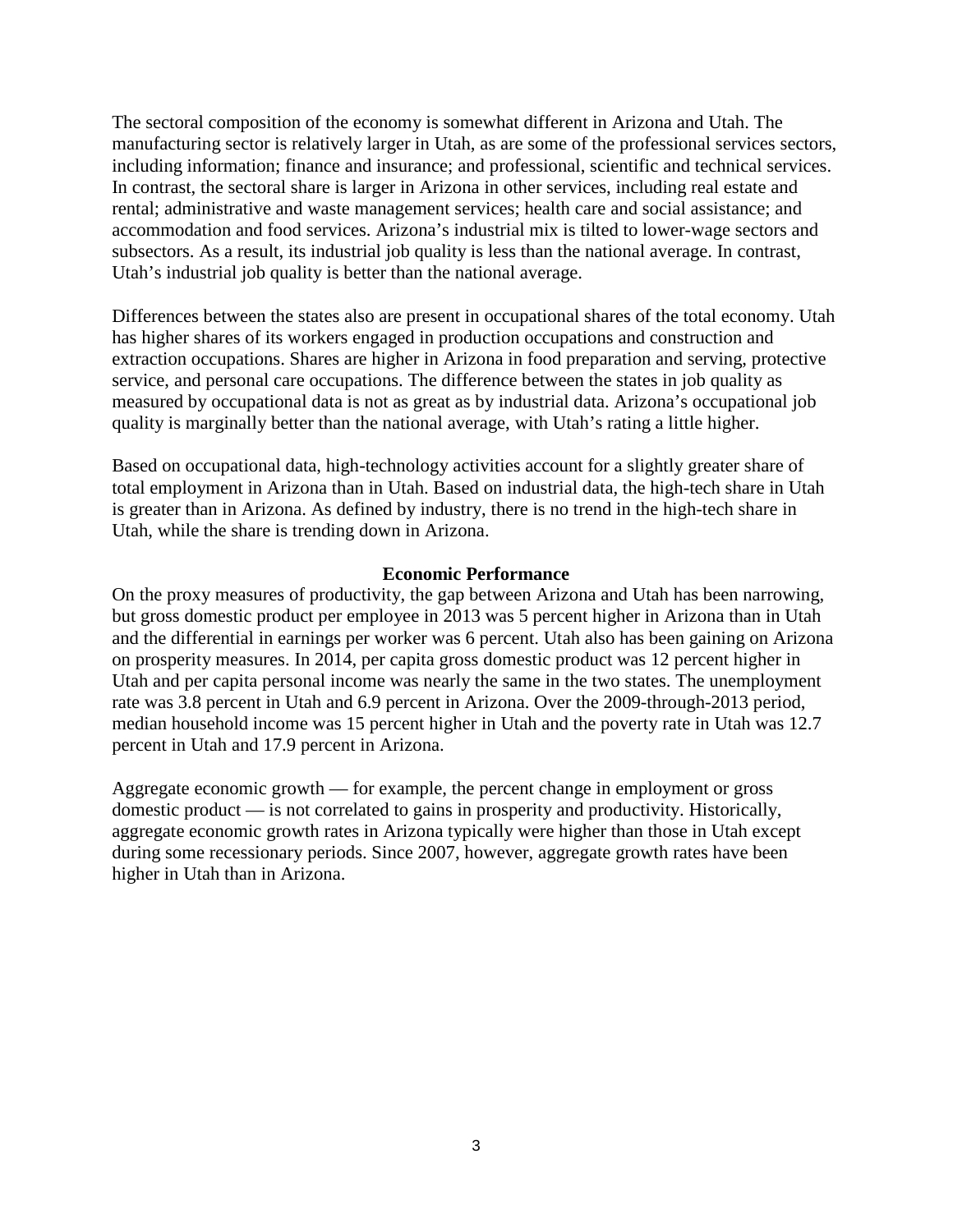#### **GENERAL COMPARISON**

Arizona and Utah share a border and are similar in some respects, but in other ways are significantly different.

Arizona's land area is 1.3 times as large as Utah, but its population of 6.7 million in 2014 was 2.3 times higher than Utah's 2.9 million. In both states, a high share of the residents — 95 percent in Arizona and 89 percent in Utah — lived in metropolitan areas, based on population estimates made by the U.S. Department of Commerce, Census Bureau.

The 4.5 million residents of the Phoenix-Mesa-Scottsdale metropolitan area accounted for twothirds of the Arizona total. Another 1.0 million people (15 percent of the state total) lived in the adjacent Tucson metro area. The combined population of five other metro areas — Flagstaff, Lake Havasu City-Kingman, Prescott, Sierra Vista-Douglas, and Yuma — accounted for 13 percent of the state's total (see Table 1). The Phoenix area is even more dominant based on gross domestic product (GDP), accounting for more than three-fourths of the state's total.

Salt Lake City, the largest metro area in Utah, is not as dominant, accounting for 39 percent of the state's residents and 56 percent of its GDP. However, its three largest metro areas, including Ogden-Clearfield and Provo-Orem, accounted for nearly as large a share of the state's population

|                          | 2013      | 2014              |            | <b>Share of State</b> |
|--------------------------|-----------|-------------------|------------|-----------------------|
|                          | $GDP*$    | <b>Population</b> | <b>GDP</b> | <b>Population</b>     |
| Arizona                  | \$274,734 | 6,731,484         |            |                       |
| Flagstaff                | 5,214     | 137,682           | 1.90%      | 2.05%                 |
| Lake Havasu City-Kingman | 3,751     | 203,361           | 1.37       | 3.02                  |
| Phoenix-Mesa-Scottsdale  | 209,523   | 4,489,109         | 76.26      | 66.69                 |
| Prescott                 | 4,792     | 218,844           | 1.74       | 3.25                  |
| Sierra Vista-Douglas     | 4,221     | 127,448           | 1.54       | 1.89                  |
| Tucson                   | 35,412    | 1,004,516         | 12.89      | 14.95                 |
| Yuma                     | 5,625     | 203,247           | 2.05       | 3.02                  |
| <b>Balance of State</b>  | 6,196     | 347,277           | 2.26       | 5.16                  |
| Utah                     | 134,974   | 2,942,902         |            |                       |
| Logan                    | 4,388**   | 118,343           | 3.25       | 4.02                  |
| Ogden-Clearfield         | 24,101    | 632,293           | 17.86      | 21.49                 |
| Provo-Orem               | 19,102    | 571,460           | 14.15      | 19.42                 |
| St. George               | 4,215     | 151,948           | 3.12       | 5.16                  |
| Salt Lake City           | 76,185    | 1,153,340         | 56.44      | 39.19                 |
| <b>Balance of State</b>  | 6,983     | 315,518           | 5.17       | 10.72                 |

## **TABLE 1 METROPOLITAN AREAS**

\* Gross domestic product in millions of dollars.

\*\* Part of the Logan metro area is in Idaho; thus, the Logan GDP in Utah is overstated and the balance of state GDP is understated.

Source: U.S. Department of Commerce, Census Bureau (population) and U.S. Department of Commerce, Bureau of Economic Analysis (GDP), [http://www.bea.gov/regional/index.htm.](http://www.bea.gov/regional/index.htm)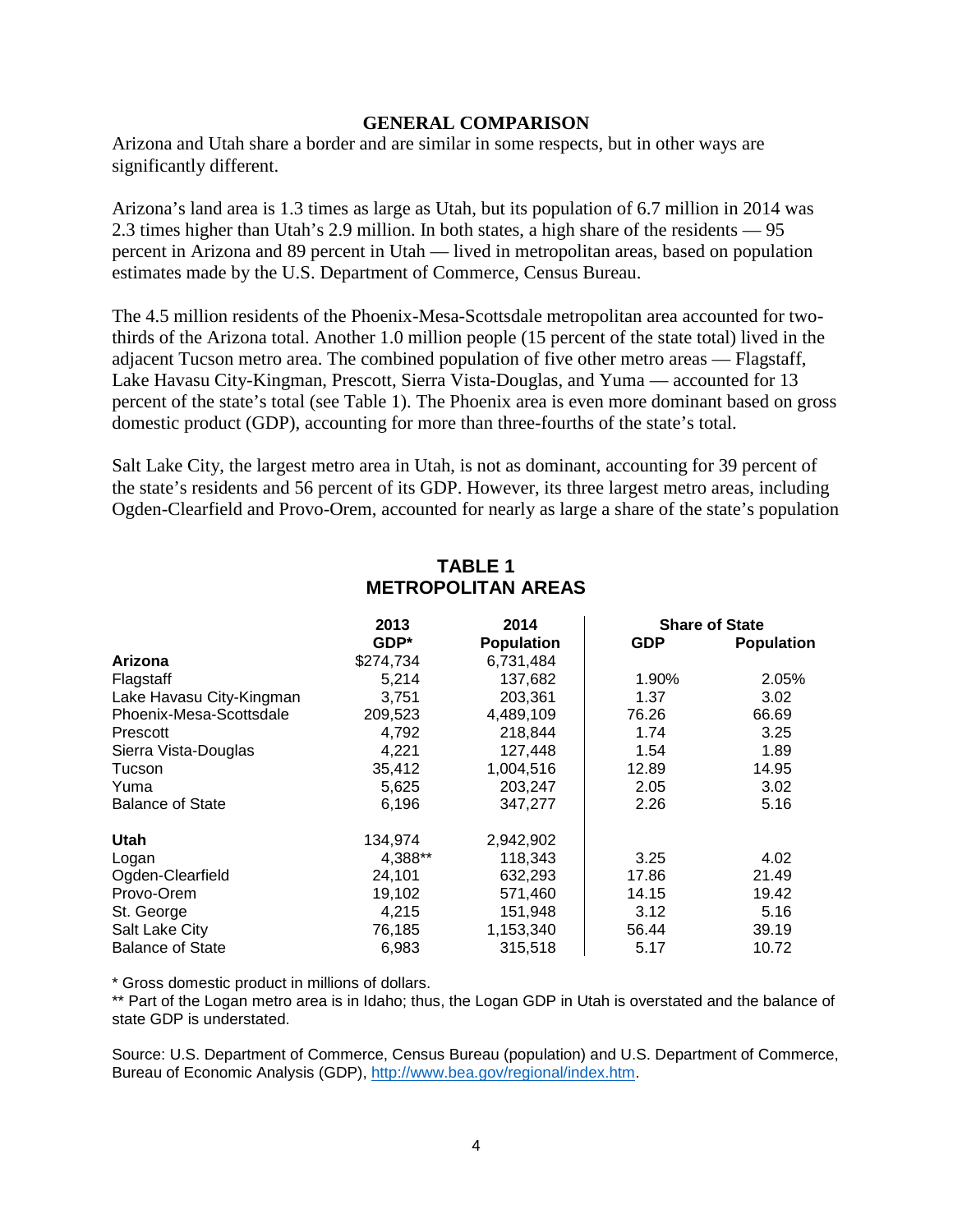and gross product as the two largest metros in Arizona. Two other metro areas — Logan and St. George — combined to account for 9 percent of Utah's population.

#### **Demographic Characteristics**

Utah has a younger population than Arizona; its median age of 29.6 years was the lowest in the nation while Arizona's median of 36.3 also was lower than the national average of 37.3.<sup>[1](#page-6-0)</sup> The age distribution is displayed in Chart 1. Arizona's age distribution was not much different from the nation, but Arizona had somewhat higher-than-average shares in the 0-to-14 and 65-to-79 age groups and somewhat below-average shares in the 35-to-59 age group. In contrast, the age distribution in Utah was much different, with considerably above-average shares in the 0-to-34 age group and below-average shares among those 40 and older.

Utah's child-dependency ratio — the number of residents younger than 18 divided by the number from 18-through-64 years of age — of 52.6 was much higher than the national figure of 37.7, but its old-age dependency ratio (the number of residents 65 and older divided by the number from 18-through-64 years of age) of 15.6 was below the national figure of 21.4. Arizona was a little above average on each dependency ratio, with a child ratio of 41.3 and an old-age ratio of 23.7.



**CHART 1 AGE DISTRIBUTION, 2009-13 AVERAGE**

Source: U.S. Department of Commerce, Census Bureau, American Community Survey, Table S0101, [http://factfinder.census.gov/faces/nav/jsf/pages/index.xhtml.](http://factfinder.census.gov/faces/nav/jsf/pages/index.xhtml)

 $\overline{\phantom{a}}$ 

<span id="page-6-0"></span><sup>1</sup> These figures, as well as those for the age distribution, are for the average of the five years from 2009 through 2013. The source is the American Community Survey conducted by the U.S. Department of Commerce, Census Bureau. Five-year averages are used to reduce sampling error.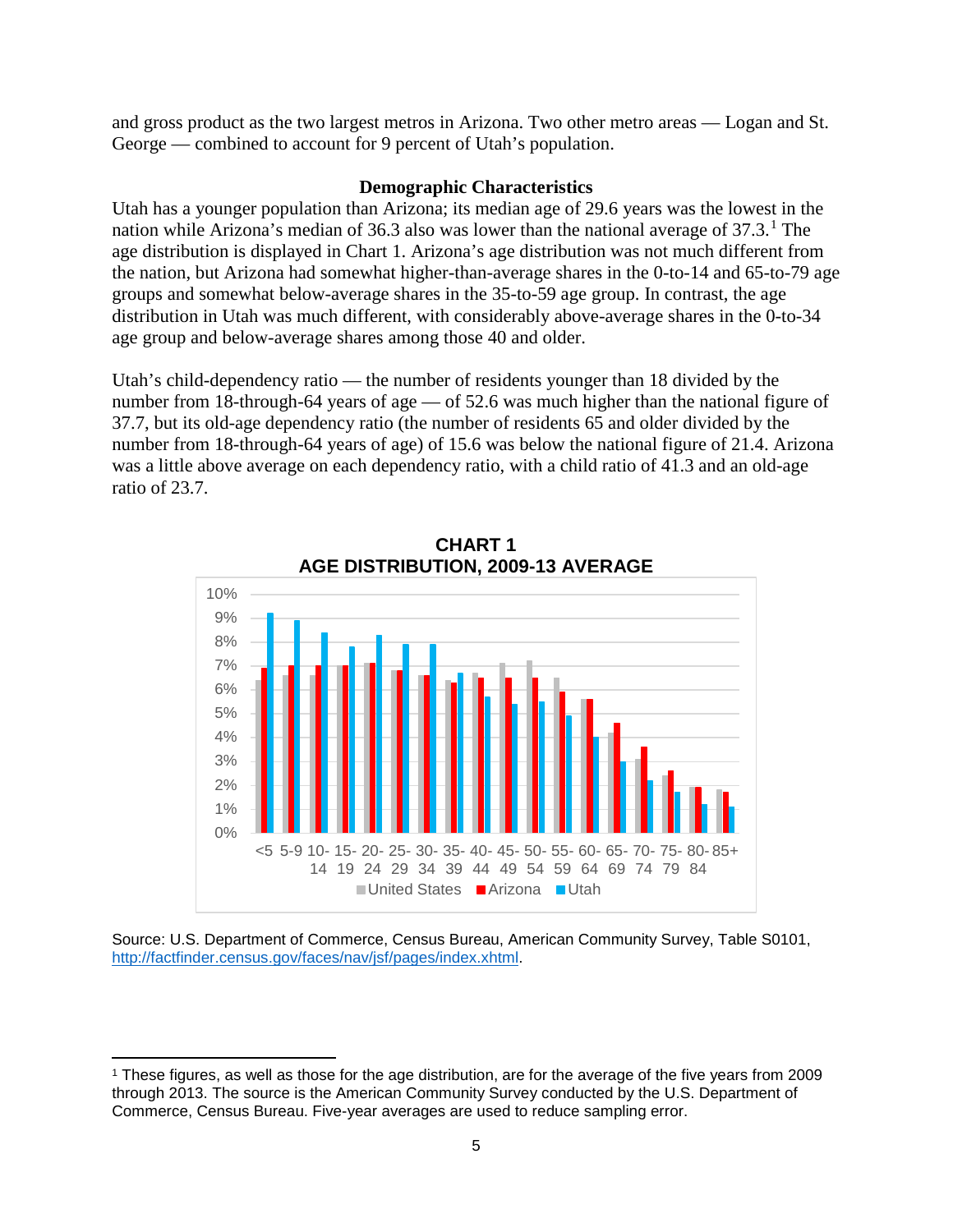Given its high share of children, Utah's average household size of 3.10 (according to the 2010 census) was considerably higher than the averages of 2.58 nationally and 2.63 in Arizona. The large share of children in Utah is a function of the large share of adults of prime child-bearing age and an above-average fertility rate. In 2013 according to the National Center for Health Statistics, the total fertility rate — an estimate of the number of births that a hypothetical group of 1,000 women would have over their lifetimes, based on age-specific birth rates in a given year — was 2.34 in Utah, compared to 1.86 nationally and 1.97 in Arizona.

Over the 2009-to-2013 period, 80.1 percent of Utah's residents were non-Hispanic whites, higher than the national share of 63.3 percent. Arizona figure was only 57.3 percent. The percentage of residents who are foreign born also was lower in Utah at 8.2 versus the national figure of 12.9. Arizona's share was 13.4 percent.

## **Population Growth**

At the end of World War II, the population of Arizona and Utah was nearly the same, each accounting for 0.45 percent of the national total. Since then, the population has grown more rapidly in both states than the national average, but the increase has been much greater in Arizona; it accounted for 2.11 percent of the national total in 2014, compared to 0.92 percent in Utah. On a percentage basis, Arizona's population rose faster than the Utah population every year from 1983 through 2006, but Utah's gain was greater in each year from 2007 through 2013. Arizona's population growth in recent years was disproportionately affected by the recession that began in late 2007 and by the weak economic recovery that followed.

Net natural increase (more births than deaths) has accounted for most of Utah's population growth historically. In contrast, net migration (from other states and from other countries) has accounted for the majority of Arizona's population increase. According to estimates of net migration by decade from the University of Wisconsin,<sup>[2](#page-7-0)</sup> 65 percent of Arizona's population change between 1950 and 2010 was due to net migration. This share held relatively steady by decade. In contrast, net migration accounted for only 22 percent of Utah's population change from 1950 to 2010. This share has been volatile, with Utah experiencing net out-migration in three of the six decades but with net migration accounting for between 29-and-38 percent of the population change during the 1970s, 1990s, and 2000s.

Net natural change and net migration by decade are shown in Chart 2 for Arizona and Utah. Despite Arizona's much larger number of residents, net natural change in Utah has been nearly as great as in Arizona.

Net migration to Arizona was much stronger than to Utah among those in the 60-to-74 age group and also stronger in the 25-to-39 age group over the 1950-to-2010 period. Relative to Arizona, Utah's net migration has been strongest among very young adults and young children.

<span id="page-7-0"></span>l <sup>2</sup> The estimates of net migration by decade were made by collecting data on births and deaths and subtracting the net natural change from the population change between decennial censuses. Net migration includes net domestic migration and net international migration. The estimates are available at [http://www.netmigration.wisc.edu/.](http://www.netmigration.wisc.edu/)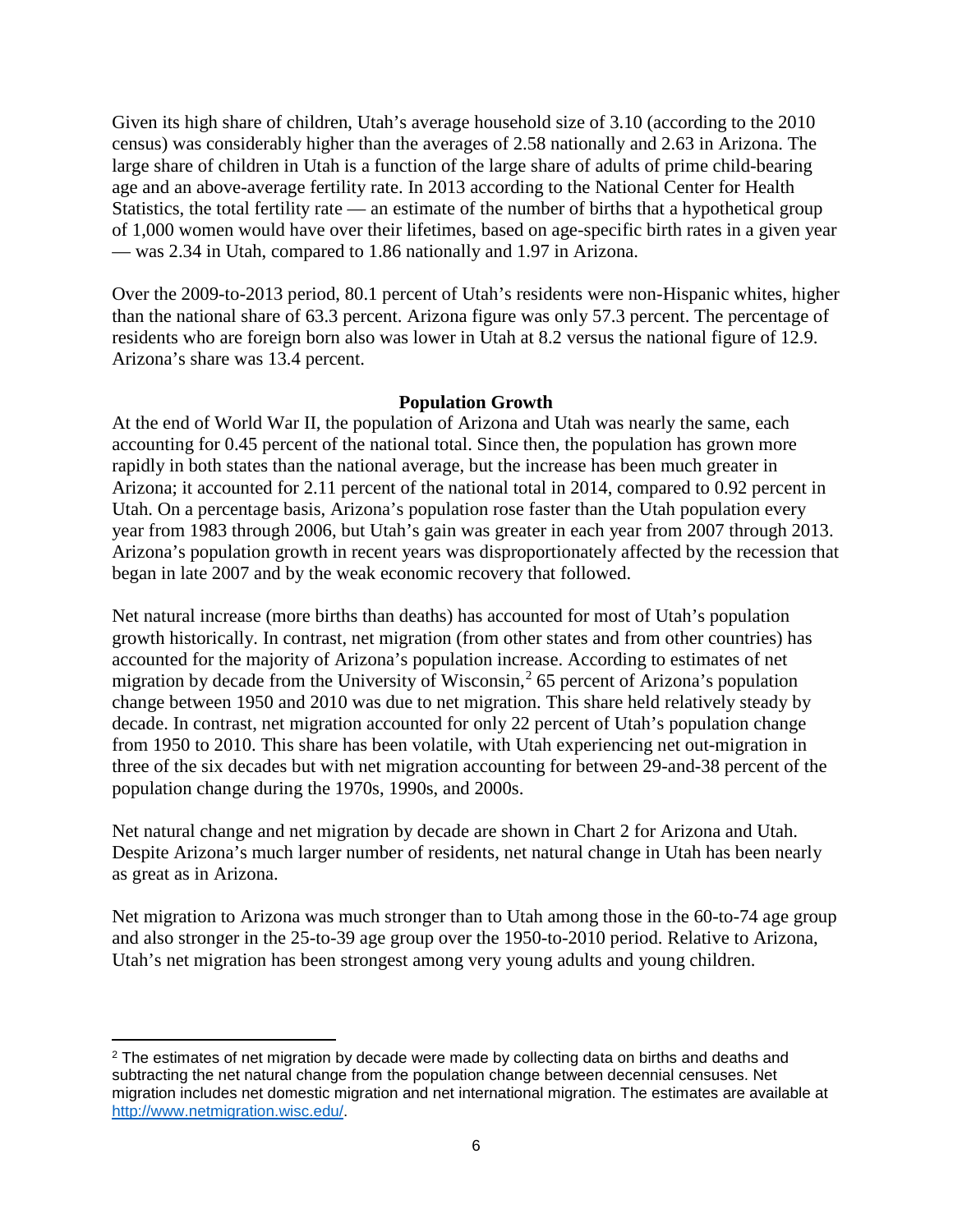According to estimates from the U.S. Census Bureau, net migration was a lesser share of the population change in each state between 2010 and 2014, accounting for 14 percent of the population gain in Utah and 51 percent in Arizona. Domestic net migration accounted for 34 percent in Arizona, compared to just 2 percent in Utah.



**CHART 2**

Source: University of Wisconsin, Applied Population Laboratory, [http://www.netmigration.wisc.edu/.](http://www.netmigration.wisc.edu/)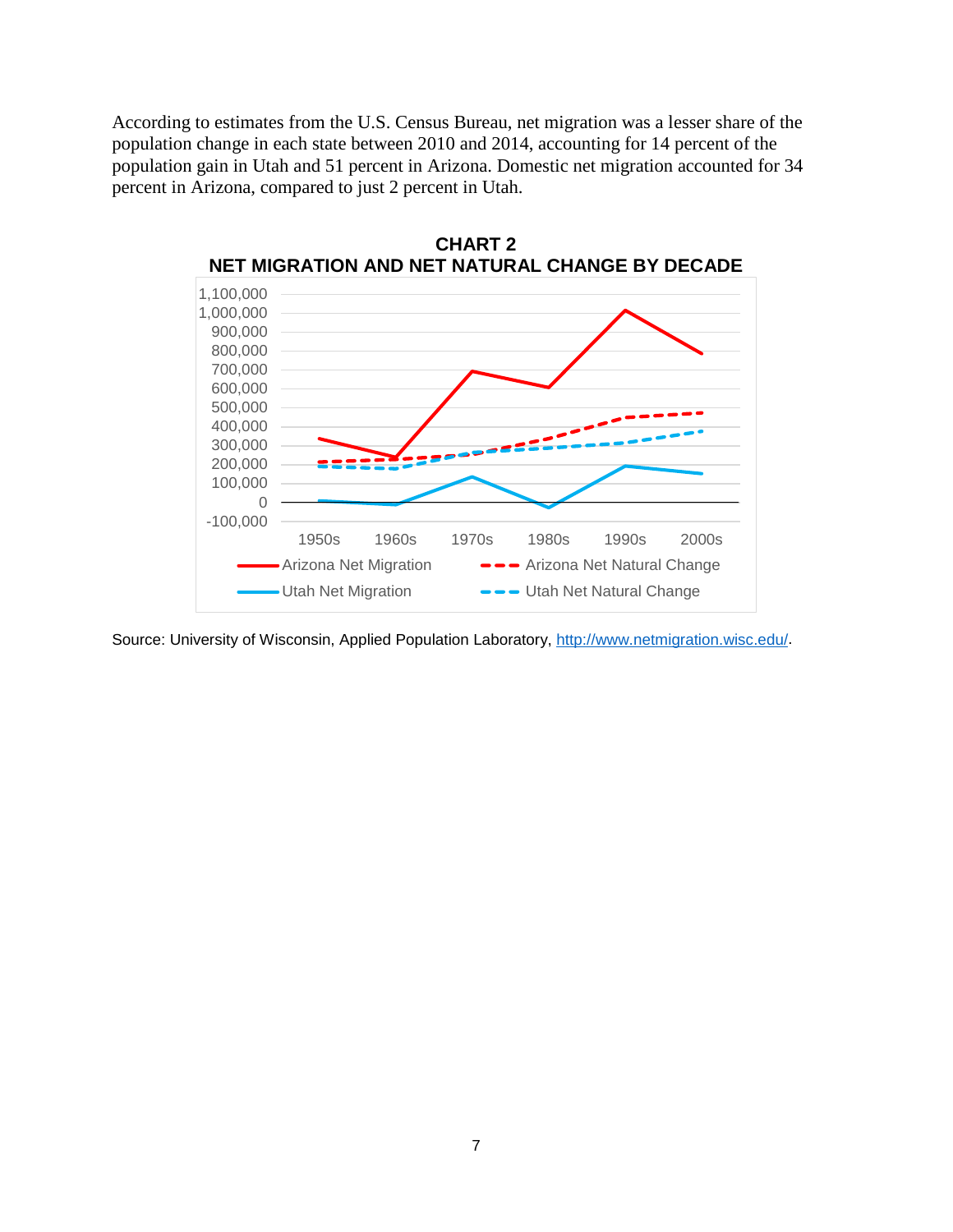#### **ECONOMIC DEVELOPMENT**

Regional economies, such as state economies, are driven by economic activities that bring money into the region that would otherwise not be present, by selling goods and services to customers — individuals, companies, and governments — who are not residents of, or operate in, the region. Such activities have been variously labeled as "tradable," "export," "basic," and "traded sector" — the latter term is used in this paper. Traded-sector activities are responsible for the prosperity and growth of each regional economy, but typically represent only about 30 percent of a region's total economic activity.

Traded-sector activities fundamentally differ from "population-serving" activities, which sell to and support residents and businesses located within the region. While necessary to the functioning of a regional economy, population-serving activities respond to the growth occurring in traded-sector activities; they do not bring money into the regional economy. Their presence in the region is in response to the spending of businesses that sell goods and services to customers outside the region and to the spending of the employees of the traded-sector businesses. Population-serving activities would not exist if traded-sector activities were not present. Regional economic development focuses on traded-sector activities since other regions in the United States and other nations compete to become the home of these activities.

The importance of various economic development factors — also known as "location factors" or more generally as the "business climate" — is discussed in the November 2014 report, *Overview of Economic Competitiveness: Business and Individual Location Factors, With a Focus on Arizona*, [https://wpcarey.asu.edu/sites/default/files/uploads/center-competitiveness-and](https://wpcarey.asu.edu/sites/default/files/uploads/center-competitiveness-and-prosperity-research/competitiveness11-14.pdf)[prosperity-research/competitiveness11-14.pdf.](https://wpcarey.asu.edu/sites/default/files/uploads/center-competitiveness-and-prosperity-research/competitiveness11-14.pdf) With the evolution of the American economy from the industrial age to the information age, the relative importance of the various business location factors also has evolved. In the past, cost factors, including the tax burden, were more significant than they are now. While costs — particularly labor costs — remain on the list of important location factors, two other factors are now rated as more significant to traded-sector companies:

- The quality and availability of the labor force. Educational attainment and achievement are key aspects of labor force quality. Job training programs also contribute.
- The quality and availability of the physical infrastructure, including the transportation system, utilities, and telecommunications.

The relative importance of location factors varies by the type of economic activity. For companies with a focus on technology and innovation, labor force issues are of particular significance, with cost factors relatively less important.

While public policy has little, if any, effect on some of the location factors, such as labor costs and real estate costs, the availability and quality of the educational system and some parts of the physical infrastructure are heavily dependent upon the public sector. In particular, funding of the public educational system and of the transportation infrastructure play key roles in economic development.

Following a summary of studies evaluating the business climate, the major economic development factors of education and the physical infrastructure are examined. Other factors, including measures related to technology and innovation, are then addressed.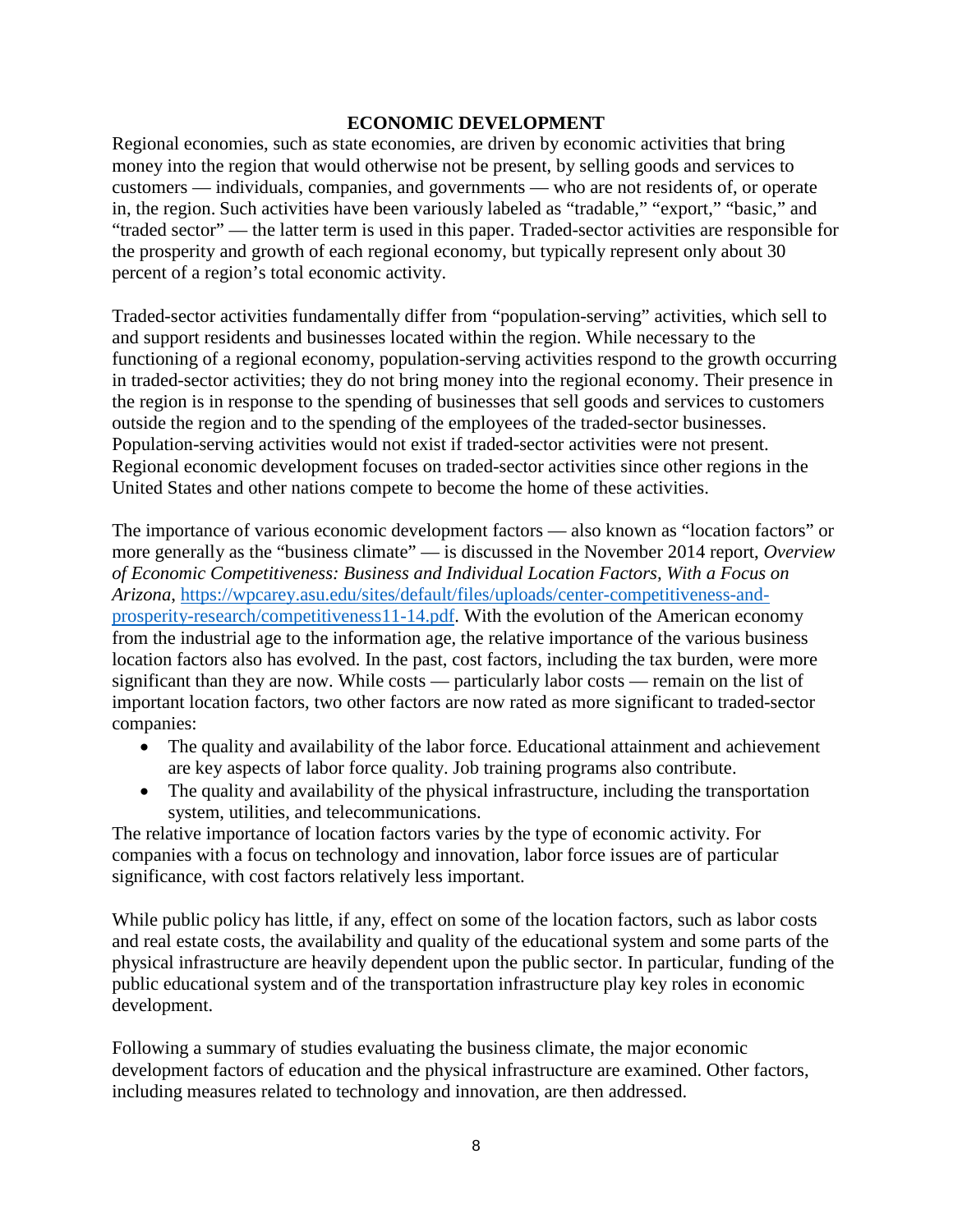#### **Evaluations of Business Climate**

Various studies address competitiveness or the "best place to do business" at the level of U.S. states. The ratings of competitiveness by state vary considerably across the studies. Because of this variation, it is important to evaluate the strengths and weaknesses of each study to determine which ratings are most reliable. Each of the studies of competitiveness by state appears to have significant limitations. The studies by the Beacon Hill Institute and *Forbes* magazine appear to be the best. The results from these studies are significantly correlated to prosperity, as measured by per capita gross domestic product and per capita personal income.

The latest versions of these two studies are reasonably consistent in their evaluation of competitiveness in Arizona and Utah. Arizona ranks 23rd nationally and fifth among 10 western states in the Beacon Hill Institute study and 22nd nationally and sixth in the comparison group on the *Forbes* study. Utah is evaluated more highly, ranking eighth (second in the comparison group) by Beacon Hill and first by *Forbes*.

#### **Education**

Elementary and secondary education and higher education are important aspects of the quality and availability of the labor force. Funding  $-$  a key input into the educational system  $-$  is examined first, followed by output measures such as educational achievement and attainment.

### **Funding**

In order to compare public finance data across geographic areas, the data generally are expressed on either a per capita basis (divided by the population of the state) or per \$1,000 of personal income. Personal income provides an indication of the ability of taxpayers to pay taxes. In states in which per capita personal income is much different from the national average, the adjustments for population size and for personal income will produce significantly different results.

If the per capita measure is used, the public finance figures also should be adjusted for the cost of living. The U.S. Department of Commerce's Bureau of Economic Analysis (BEA) publishes annual estimates of living costs by state and metropolitan area, which it calls "regional price parities" (RPPs). These estimates are limited to calendar years 2008 through 2013 and are available at [http://www.bea.gov/regional/index.htm.](http://www.bea.gov/regional/index.htm) When examined over time, per capita public finance figures also need to be adjusted for inflation. The gross domestic product implicit price deflator (GDP deflator), available at [http://www.bea.gov/national/index.htm#gdp](http://www.bea.gov/national/index.htm%23gdp), is one measure of inflation.

If caseload data (the number of people served) are available for a particular public program, the caseload is used instead of the population of the state to calculate the per capita measure. For education, enrollment is the caseload measure and is available for public elementary and secondary schools and for public institutions of higher education. When using caseload data, personal income also can be considered by adjusting the public finance data by both the caseload and by per capita personal income.

Public finance and caseload data are expressed on a fiscal year (FY) basis. For example, fiscal year 2016 is the period from July 1, 2015 through June 30, 2016. Since personal income and the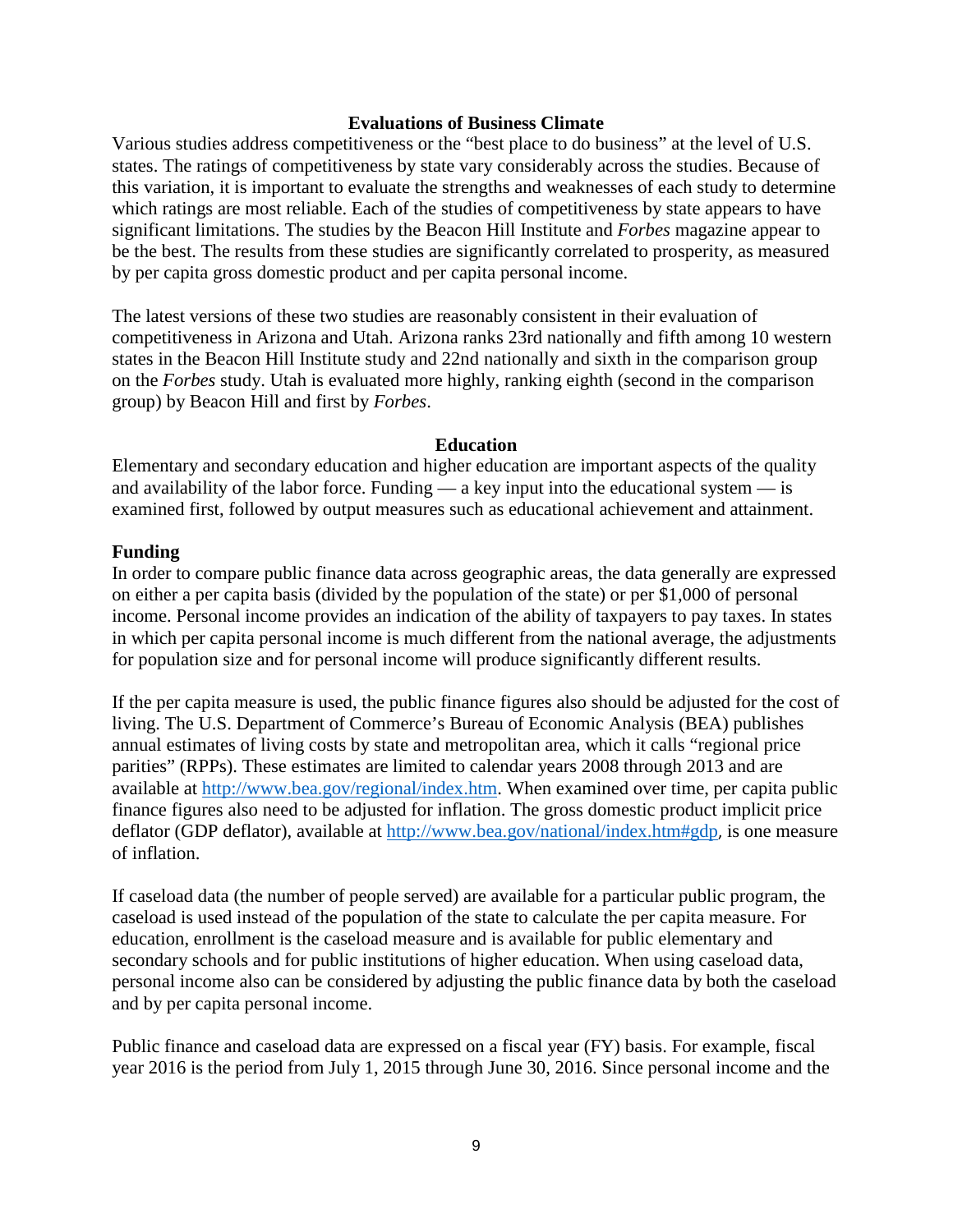GDP deflator are produced quarterly, fiscal year averages can be calculated. Estimates of fiscal year RPPs and population are made by averaging two calendar year figures.

In FY 2013 (the latest data available for the RPPs), the cost of living was similar in Arizona and Utah, with living costs 0.3 percent higher in Arizona. Per capita personal income (PCPI) also was similar in the two states at 1.4 percent higher in Arizona than Utah (1.1 percent higher after adjusting for the cost of living). Thus, adjusting per student education revenues or expenditures for these factors has little impact on the comparison of the two states. These adjustments, particularly PCPI, make a difference when comparing Arizona and Utah to the national average and when ranking the states. Compared to the national average, the cost of living in FY 2013 was 2.6 percent lower in Arizona and 2.8 percent lower in Utah. Relative to the U.S. average, PCPI in Arizona was 17.3 percent lower (15.1 percent after adjusting for the cost of living); it was 18.4 percent lower in Utah (16.0 percent after adjusting for the cost of living).

**Higher Education.** Funding for higher education was discussed in detail in the paper "Higher Education Funding in Arizona and Utah"

[\(https://wpcarey.asu.edu/sites/default/files/uploads/center-competitiveness-and-prosperity](https://wpcarey.asu.edu/sites/default/files/uploads/center-competitiveness-and-prosperity-research/fundingazut05-15.pdf)[research/fundingazut05-15.pdf\)](https://wpcarey.asu.edu/sites/default/files/uploads/center-competitiveness-and-prosperity-research/fundingazut05-15.pdf). Combined state and local government funding for higher education per full-time-equivalent student was higher in Arizona than in Utah between 2000 and 2010, by between 5-and-14 percent. By 2014, however, the figure in Arizona was nearly 10 percent less than in Utah. In 2014, Arizona's funding was 19 percent less than the national average, ranking 34th among the 50 states. Utah's funding was 10 percent less than average and ranked 27th. Among 10 western states, Arizona ranked eighth and Utah seventh.

**Elementary and Secondary Education.** Funding for elementary and secondary (K-12) education also was touched upon in the earlier paper. For decades, funding per student in Arizona has been higher than in Utah. In the mid-1960s, the funding level was above the national average in Arizona and only a little below average in Utah. The current funding level is far below average in both states.

More detail on K-12 funding, and expenditures, is provided in this subsection. Data from the Public Elementary-Secondary Education Finance series produced by U.S. Department of Commerce's Census Bureau are used. Data for fiscal years 1992 through 2013 are available online at [http://www.census.gov/govs/school/.](http://www.census.gov/govs/school/)

Revenues raised to support K-12 education are divided by the Census Bureau into three government sources: federal, state, and local. In FY 2013 nationally, 9 percent of the revenue came from the federal government, with the balance nearly equally split between state (46 percent) and local (45 percent) governments. In Arizona, federal funding made up a larger share (15 percent) and local funding was disproportionately used (49 percent versus 36 percent from state government). In Utah, state funding was disproportionately used (52 percent versus 38.5 percent from local governments; federal funding accounted for 9.5 percent). Since the local/state government responsibilities for funding K-12 education vary across the states, combined state and local government figures need to be used to compare states.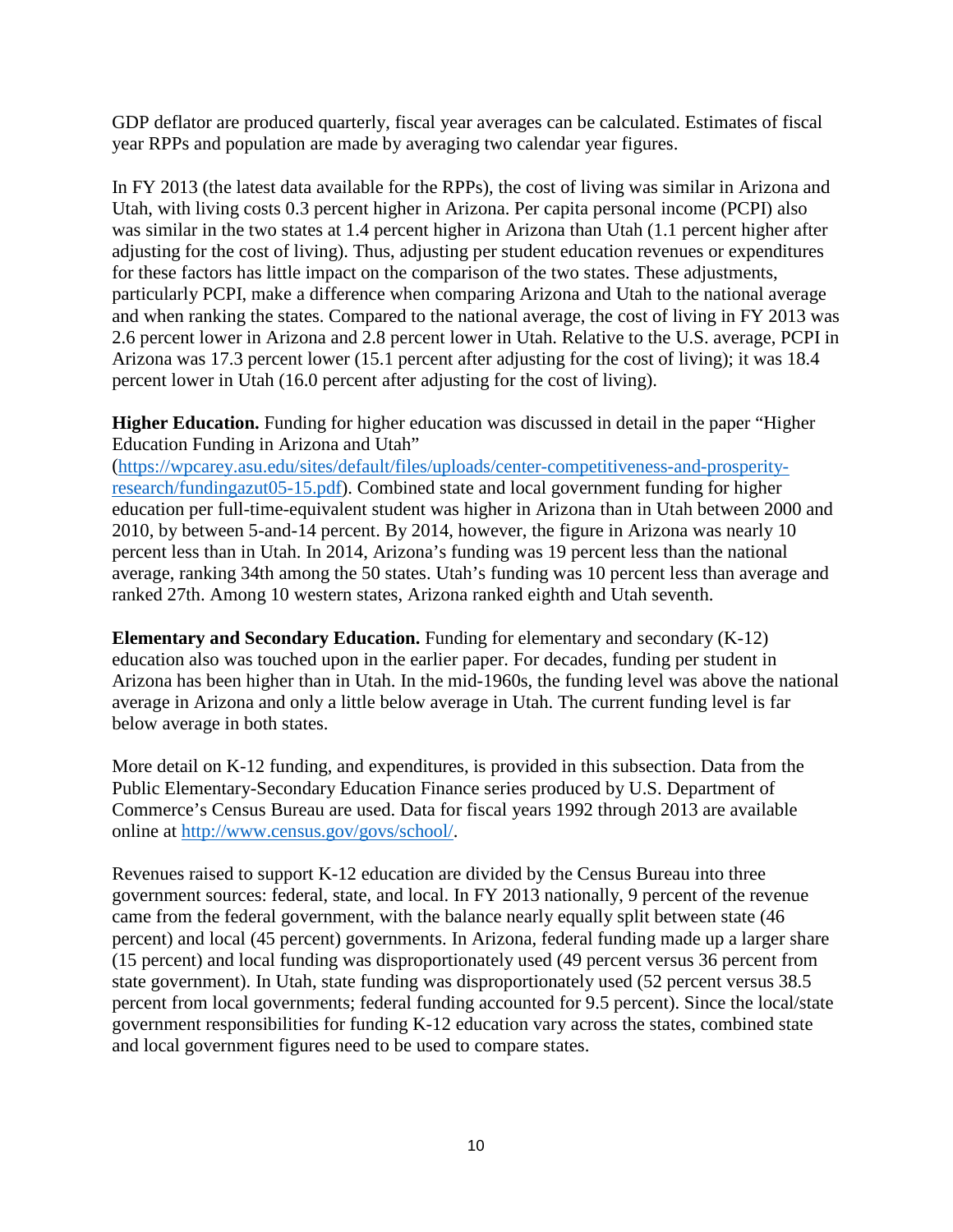The Census Bureau separates capital outlays for K-12 education from other expenditures, splitting the latter into current operations and other expenditures (the latter consisting largely of interest payments for debt). Capital outlays are subdivided into construction, land and existing structures, instructional equipment, and other equipment. In FY 2013 nationally, 89 percent of the expenditures were for current operations, 8 percent were for capital outlays, and 3 percent were for other purposes. These shares in Arizona were similar to the national average. In contrast, in Utah, a higher proportion of the total went to capital outlays (15 percent) and less to current operations (82 percent).

Expenditures for current operations are split into three subcategories. The instruction subcategory is the largest, accounting for 61 percent of current operations nationally in FY 2013; the share was 63 percent in Utah and 56 percent in Arizona. The instruction category includes wages and salaries, employee benefits, and purchases of supplies directly related to instruction. The second subcategory of support services accounted for 34 percent of current operations nationally, with a higher share in Arizona (39 percent) and a smaller share in Utah (29 percent). Support services consist of seven parts: pupil support, instructional staff support, "general" administration (school districts), school administration, plant operations and maintenance, pupil transportation, and other (business support, such as printing, and central support, such as planning). The third subcategory includes such functions as food services and adult education. It accounted for 5 percent of the total nationally and in Arizona, and 8 percent in Utah.

The following analysis focuses on the per student measure, reporting the Arizona and Utah figures as a percentage of the national average and as a rank among the states (with the District of Columbia included). The FY 2013 figures are adjusted for the cost of living, though this adjustment has little impact on either the ranks or the percentages of the national average, for either Arizona or Utah. Relative to the per student measure, the percentages of the U.S. average are considerably higher on the per student per \$1,000 of per capita personal income measure (by 21 percent in Arizona and more than 22 percent in Utah). The difference in the rank between the per student measure and the per student per \$1,000 of per capita personal income measure varies by category in Arizona and Utah.

K-12 education finance in Arizona and Utah in FY 2013 is compared in Table 2. Total revenues exceeded total expenditures in Arizona, while expenditures were greater than revenues in Utah. Thus, comparisons of the two states vary depending on whether the revenue or expenditure figures are examined. Total dollar values are presented in the table to provide the relative size of the various categories. Otherwise, the table presents figures per student, adjusted for the cost of living.

Per student K-12 education *revenues* in FY 2013 in Arizona and Utah were far below the national average, by 29 percent in Arizona and 36 percent in Utah. Each ranked among the bottom three states. Arizona was further below average looking only at state and local government revenue. It received above-average amounts of federal funding, while Utah's federal funding was far below average.

Per student K-12 education *expenditures* in FY 2013 in Arizona and Utah also were far below the national average, by 33 percent in Arizona and 32 percent in Utah. Each ranked near the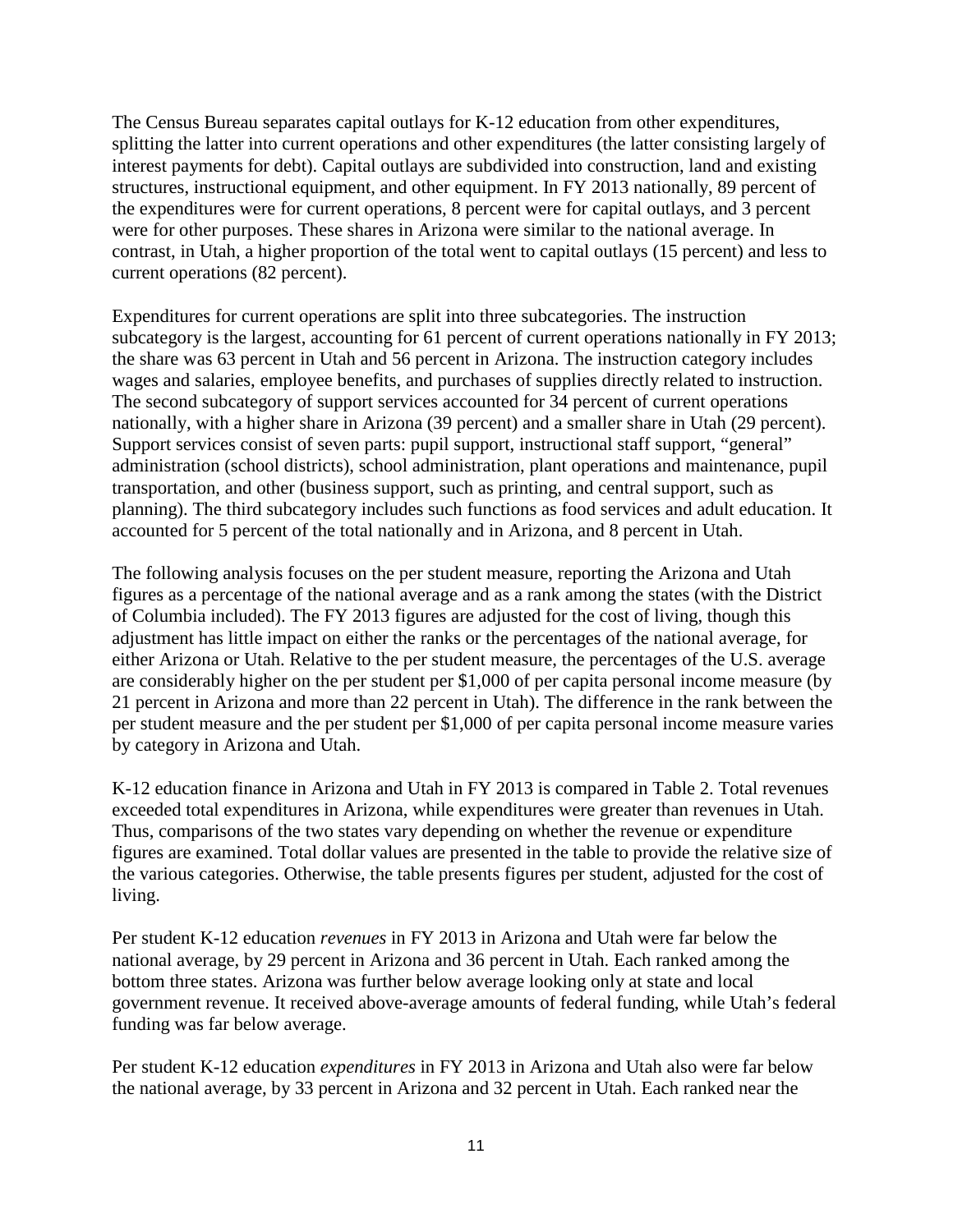bottom of the states. While total spending per student was a bit lower in Arizona, per student spending on current operations was lower in Utah.

Capital outlays per student were much higher in Utah than Arizona: 31 percent above average versus 38 percent below average. A large differential existed in each of the four categories of capital outlays. Spending per student for purposes other than current operations and capital

## **TABLE 2**

## **ELEMENTARY AND SECONDARY EDUCATION FINANCE, FISCAL YEAR 2013**

|                                           |         |                            | Per Student, |      |                                    |       |
|-------------------------------------------|---------|----------------------------|--------------|------|------------------------------------|-------|
|                                           |         |                            |              |      | <b>Adjusted for Cost of Living</b> |       |
|                                           |         |                            |              |      | Percentage of U.S.                 |       |
|                                           |         | <b>Dollars in Millions</b> | Rank*        |      | Average                            |       |
|                                           | Arizona | Utah                       | Arizona      | Utah | Arizona                            | Utah  |
| <b>Total Revenues</b>                     | \$8,098 | \$4,302                    | 49           | 51   | 70.7%                              | 63.6% |
| <b>Federal Government</b>                 | 1,178   | 410                        | 19           | 50   | 113.1                              | 66.6  |
| <b>State and Local Government</b>         | 6,920   | 3,892                      | 49           | 50   | 66.4                               | 63.2  |
| <b>State Government</b>                   | 2,934   | 2,236                      | 50           | 46   | 56.1                               | 72.4  |
| <b>Local Government</b>                   | 3,985   | 1,656                      | 32           | 44   | 76.8                               | 54.1  |
| <b>Property Tax</b>                       | 3,016   | 1,466                      | 25           | 32   | 89.3                               | 73.5  |
| Other                                     | 969     | 190                        | 29           | 48   | 53.5                               | 17.7  |
| <b>Total Expenditures</b>                 | 7,595   | 4,581                      | 50           | 49   | 66.5                               | 67.9  |
| <b>Current Operations</b>                 | 6,837   | 3,768                      | 49           | 51   | 67.2                               | 62.7  |
| Instruction                               | 3,824   | 2,361                      | 51           | 50   | 62.1                               | 64.9  |
| <b>Support Services</b>                   | 2,644   | 1,097                      | 49           | 51   | 75.9                               | 53.3  |
| <b>Pupil Support</b>                      | 534     | 129                        | 25           | 51   | 96.1                               | 39.4  |
| <b>Instructional Staff Support</b>        | 386     | 148                        | 39           | 49   | 83.1                               | 53.9  |
| <b>General Administration</b>             | 81      | 36                         | 47           | 50   | 42.9                               | 32.1  |
| <b>School Administration</b>              | 318     | 218                        | 51           | 50   | 58.7                               | 68.0  |
| <b>Plant Operations &amp; Maintenance</b> | 771     | 342                        | 42           | 51   | 82.5                               | 62.0  |
| <b>Pupil Transportation</b>               | 332     | 125                        | 41           | 49   | 74.0                               | 47.1  |
| <b>Other Support Services</b>             | 222     | 100                        | 40           | 45   | 63.7                               | 48.4  |
| <b>Other Current Operations</b>           | 369     | 309                        | 48           | 33   | 69.9                               | 99.3  |
| <b>Capital Outlays</b>                    | 558     | 698                        | 44           | 17   | 62.0                               | 131.3 |
| Construction                              | 390     | 438                        | 39           | 21   | 56.8                               | 107.9 |
| <b>Land and Structures</b>                | 18      | 119                        | 34           | 6    | 31.6                               | 348.3 |
| Equipment: Instructional                  | 34      | 43                         | 34           | 15   | 88.9                               | 185.9 |
| Equipment: Other                          | 116     | 99                         | 30           | 15   | 98.8                               | 143.2 |
| <b>Other Expenditures</b>                 | 200     | 114                        | 32           | 34   | 55.7                               | 53.9  |
| Interest on Debt                          | 200     | 113                        | 29           | 33   | 61.2                               | 58.9  |
| Payments to Other Governments             | 0       | 1                          | 17           | 15   | 1.6                                | 4.4   |

\* Among the 50 states and the District of Columbia; a rank of 1 indicates the highest revenues or expenditures.

Source: U.S. Department of Commerce, Census Bureau, Public Elementary-Secondary Education Finance, <http://www.census.gov/govs/school/> (education finance and number of students) and U.S. Department of Commerce, Bureau of Economic Analysis,<http://www.bea.gov/regional/index.htm> (cost of living).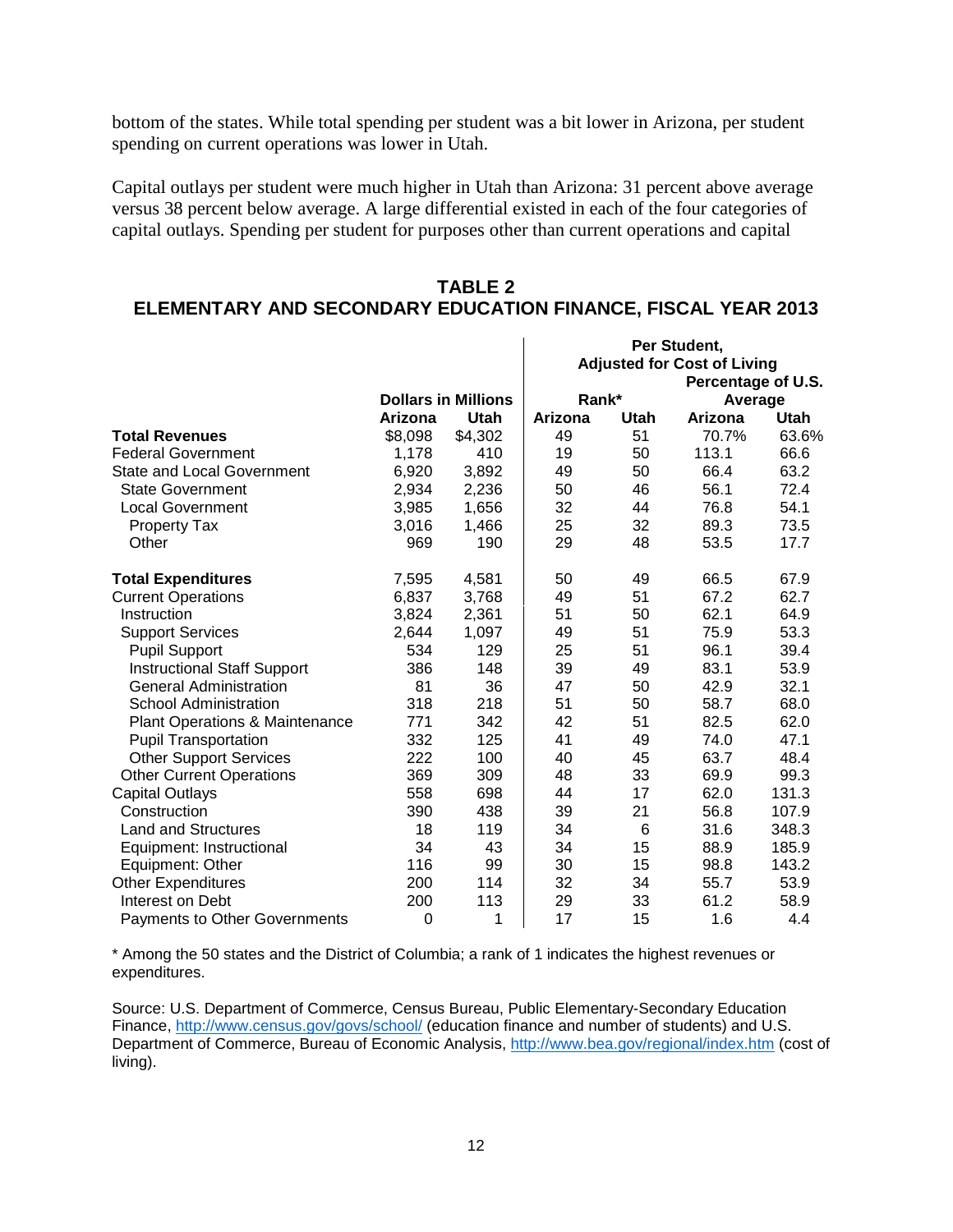outlays consists almost entirely of interest payments on debt. The amount per student was similar in the two states.

The current operations category is the key to evaluating how well a state supports public education. Per student current operations spending was 33 percent below the national average in Arizona and 37 percent below average in Utah. In each state, per student expenditures were below average in each of the current operations categories. Per student spending was a little higher in Utah than in Arizona in the instructional category and considerably higher in the other current operations category. Arizona spent more per student on each of the support services except for school administration.

A summary of the change in education finance between FYs 1992 and 2013 is presented in Table 3. Fiscal year 1992 was selected as the starting year both for the sake of convenience (it is the first year of data available online) and because after FY 1992, Arizona began a series of tax reductions that have limited the amount of funding available to K-12 education. The 21-year period is split into three parts: the period since the high point of the previous economic cycle in FY 2008 and the prior 16 years divided evenly into eight-year periods. The table presents the change in the percentage of the national average in each state. For example, total revenue per student in Arizona was 88 percent of the national average in FY 1992 and 80 percent of average in FY 2000; the difference of 8 percentage points is reported in the table.

Relative to the national average, per student total revenue fell in each of the three time periods in Arizona. A large decline in state funding occurred between FYs 2008 and 2013. In Utah, the percentage of the U.S. average rose between FYs 1992 and 2000, then fell back to near the FY 1992 value after FY 2000.

Relative to the national average, total K-12 spending per student fell considerably in Arizona between FYs 1992 and 2000 and again between FYs 2008 and 2013, with declines in both capital outlays and current operations. Capital outlays vary widely by year as projects begin and end. Thus, the changes between specific years shown in Table 2 should be interpreted with caution. In contrast to Arizona, total expenditures per student in Utah rose slightly versus the U.S. average between FYs 1992 and 2013, with little change in current operations.

In Arizona, per student spending on instruction and on support services fell between FYs 1992 and 2013 relative to the national average. In both categories, spending in Utah relative to the U.S. average rose between FYs 1992 and 2000, dropped between FYs 2000 and 2008, and increased between FYs 2008 and 2013, resulting in little change overall.

Within the support services category, per student spending fell sharply in Arizona relative to the U.S. average in the general administration category, which includes school district offices. Significant decreases also occurred in the school administration category. In contrast, gains versus the national average occurred in the pupil support category between FYs 1992 and 2008. In Utah, per student gains and losses relative to the nation were fairly small in the support services subcategories, except for the other support services category.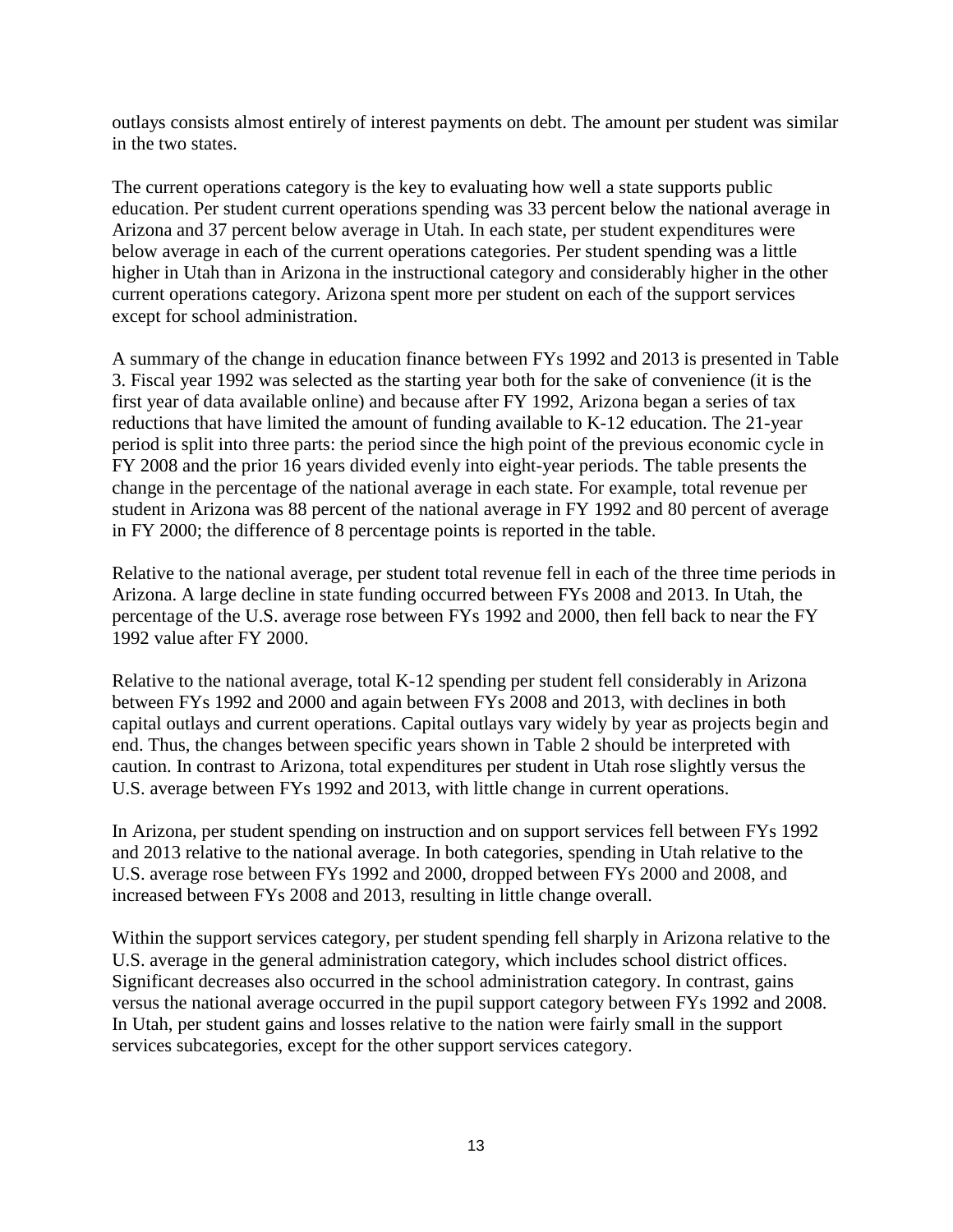## **TABLE 3 ELEMENTARY AND SECONDARY EDUCATION FINANCE, FISCAL YEARS 1992 THROUGH 2013**

|                                    | Change in Percentage of U.S. Average, Per Student |                |              |      |              |                         |
|------------------------------------|---------------------------------------------------|----------------|--------------|------|--------------|-------------------------|
|                                    | 1992-to-2000                                      |                | 2000-to-2008 |      | 2008-to-2013 |                         |
|                                    | Arizona                                           | <b>Utah</b>    | Arizona      | Utah | Arizona      | Utah                    |
| <b>Total Revenues</b>              | -8                                                | 6              | -8           | -5   | $-10$        | -3                      |
| <b>Federal Government</b>          | $-15$                                             | 5              | $-15$        | 0    | 4            | -8                      |
| <b>State and Local Government</b>  | $-7$                                              | 6              | -8           | $-5$ | -11          | $-3$                    |
| <b>State Government</b>            | $-5$                                              | $\overline{7}$ | -1           | $-7$ | $-23$        | -6                      |
| <b>Local Government</b>            | -9                                                | 3              | $-17$        | $-3$ |              |                         |
| <b>Property Tax</b>                | -8                                                | 8              | $-15$        | $-1$ | -7           | 4                       |
| Other                              | $-5$                                              | $-4$           | $-19$        | -6   | 13           | $-7$                    |
| <b>Total Expenditures</b>          | $-13$                                             | 4              | -5           | -1   | $-15$        | 0                       |
| <b>Current Operations</b>          | -5                                                | 6              | -5           | -9   | -9           | $\overline{\mathbf{c}}$ |
| Instruction                        | -8                                                | 6              | -6           | -9   | -9           | $\overline{c}$          |
| <b>Support Services</b>            | -4                                                | 3              | -5           | $-7$ | -8           | 3                       |
| <b>Pupil Support</b>               | 10                                                | 11             | 5            | -8   | -5           | $\mathbf 0$             |
| <b>Instructional Staff Support</b> | $-23$                                             | 0              | $-3$         | $-7$ | 29           | $\mathbf 0$             |
| <b>General Administration</b>      | $-56$                                             | 9              | $-13$        | $-1$ | $-13$        | $-2$                    |
| <b>School Administration</b>       | $-7$                                              | 6              | $-11$        | -7   | $-11$        | 3                       |
| Plant Operations & Maintenance     | $\overline{7}$                                    | 5              | $-14$        | -9   | $-12$        | $6\phantom{1}6$         |
| <b>Pupil Transportation</b>        | -8                                                | 9              | 11           | -4   | -8           | $\mathbf 0$             |
| <b>Other Support Services</b>      | 23                                                | $-33$          | -4           | -5   | -44          | 10                      |
| <b>Other Current Operations</b>    | 11                                                | 21             | -6           | -10  | $-16$        | -4                      |
| <b>Capital Outlays</b>             | -94                                               | $-10$          | 9            | 57   | -50          | 5                       |
| <b>Other Expenditures</b>          | -64                                               | $-7$           | -50          | -14  | $-62$        | $\overline{2}$          |

Source: U.S. Department of Commerce, Census Bureau, Public Elementary-Secondary Education Finance, [http://www.census.gov/govs/school/.](http://www.census.gov/govs/school/)

#### **Test Scores**

The National Assessment of Educational Progress (NAEP), also known as the "Nation's Report Card," is the largest nationally representative and continuing assessment of student achievement. Tests are conducted periodically in various subjects, particularly reading and mathematics, and are primarily given to fourth- and eighth-graders. Since only a small portion of students take this test, sampling error can be an issue at the state level. Results are available from the U.S. Department of Education's National Center for Education Statistics (NCES) at [http://www.nationsreportcard.gov/.](http://www.nationsreportcard.gov/)

The fourth-grade reading test was administered nine times between 1992 and 2013 in both Arizona and Utah. Each time, the scores of Arizona's students were significantly lower than those of students in Utah and nationally. Utah's scores ranged from about equal to the U.S. average to higher than average; the score in 2013 was a little above average. The eighth-grade reading test was administered six times between 2003 and 2013 in both Arizona and Utah. Each time, the scores of Arizona's students were significantly lower than those of students in Utah and nationally, while Utah's scores were slightly-to-significantly higher than the U.S. average.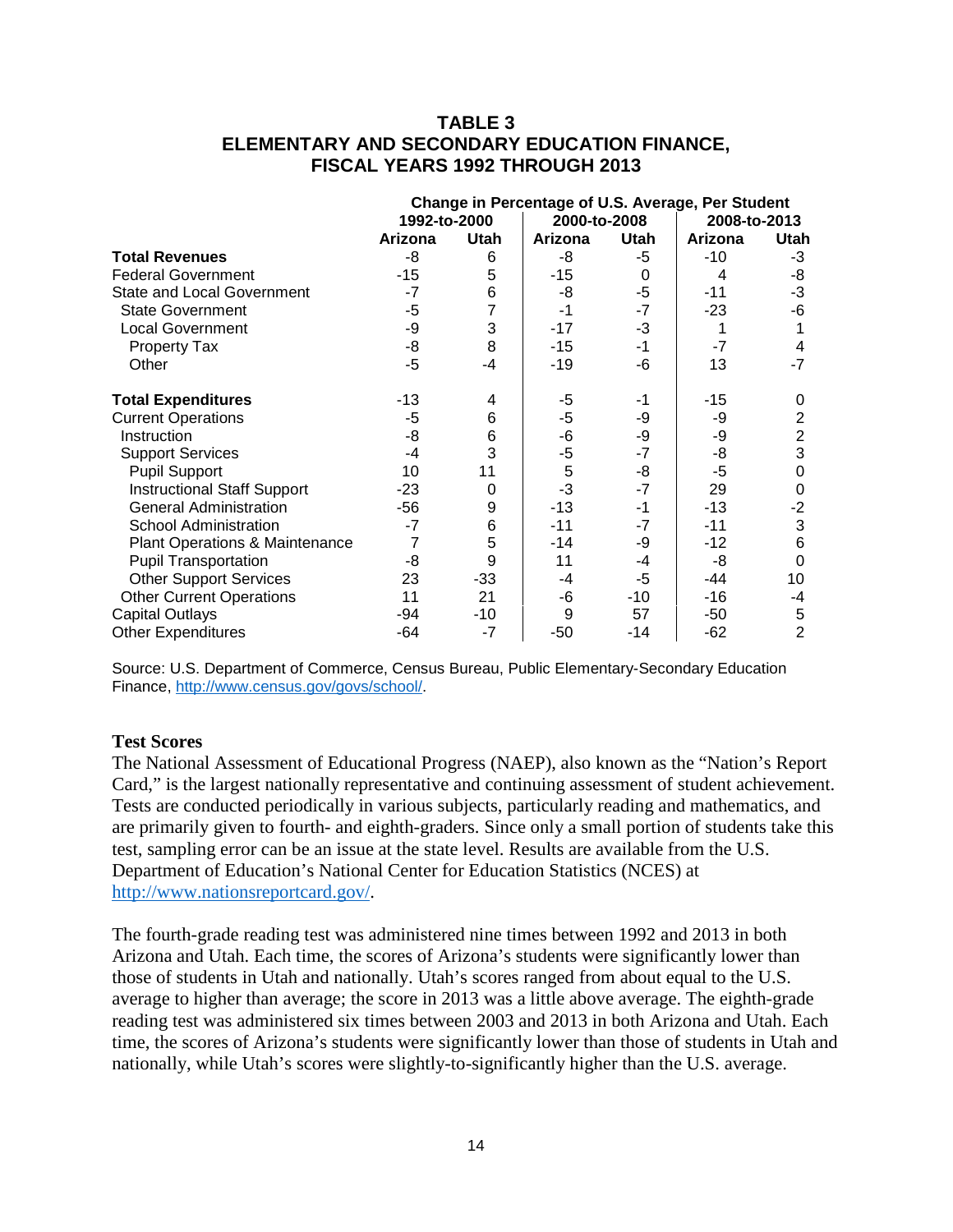The fourth-grade mathematics test was administered eight times between 1992 and 2013 in both Arizona and Utah. The scores of Arizona's students were significantly lower than those of students in Utah and nationally in each period except for 2013, when the scores were only slightly lower. Utah's scores ranged from equal to the national average to higher than average; the score in 2013 was a little above average. The eighth-grade mathematics test was administered eight times between 1996 and 2013 in both Arizona and Utah. Each time, the scores of Arizona's students were significantly lower than those of students in Utah and nationally. Recently, Utah's scores were equal to the U.S. average; Utah students had scored above average on earlier tests.

The eighth-grade science test was administered in 2009 and 2011 in both Arizona and Utah. Each time, the scores of Arizona's students were significantly lower than the national average, while the scores in Utah were significantly higher than the national average.

Student achievement is affected by a number of conditions, including income, whether English is a child's first language, and the educational attainment of a child's parents. Since these factors are correlated to race/ethnicity, significant variations in test scores are seen across the racial/ethnic groups. Some of the test results are cross-tabulated by these characteristics by the NCES.

Nationally, English language learners scored far below other students on the reading test, in both the fourth grade and the eighth grade. There was a direct and significant relationship between the educational attainment of parents and the test scores of children on the eighth-grade math test. By race/ethnicity, non-Hispanic whites and Asians scored much higher than other groups on the fourth-grade reading, eighth-grade math, and eighth-grade science tests. Asians scored higher than whites on reading and math.

Significant differences are present between Arizona and Utah in such characteristics as income, poverty, and educational attainment of parents, with Utah comparing more favorably on each characteristic. The racial/ethnic mix also is considerably different in the two states, with 80 percent of Utah's residents being non-Hispanic white, compared to 57 percent in Arizona. A more accurate comparison of student achievement between the two states would consider such differences. However, test scores are not available for all categories, especially in Utah, because of the small sample size in some groups.

English language learners have identical reading scores in the two states, well below the national average. The reading scores of other students are considerably lower in Arizona than Utah; the latter's scores are a little above the national average.

Among children whose parents have limited educational attainment, Arizona's eighth-grade math scores were higher than in Utah and about equal to the national average. Among children whose parents have greater educational attainment, Arizona's eighth-grade math scores were a little lower than in Utah and the national average. Thus, Arizona's lower overall score on eighthgrade mathematics can essentially be explained by the lower educational attainment of parents.

The only racial/ethnic groups that can be compared between Arizona and Utah are non-Hispanic whites and Hispanics. On fourth-grade reading and eighth-grade math, the scores of non-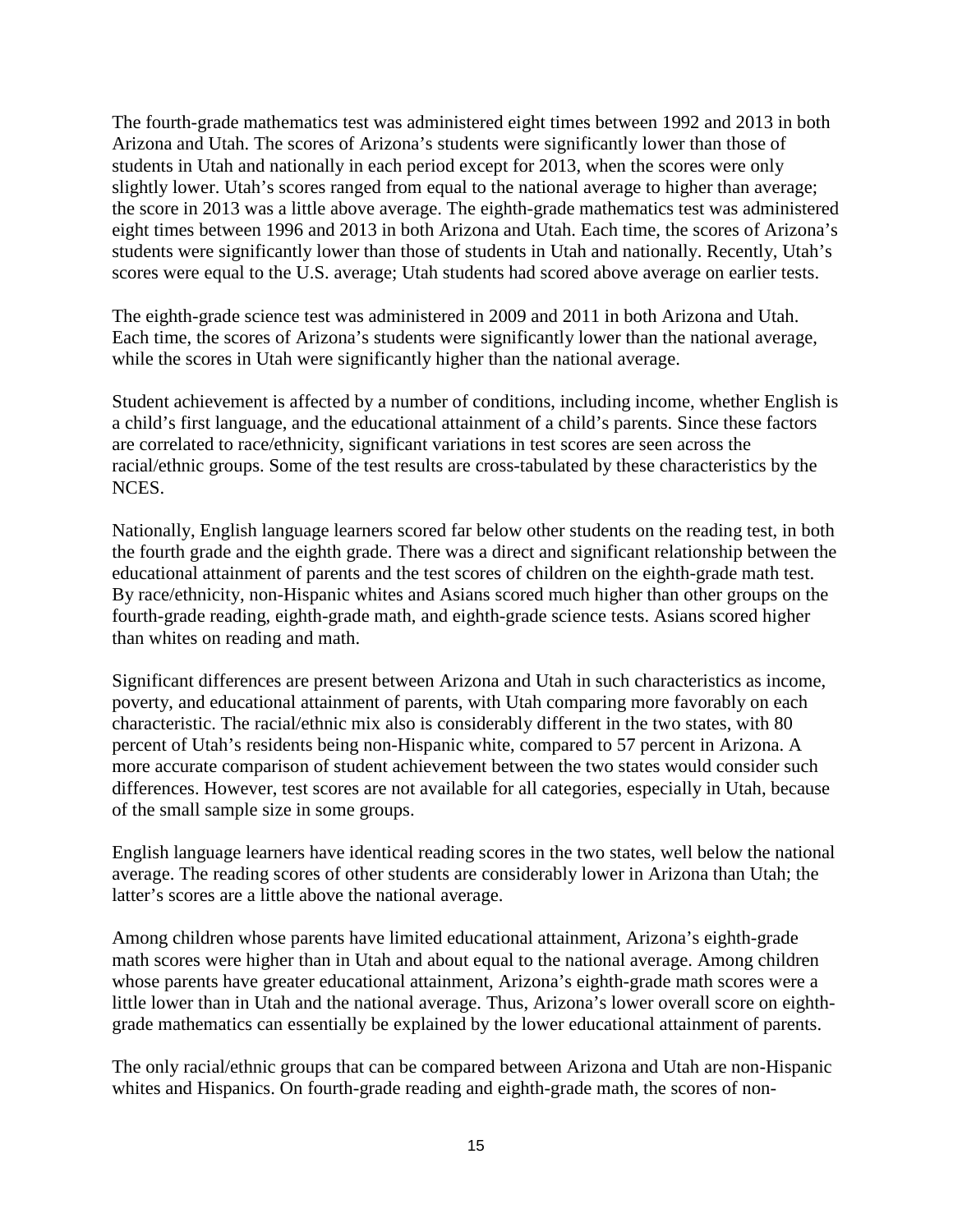Hispanic whites were similar in Arizona and Utah and not much different from the U.S. average. Hispanics scored higher in Arizona than Utah, though still a little below the national average. On the eighth-grade science test, however, both non-Hispanic whites and Hispanics scored lower in Arizona than in Utah and also lower than the national average.

Thus, while students in Utah score higher than students in Arizona overall, demographic factors explain the differentials in reading and math. Utah's students still perform better in science. In terms of economic development, however, the lower overall scores in Arizona are a significant negative factor, while Utah's above-average scores are a positive factor.

### **Educational Attainment**

Data on educational attainment come from the American Community Survey (ACS) produced by the U.S. Census Bureau. In order to reduce sampling error, data for the five years from 2009 through 2013 are used in this subsection.

Most commonly, the Census Bureau expresses educational attainment for the population aged 25 and older. Educational attainment often is measured as either the percentage with at least a high school diploma or the percentage with at least a bachelor's degree. On the former measure, Arizona's attainment over the 2009-to-2013 period was equal to the national average, while Utah was above average. In both Arizona and Utah, a disproportionate share of residents 25 and older had some college or an associate's degree as their maximum attainment. However, on the bachelor's degree-or-more measure, Arizona was below the national average and Utah was not much above average (see Table 4).

Educational attainment is an important indicator of the quality of the labor force, but is not a direct measure of the quality of a state's educational system since so many residents have migrated from one state to another state, or immigrated from another country. Those born and living in the same state likely were educated in that state (through grade 12). While many of those who moved to a state were educated elsewhere, some may have moved as a child and been educated in the state in which they are living.

Among those living in the same state in which they were born, educational attainment in Utah was higher than the national average while the share with at least a bachelor's degree was below average in Arizona. Those who migrate across state lines are better educated than those living in the state in which they were born, as seen in Table 4. The share of interstate migrants living in Utah that had at least a bachelor's degree was about the same as the national average over the 2009-to-2013 period, while the share in Arizona was considerably below average. The proportion of the foreign-born population with at least a bachelor's degree was not much lower nationally than those born as U.S. citizens, but immigrants to Arizona and Utah were relatively less well educated.

Among the racial/ethnic groups nationally and in Arizona and Utah, educational attainment as measured by the share with at least a bachelor's degree was much higher among Asians than in any other group. Hispanics and Native Americans had the lowest proportions. In Arizona and Utah, the percentages with at least a bachelor's degree were a little above the national average among blacks and whites, but below average among Hispanics and Native Americans.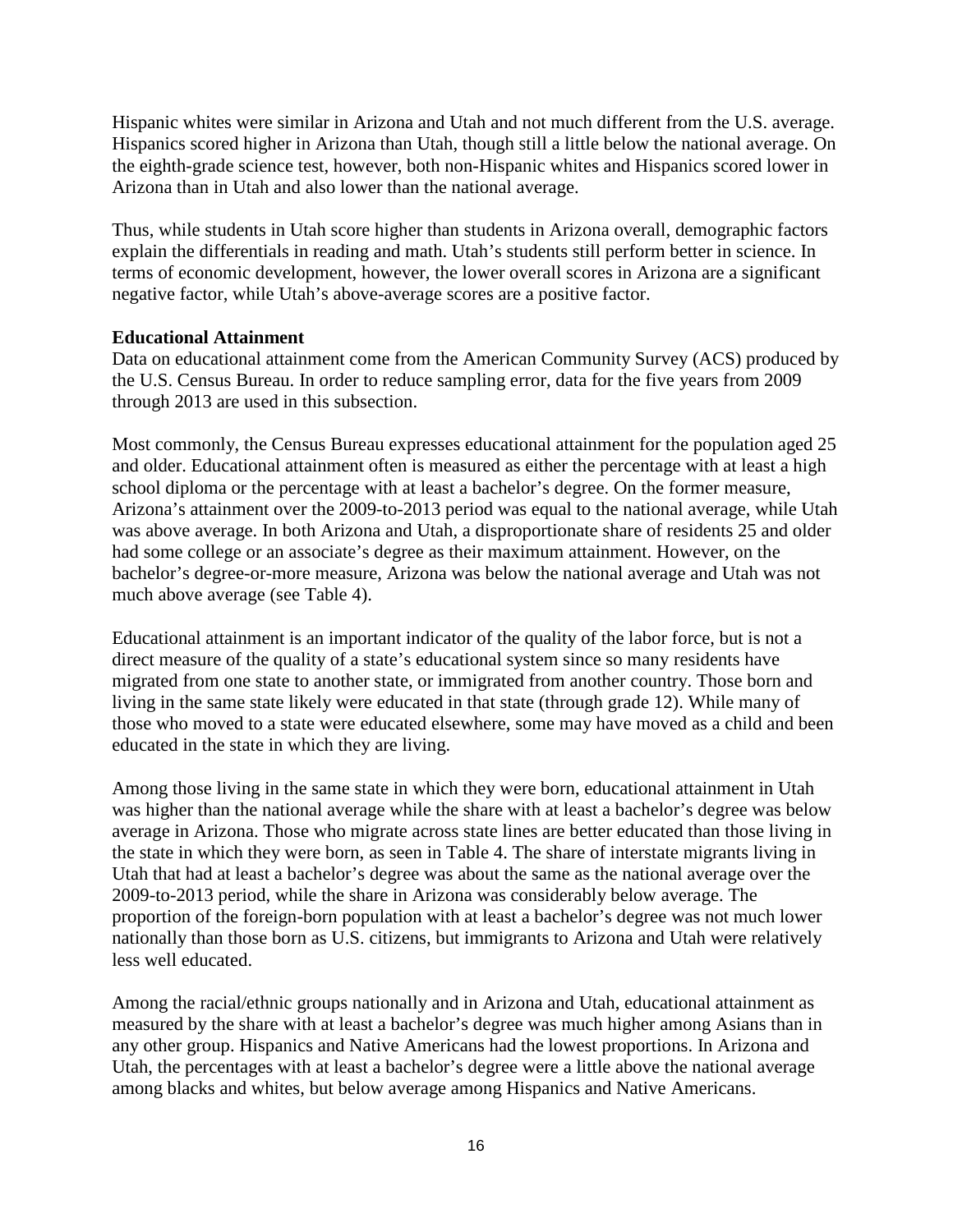## **TABLE 4 PERCENTAGE WITH AT LEAST A BACHELOR'S DEGREE, 2009-13 AVERAGE**

|                                             | <b>United States</b> | Arizona | Utah  |
|---------------------------------------------|----------------------|---------|-------|
| Age 25 and Older Total                      | 28.8%                | 26.9%   | 30.3% |
| Age 18 to 24                                | 9.4                  | 6.9     | 6.0   |
| Age 25 to 34                                | 31.9                 | 25.5    | 29.9  |
| Age 35 to 44                                | 32.3                 | 28.3    | 32.2  |
| Age 45 to 64                                | 28.9                 | 27.7    | 30.6  |
| Age 65 and Older                            | 22.3                 | 25.4    | 27.7  |
| Born in Same State                          | 24.3                 | 19.2    | 27.4  |
| <b>Born in Different State</b>              | 36.5                 | 31.7    | 37.0  |
| U.S. Citizen Born Outside the United States | 27.7                 | 31.1    | 37.5  |
| Foreign Born                                | 27.7                 | 19.6    | 21.9  |
| Living in Poverty                           | 10.8                 | 10.3    | 14.6  |
| Not Living in Poverty                       | 31.7                 | 29.9    | 32.1  |
| White                                       | 32.1                 | 32.7    | 32.7  |
| <b>Black</b>                                | 18.6                 | 22.1    | 20.7  |
| Hispanic                                    | 13.6                 | 10.8    | 12.3  |
| Asian                                       | 50.6                 | 51.6    | 43.7  |
| Native American                             | 13.5                 | 9.3     | 11.3  |
| Age 25 to 64 Total                          | 30.5                 | 27.3    | 30.8  |
| Employed                                    | 35.1                 | 31.8    | 33.7  |
| Unemployed                                  | 18.1                 | 15.2    | 16.9  |
| Not in Labor Force                          | 19.2                 | 18.3    | 23.6  |

Source: U.S. Department of Commerce, Census Bureau, American Community Survey, Tables S1501, B06009, B15002, B17003, and B23006, [http://factfinder.census.gov/faces/nav/jsf/pages/index.xhtml.](http://factfinder.census.gov/faces/nav/jsf/pages/index.xhtml)

As with the achievement measures, educational attainment is correlated to various socioeconomic factors; attainment is much lower among those living in poverty. The poverty level varies with household size, rising by \$4,160 per person from the \$11,770 figure for a single person. For example, a family of three earning \$25,000 is not classified as living in poverty, while a family of five with the same earnings is designated as living below the poverty level. Among those 25 and older living in poverty, the percentage with at least a bachelor's degree was higher in Utah than nationally. Utah's higher educational attainment among those in poverty likely reflects the larger family sizes in Utah rather than very low household incomes.

Utah's percentage with at least a bachelor's degree was below the national average among those 25-to-44 years old, but above average among those 45 and older, especially among those 65 and older. In Arizona, the attainment of those 25-to-44 years old was considerably below the national average, and the attainment of those 45-to-64 years old was below average. However, the attainment of those 65 and older was above average.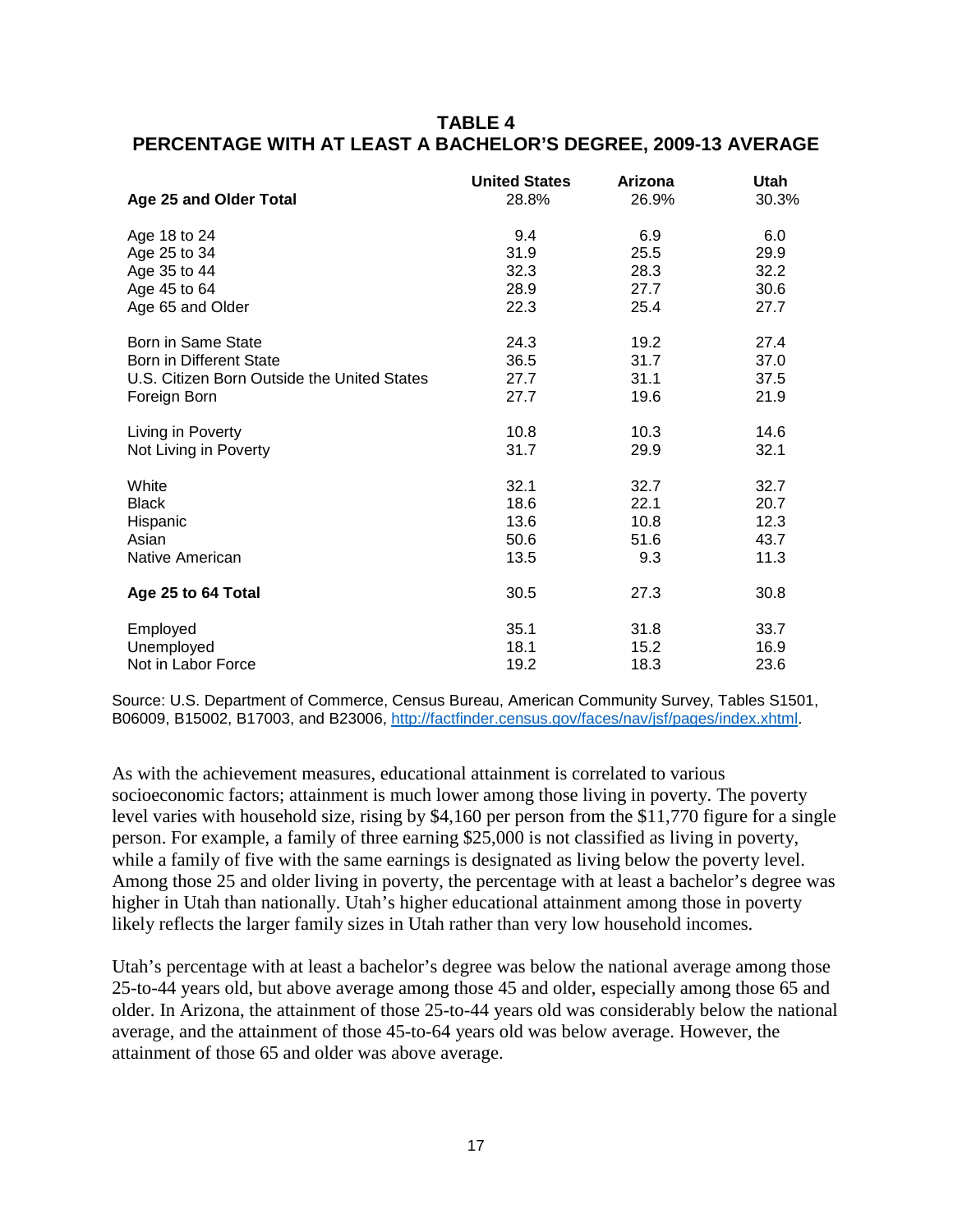Thus, in both Arizona and Utah, the standard presentation of educational attainment for those 25 and older overrates educational attainment in terms of economic development. Not only should retirees be excluded, but others not in the labor force also distort the educational attainment figures. The Census Bureau produces a table of those from 25-to-64 years of age, subdivided by those employed in civilian jobs, those unemployed, those in the armed forces, and those not in the workforce. Among those employed, the educational attainment in Utah and especially in Arizona was inferior to the national average during the 2009-to-2013 period, as seen in Chart 3. Among those not in the labor force, educational attainment in Utah was much higher than the national average; Arizona was not much different from the nation. In Utah, women are well educated, but a higher proportion do not participate in the labor market during their child-bearing years.

Median earnings vary directly with educational attainment. Of those 25 and older with earnings (including those working part time), the overall median nationally was \$35,644. The median ranged from \$19,652 among those who had not graduated from high school to \$66,493 among those with a graduate degree.

The overall median earnings figures in Arizona and Utah were less than the national average. After adjusting for the cost of living, Arizona's figure was 3 percent less than the national average, while the Utah figure was at the average. Except in the some college/associate's degree category, Arizona's adjusted median earnings were a little below the national average in each educational attainment category. In contrast, adjusted median earnings in Utah was well above average for those with high school or less as their maximum educational attainment, but below average for those with more educational attainment.



## **CHART 3 EDUCATIONAL ATTAINMENT OF WORKERS BETWEEN THE AGES OF 25 AND 64, 2009-13 AVERAGE**

Source: U.S. Department of Commerce, Census Bureau, American Community Survey, Table B23006, [http://factfinder.census.gov/faces/nav/jsf/pages/index.xhtml.](http://factfinder.census.gov/faces/nav/jsf/pages/index.xhtml)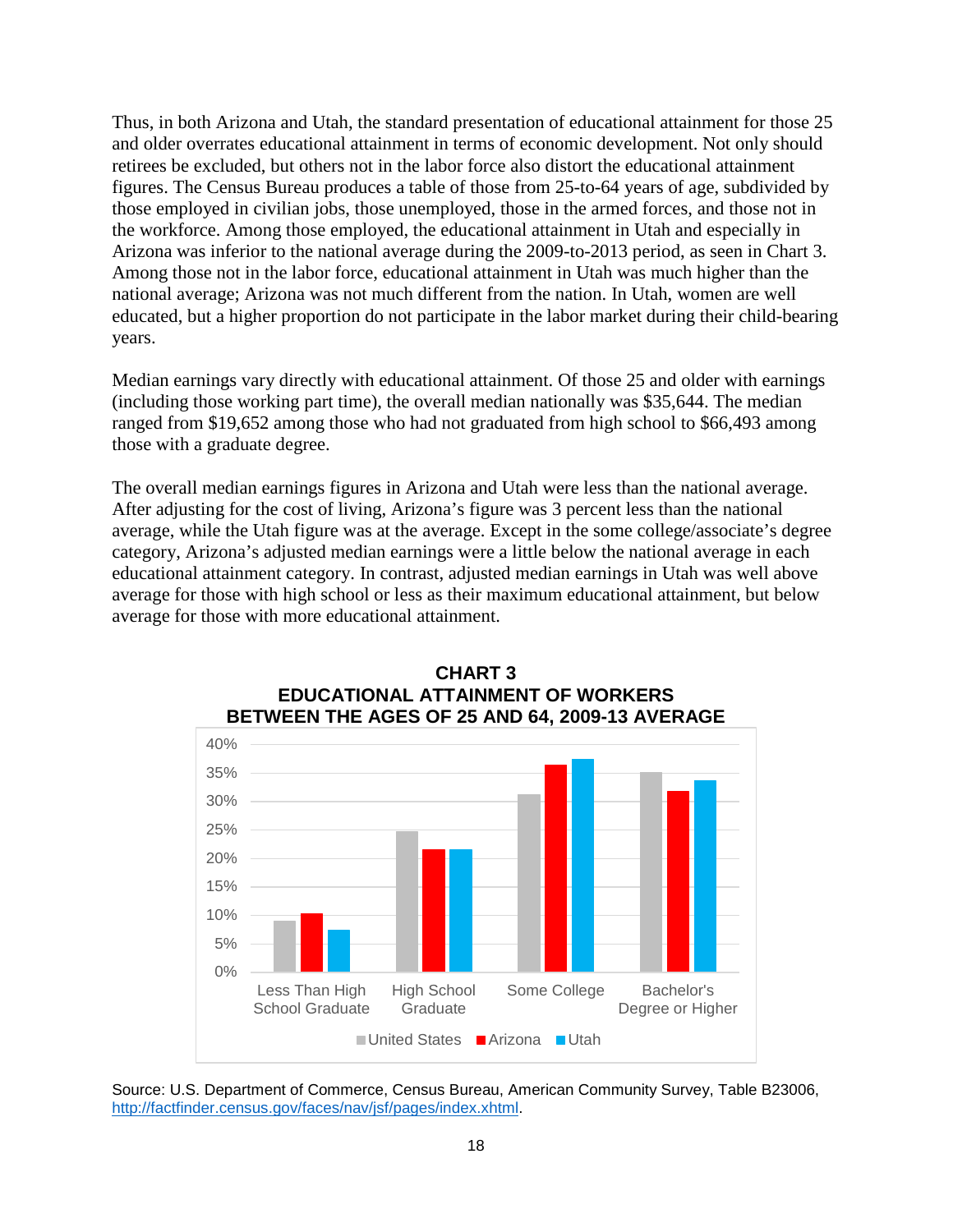#### **Other Educational Measures**

The NCES provides considerable data on K-12 education. Consistent with the much lesser funding per K-12 student in Arizona and Utah, the pupil-teacher ratio is considerably higher than the national average in Arizona and Utah. In fall 2011, the figure was 21.3 in Arizona and 23.1 in Utah, compared to the national average of 16.0. An alternative measure of average classroom size indicated that the figures in elementary schools were 24.1 in Arizona, 27.4 in Utah, and 21.2 nationally. In secondary schools, the figures were 27.7 in Arizona, 31.5 in Utah, and 26.8 nationally.

Teachers in Arizona and Utah on average have fewer years of classroom experience and have lesser educational attainment than the national average. Nationally, 56 percent of teachers have earned at least a master's degree, compared to 51 percent in Arizona and 39 percent in Utah. Only 9 percent of teachers nationally have fewer than three years of experience, compared to 16 percent in Arizona and 15 percent in Utah. The percentage nationally with at least 10 years of experience is 58, compared to 46 in Arizona and 45 in Utah.

Since teachers in Arizona and Utah have less educational attainment and fewer years of experience, the average teacher's salary in Arizona and Utah is less than the national average, by considerably more than can be explained by the cost of living. However, a table of the average base salary of teachers with a master's degree, subdivided by the number of years of experience, indicates that salaries in both states, especially Arizona, are considerably below the national average even after adjusting for the educational attainment and experience of teachers.

The reported percentage of high school students graduating with a regular high school diploma in four years varies significantly by year (see Table 5); various difficulties compromise the accuracy of the graduation rates. Thus, conclusions cannot be made regarding graduation rates in Arizona and Utah. Relative to Utah, the 2011 data suggest that Arizona's performance is better; the 2012 data suggest that Arizona's inferior performance can be explained by demographic factors; but the 2013 data suggest that Arizona lags behind Utah even after considering differences in the racial/ethnic mix.

#### **Infrastructure**

The American Society of Civil Engineers (ASCE) has issued report cards on the status of the physical infrastructure in the last several years for 30 states [\(http://www.infrastructurereportcard.org/\)](http://www.infrastructurereportcard.org/). A national report card also is produced by the ASCE, providing a grade for each of 16 categories. None of the states evaluate all 16 categories and some states report on additional categories. An overall grade is reported, but since the components of the infrastructure that are examined vary by state, the overall grade is not directly comparable from one state to another.

The latest grades for the nation, Arizona and Utah are shown in Table 6 by category, along with the median grade of those states evaluating each category. In most categories, the national grade is lower than the median grade of the states. Of the seven categories evaluated in both Arizona and Utah, Utah scores more highly on six, though the differential is small in three of these. The letter grade for Utah is two higher than in Arizona for roads and one higher for transit and dams, but is one lower for levees.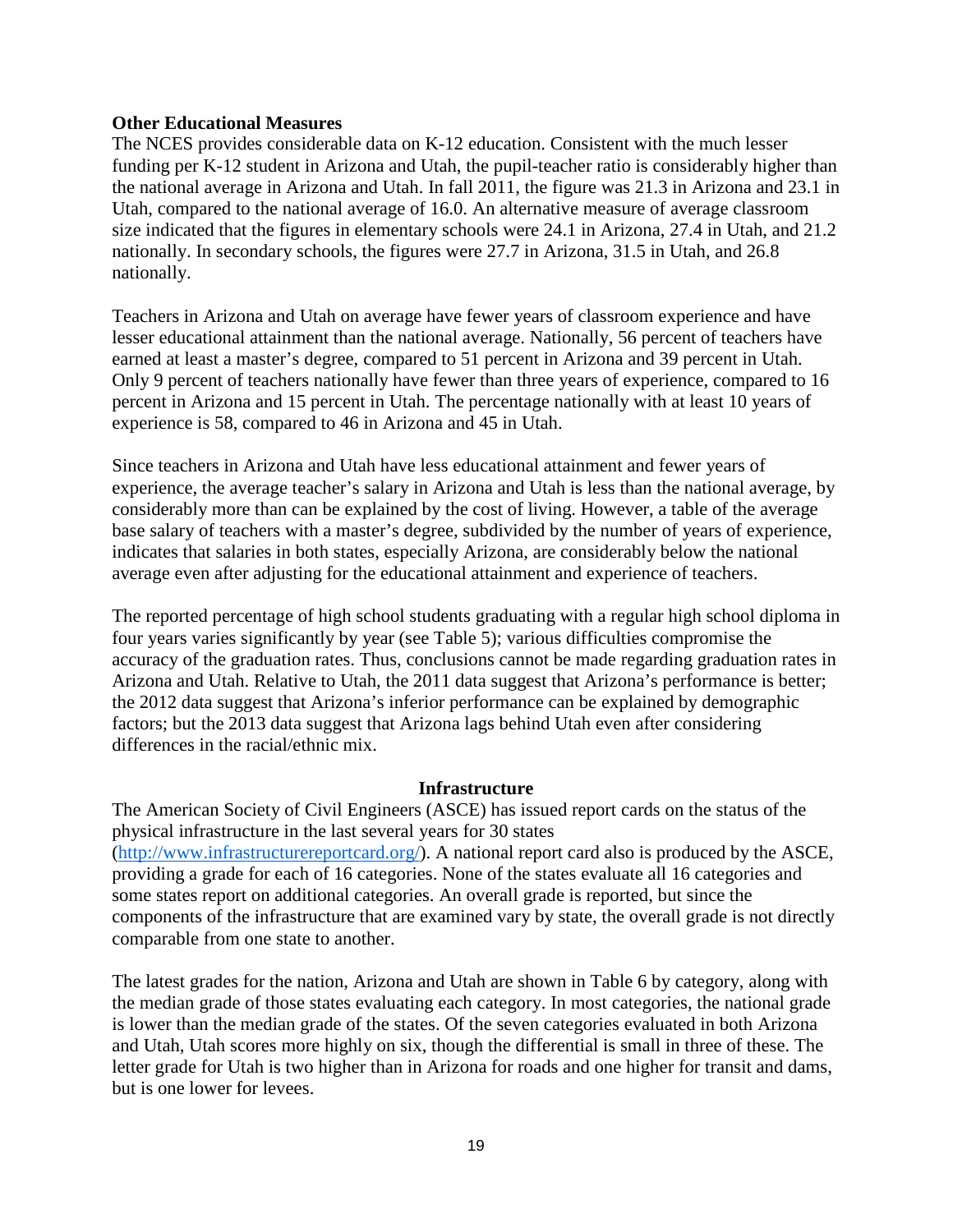## **TABLE 5 HIGH SCHOOL GRADUATION RATES AT PUBLIC SCHOOLS, REGULAR DIPLOMA IN FOUR YEARS**

|      |                                    | <b>United States</b> | Arizona | <b>Utah</b> |
|------|------------------------------------|----------------------|---------|-------------|
| 2011 | Total                              | 79%                  | 78%     | 76%         |
| 2012 | Total                              | 80                   | 76      | 80          |
|      | White                              | 86                   | 84      | 83          |
|      | <b>Black</b>                       | 69                   | 71      | 64          |
|      | Hispanic                           | 73                   | 70      | 66          |
|      | Asian                              | 88                   | 84      | 78          |
|      | Native American                    | 67                   | 63      | 64          |
| 2013 | Total                              | 81                   | 75      | 83          |
|      | White                              | 87                   | 83      | 86          |
|      | <b>Black</b>                       | 71                   | 70      | 70          |
|      | Hispanic                           | 75                   | 69      | 70          |
|      | Asian                              | 89                   | 84      | 80          |
|      | Native American                    | 70                   | 61      | 67          |
|      | <b>Economically Disadvantaged</b>  | 73                   | 69      | 73          |
|      | <b>Limited English Proficiency</b> | 61                   | 20      | 60          |
|      | <b>Students With Disabilities</b>  | 62                   | 63      | 67          |

Source: U.S. Department of Education, National Center for Education Statistics, [https://nces.ed.gov/ccd/data\\_tables.asp.](https://nces.ed.gov/ccd/data_tables.asp)

In most of the categories reported in the Utah study, Utah's grade is above the median of the reporting states; it is at the top for bridges, roads, transit, and dams. However, it ranks at the bottom for levees. In the categories reported in the Arizona study, Arizona generally is at or above the median of the states. The exception is roads.

State and local governments have a limited role in providing some types of infrastructure, such as railroad transportation and energy production. Other parts of the physical infrastructure are largely provided by the public sector, including roads and public schools.

The Census Bureau reports the capital outlays of state and local governments by state, overall and for some types of spending. The latest data are for FY 2012. In that year, Arizona's total capital outlays relative to personal income were a little below the national average, while Utah's outlays were far above the U.S. average. Utah spent substantially more in each of the major components of highways, K-12 education, and higher education.

Capital outlays can vary considerably from year to year. After smoothing out the fluctuations, Arizona's capital outlays relative to personal income have declined over time, while expenditures have increased somewhat in Utah.

Looking at the totals for FYs 1992 through 2012 relative to personal income, total capital outlays in Arizona and Utah were above the national average, by 19 percent in Arizona and 47 percent in Utah. Capital outlays typically are higher in states with rapid population growth; highway costs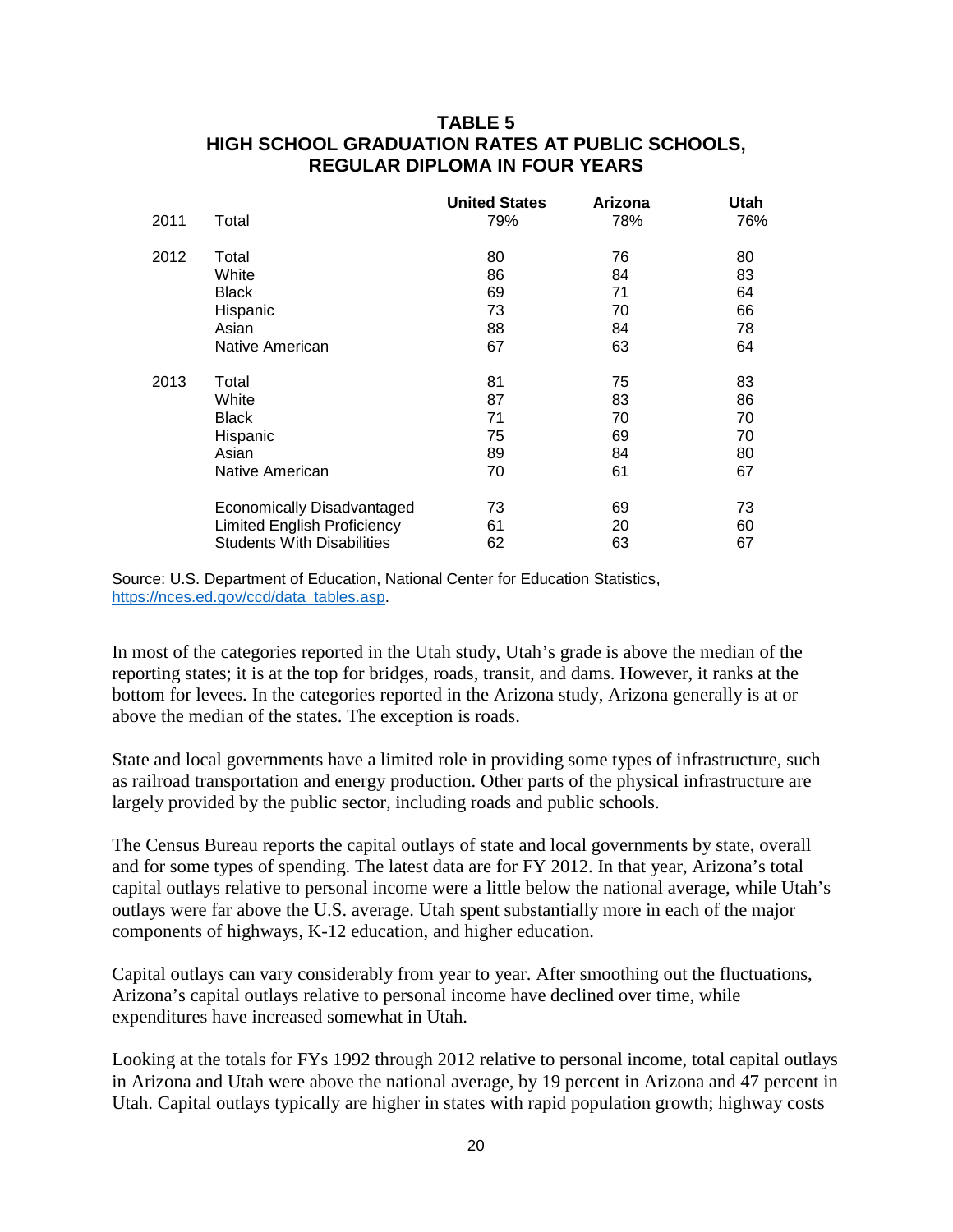## **TABLE 6 INFRASTRUCTURE GRADES**

|                        | <b>United</b><br><b>States</b> | Median<br><b>State</b> | Number*        | Arizona  | Utah         |
|------------------------|--------------------------------|------------------------|----------------|----------|--------------|
| Overall**              | D+                             | $C -$                  | 29             | С        | C+           |
| Transportation:        |                                |                        |                |          |              |
| Aviation               | D                              | С                      | 22             | В-       |              |
| <b>Bridges</b>         | $C+$                           | $C -$                  | 24             | B        | B+           |
| Inland Waterways       | D-                             | D+                     | 9              |          |              |
| Ports                  | С                              | C+                     | $\overline{4}$ |          |              |
| Rail                   | $C+$                           | С                      | 18             | C+       |              |
| Roads                  | D                              | C-                     | 30             | D+       | B+           |
| Transit                | D                              | D+                     | 18             | $C+$     | B+           |
| Waste:                 |                                |                        |                |          |              |
| Solid Waste            | B-                             | B-                     | 15             |          | B-           |
| <b>Hazardous Waste</b> | D                              | C+                     | 3              |          | C+           |
| Water Related:         |                                |                        |                |          |              |
| Canals                 |                                | $C-$                   | $\overline{2}$ |          | D+           |
| Dams                   | D                              | C-<br>C-               | 27             |          | B-           |
| <b>Drinking Water</b>  | D                              |                        | 23             | C-<br>C- | $\mathsf{C}$ |
| Levees                 | D-                             | $C -$                  | 13             | $C -$    | D-           |
| Wastewater             | D                              | C-                     | 29             | C        | C+           |
| Other:                 |                                |                        |                |          |              |
| Energy                 | D+                             | C+                     | 15             |          |              |
| Parks & Recreation     | C-                             | С                      | 6              |          |              |
| Schools                | D                              | С-                     | 17             |          |              |

Note: A blank indicates that no evaluation was made in that category.

\* Number of states producing an evaluation.

\*\* The overall grades should not be compared due to the varying components of the infrastructure examined by state.

Source: American Society of Civil Engineers, [http://www.infrastructurereportcard.org/.](http://www.infrastructurereportcard.org/)

are higher in large states with a low population density. Cumulative capital spending relative to personal income was greater in Utah than in Arizona overall (by 19 percent) and in each of the major categories: by 34 percent for higher education, 13 percent for K-12 education, and 31 percent for highways.

#### **Other Economic Development Factors**

Other than the quality and availability of the labor force and the quality and availability of the physical infrastructure, various costs constitute the next-most important business location factor. The cost of labor is the most significant of the cost factors, with taxes, real estate prices, and energy costs among the other cost factors relevant to economic development. Public policy has little effect on most of the costs, with the exception of taxes.

In order to attract and retain workers, a company must consider location factors important to individuals as well as the factors important to the business. Employment opportunities and wages are the most important considerations for those in the workforce. The quality of life — better described as the "quality of place" — is important to individuals. It has many aspects, such as the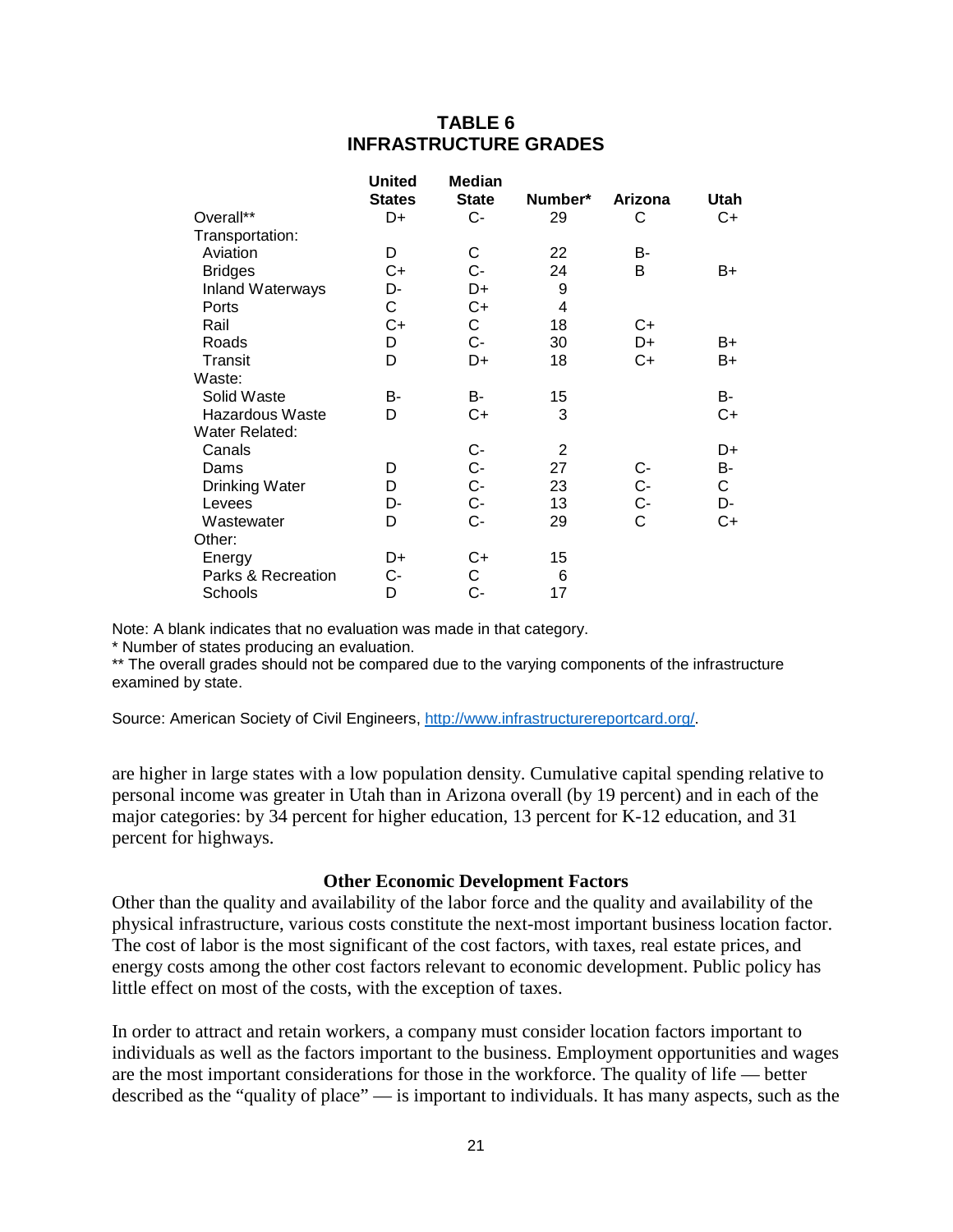cost of living, crime, and cultural and recreational opportunities. Fiscal factors also are considered by individuals — the level of personal taxes relative to the availability and quality of public services, including the transportation system and the education system.

While the relative importance of location factors vary between businesses and individuals, most factors are relevant to both groups and are viewed similarly. For example, a strong transportation infrastructure is evaluated positively by each group. Wages/labor costs are the primary factor viewed inconsistently by the two groups.

## **Tax Burden**

Taxes are not of particular significance as a component of regional economic competitiveness, especially to innovative and productive traded-sector companies. While federal taxes can be a significant cost, state and local taxes are of much lesser magnitude. Taxes are evaluated by both businesses and individuals relative to the quality and availability of valued public services. However, taxes receive disproportionate attention by the media and in most studies of regional economic competitiveness.

Tax burdens are somewhat correlated to aggregate economic growth rates, but are not correlated to either the level or the growth rate of productivity and prosperity measures. However, the correlation between taxes and aggregate growth does not indicate that low taxes are causing the faster growth. Most fast-growing states are in the South or West, where climate or other factors may be the root cause of the faster growth. Rather than prompting faster growth, tax reductions often have occurred in response to strong economic growth, which creates a surplus in publicsector budgets.

While many studies have been released that compare tax burdens across states or other geographic areas, most are unreliable due to methodological and data shortcomings. Even the methodologically strong studies reviewed below may be misleading due to misreporting of data by state and local governments.

**Total Taxes.** A measure of the overall tax burden — including taxes paid by individuals and businesses — can be calculated from data reported annually by the Census Bureau in its State and Local Government Finance series [\(http://www.census.gov/govs/local/\)](http://www.census.gov/govs/local/). The latest data are for FY 2012. To compare areas, the Census Bureau's data can be expressed either per capita or per \$1,000 of personal income.

On a per capita basis, the overall state and local government tax burden in Arizona in FY 2012 was 23 percent less than the national average; the state ranked 42nd among the 50 states and the District of Columbia. The tax burden was slightly lower in Utah at 24 percent below average, ranking 44th. Since per capita personal income is considerably below the national average in both Arizona and Utah, the tax burden is higher per \$1,000 of personal income. Arizona was 8 percent below average, ranking 36th, and Utah was 6 percent below average, ranking 33rd.

On a per capita basis, the general sales tax burden in Arizona was considerably above the national average (the temporary increase in the sales tax rate from June 2010 through May 2013 is reflected in these figures). The burden of nearly every other tax was substantially below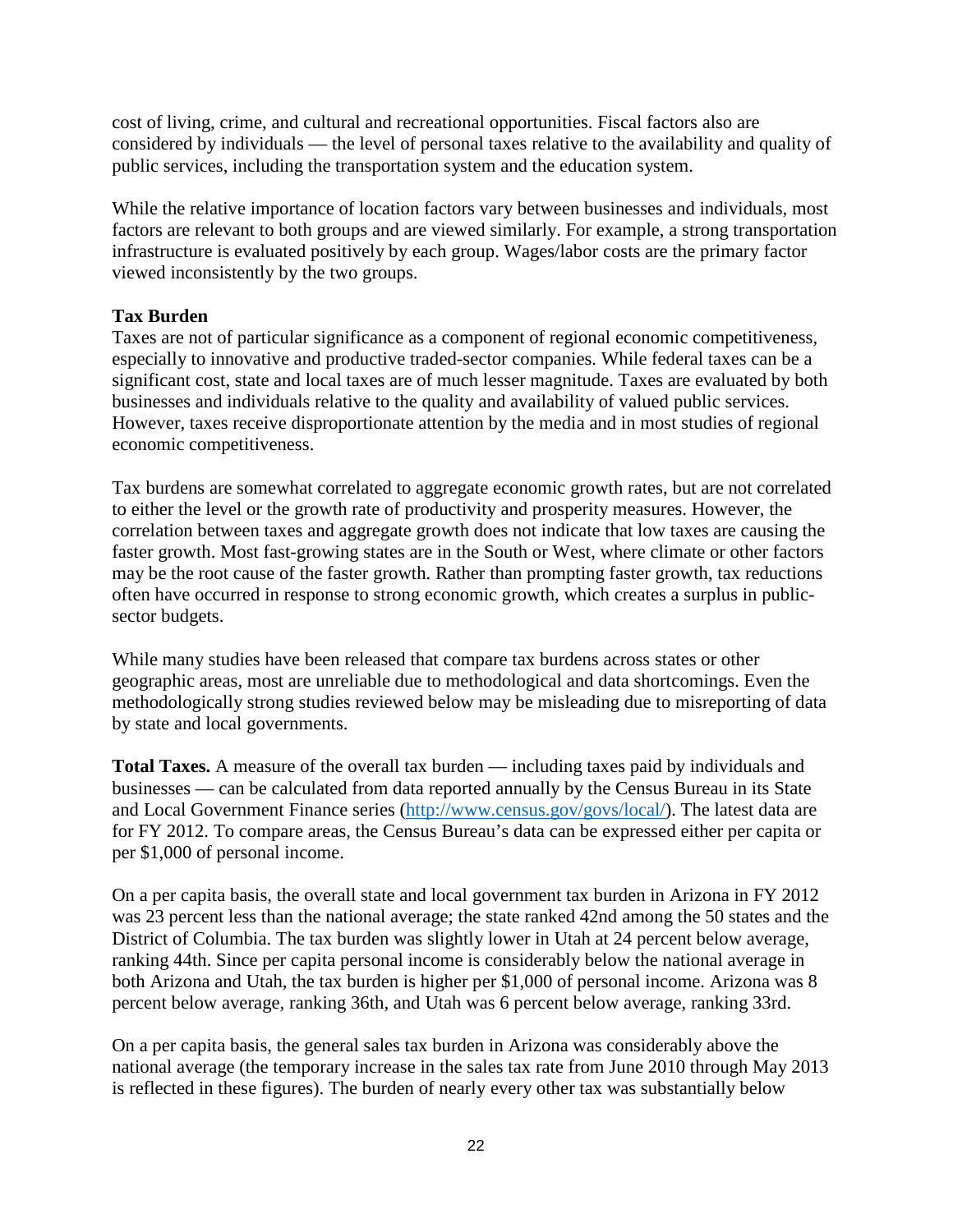average in Arizona. In Utah, the per capita figure was below average for each tax, with most taxes moderately below average.

The Tax Foundation provides a comparison of total state and local government taxes by state from 1977 through 2011 using a methodology different from that of the Census Bureau in its "Annual State-Local Tax Burden Ranking" [\(http://taxfoundation.org/article/annual-state-local](http://taxfoundation.org/article/annual-state-local-tax-burden-ranking-fy-2011)[tax-burden-ranking-fy-2011\)](http://taxfoundation.org/article/annual-state-local-tax-burden-ranking-fy-2011). Nationally, the state and local government tax burden has fluctuated over time (see Chart 4). Arizona's tax burden was below the national average from 1992 through 2011, with a large differential from 1997 through 2011. In contrast, Utah's tax burden generally was somewhat higher than the U.S. from 1977 through 2008, but then dropped below average. In 2011, Arizona ranked 34th and Utah 28th among the states, slightly higher than the ranks for the personal income measure using the Census Bureau's data.

**Individual Taxes.** An annual study of state and local government taxes paid by individuals is produced by the government of the District of Columbia. Its methodology differs from that of the other tax studies. For a hypothetical family of three living in the largest city in each state and the District of Columbia, the amount of state and local government taxes paid are calculated based on the applicable tax laws for four types of taxes at each of five income levels, ranging from \$25,000 to \$150,000.

Phoenix and Salt Lake City are compared to the median of the 51 cities in Table 7. The total of the four types of taxes in 2013 was lower in Phoenix than in Salt Lake City except at the lowest income level. The individual tax burden at each income level (except \$25,000 in Phoenix) was





Source: Tax Foundation, "Annual State-Local Tax Burden Ranking," [http://taxfoundation.org/article/annual-state-local-tax-burden-ranking-fy-2011.](http://taxfoundation.org/article/annual-state-local-tax-burden-ranking-fy-2011)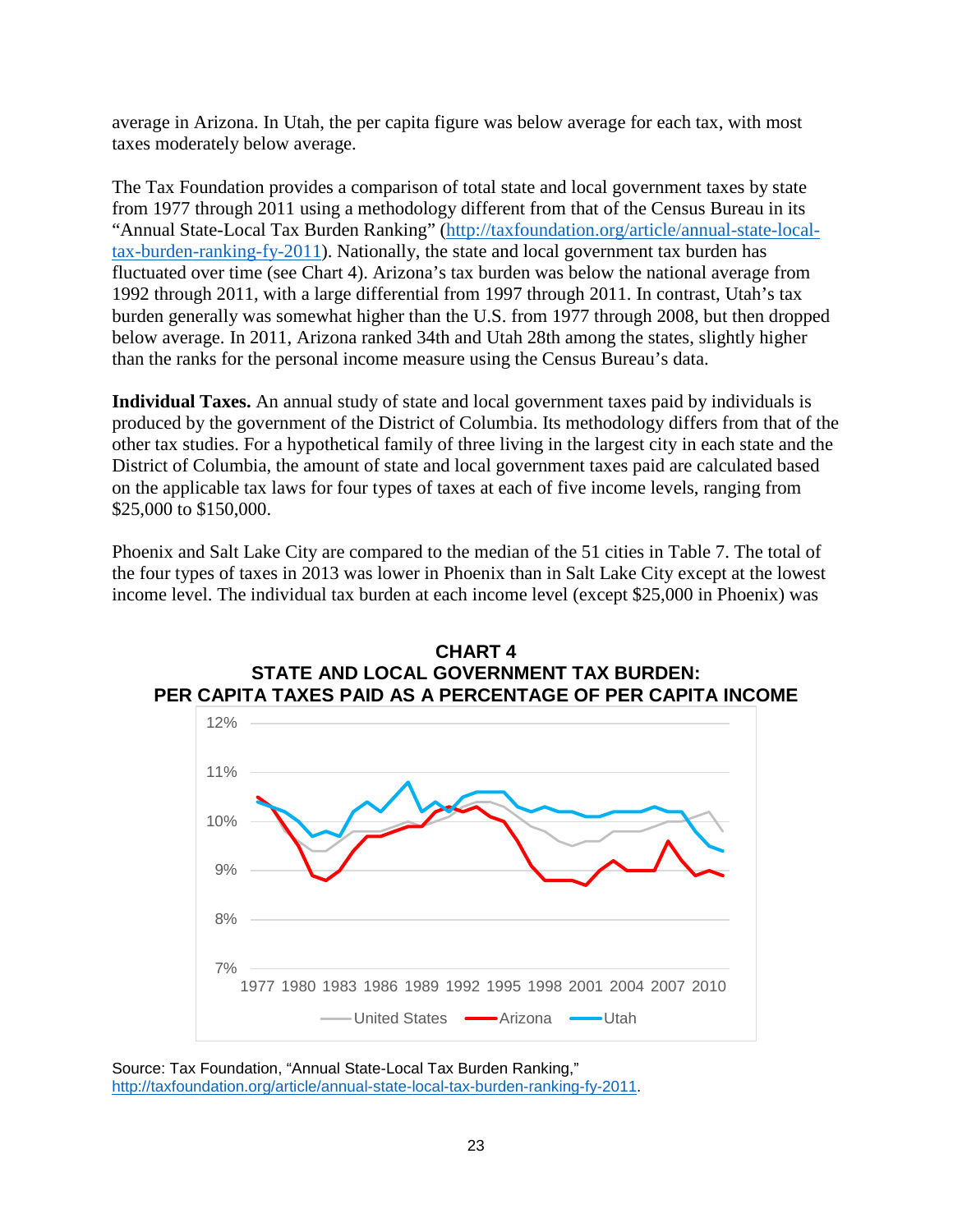## **TABLE 7 TAXES PAID BY INDIVIDUALS IN 2013 AS A PERCENTAGE OF THE MEDIAN OF 51 CITIES**

|                   | <b>Household Income</b> |          |          |           |           |  |  |  |
|-------------------|-------------------------|----------|----------|-----------|-----------|--|--|--|
|                   | \$25,000                | \$50,000 | \$75,000 | \$100,000 | \$150,000 |  |  |  |
| Total:            |                         |          |          |           |           |  |  |  |
| Phoenix           | 100.0%                  | 91.8%    | 89.4%    | 85.9%     | 85.9%     |  |  |  |
| Salt Lake City    | 95.5                    | 94.7     | 95.8     | 93.7      | 91.5      |  |  |  |
| Income Tax:       |                         |          |          |           |           |  |  |  |
| <b>Phoenix</b>    | *                       | 36.3     | 43.8     | 49.5      | 51.2      |  |  |  |
| Salt Lake City    | *                       | 100.4    | 100.4    | 106.8     | 102.8     |  |  |  |
| Property Tax:     |                         |          |          |           |           |  |  |  |
| <b>Phoenix</b>    | 93.3                    | 105.6    | 103.1    | 99.0      | 93.7      |  |  |  |
| Salt Lake City    | 93.6                    | 80.1     | 78.2     | 75.1      | 71.1      |  |  |  |
| Sales Tax:        |                         |          |          |           |           |  |  |  |
| Phoenix           | 145.9                   | 143.4    | 138.0    | 142.9     | 142.3     |  |  |  |
| Salt Lake City    | 126.8                   | 125.3    | 118.0    | 122.5     | 120.5     |  |  |  |
| Automotive Taxes: |                         |          |          |           |           |  |  |  |
| <b>Phoenix</b>    | 92.5                    | 103.8    | 98.8     | 100.4     | 151.8     |  |  |  |
| Salt Lake City    | 115.8                   | 111.8    | 104.5    | 100.0     | 101.3     |  |  |  |
|                   |                         |          |          |           |           |  |  |  |

\* Income tax payments at this income level are near zero.

Source: Government of the District of Columbia, *Tax Rates and Tax Burdens in the District of Columbia — A Nationwide Comparison, 2013*, [http://cfo.dc.gov/node/215912.](http://cfo.dc.gov/node/215912)

below the median of the 51 cities in both Phoenix and Salt Lake City, with the differential largest at the highest income level.

In Salt Lake City and especially in Phoenix, the sales tax burden was considerably above the median of the cities. In Phoenix, this was offset by an income tax burden far below the median. In Salt Lake City, the property tax burden was considerably below the median.

**Business Taxes.** The annual study of "Total State and Local Business Taxes," produced by Ernst & Young for the Council on State Taxation

[\(http://www.cost.org/WorkArea/DownloadAsset.aspx?id=87982\)](http://www.cost.org/WorkArea/DownloadAsset.aspx?id=87982), is limited to payments made by businesses. The amount of effort and sophistication in the Ernst & Young study greatly exceeds that of other business tax studies.

Unlike the Tax Foundation study, all taxes paid by businesses are included in the Ernst & Young study, organized into seven categories of business taxes: property, sales, excise, corporate income, individual income, unemployment insurance, and license and other taxes, such as severance taxes. The amount of taxes paid by businesses during fiscal year 2013 was determined through a combination of detailed data collection and modeling. The total amount of taxes paid is divided by private-sector gross domestic product, with the result called the total effective business tax rate (TEBTR).

Ernst & Young warns that the TEBTR is only a starting point and is not sufficient to assess competitiveness: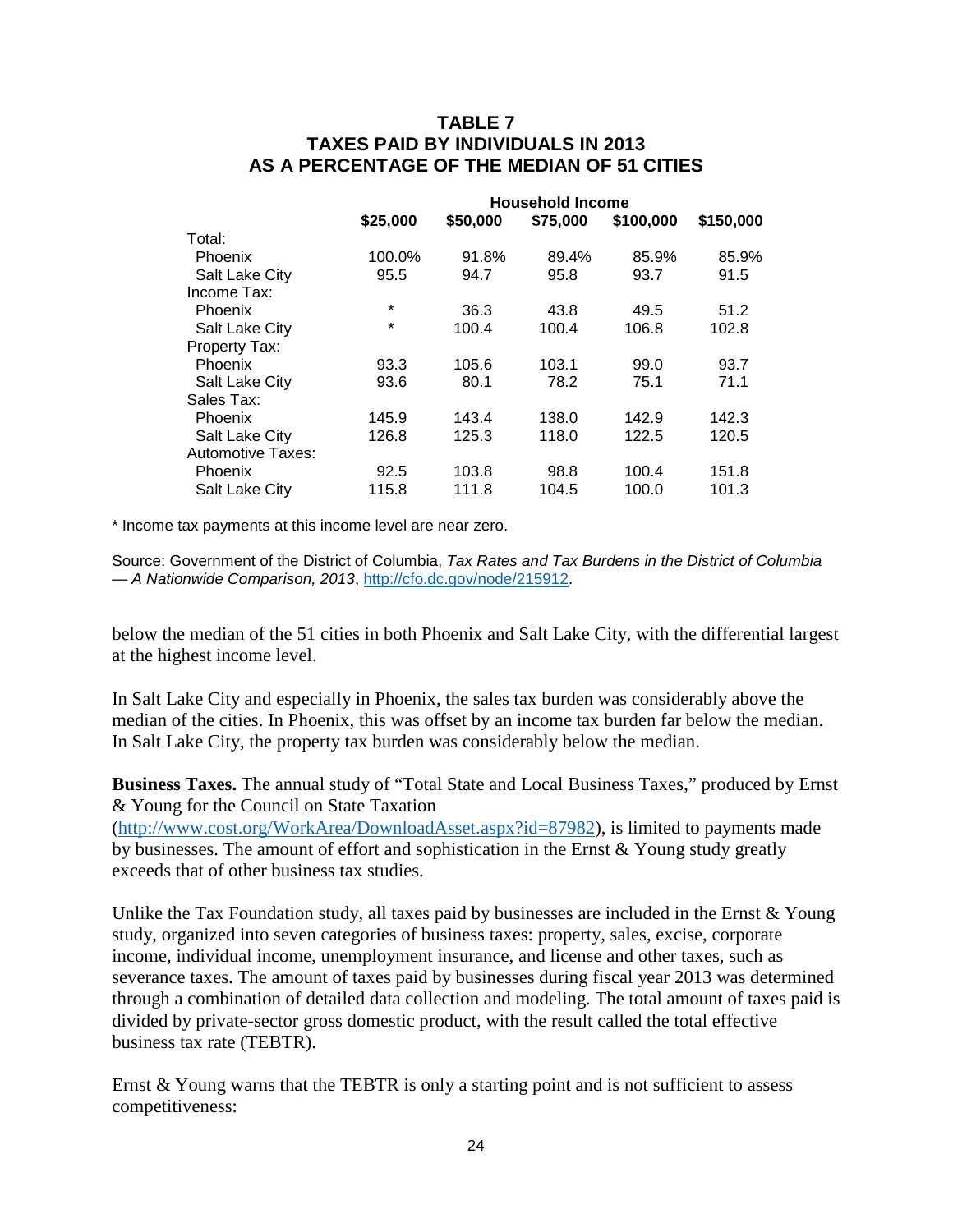- The TEBTR measures the average tax burden of existing businesses, not the marginal tax that would be borne by a company investing in a new facility.
- TEBTRs do not indicate economic incidence the ability to pass the tax to consumers outside the state. This is of particular importance to severance taxes in states with oil reserves.
- Two states with equal TEBTRs may vary in their taxation by industry. For example, one state may have high taxes on capital-intensive manufacturers and low taxes on laborintensive service industries.
- A state with a below-average TEBTR that derives most of its business tax revenue from origin taxes — such as property and sales — may not be as competitive as a state with a higher TEBTR that relies on taxes that have a larger impact on out-of-state businesses.

Arizona and Utah are compared to the national average in Table 8. The overall business tax burden in FY 2013 was considerably higher in Arizona than in Utah, though the differential may be exaggerated by what appears to be an overstatement of the property tax burden in Arizona. The property tax and sales tax burdens in Arizona were above the national average (the reported sales tax burden includes the temporary sales tax increase, which was in place for 11 of the 12 months covered by the Ernst  $&$  Young study). The burden of each of the other taxes was considerably below average. In contrast, Utah's tax structure was more balanced, with each of the taxes at or below the national average.

On average, businesses pay a disproportionate share of the state and local government taxes collected in Arizona — 51 percent versus 45 percent nationally and 43 percent in Utah. The actual tax burden varies by company. In Arizona, very small unincorporated businesses generally pay relatively little in taxes relative to counterparts in other states, in part because they pay income taxes based on the very low individual rates rather than the corporate rates, and in part since they typically own limited amounts of property and therefore are not as subject to the state's high business property taxes. In contrast, large industrial companies that own considerable property — which make up a large share of Arizona's traded-sector economy — pay a high

## **TABLE 8 TAXES PAID BY BUSINESSES IN FISCAL YEAR 2013**

|                            | <b>Total Effective Business Tax</b><br>Rate as a Percentage of the<br>U.S. Average |       | <b>Share of Business Taxes</b> |        |
|----------------------------|------------------------------------------------------------------------------------|-------|--------------------------------|--------|
|                            | Arizona                                                                            | Utah  | Arizona                        | Utah   |
| <b>TOTAL</b>               | 109.8%                                                                             | 84.3% | 100.0%                         | 100.0% |
| Property Tax               | 131.8                                                                              | 88.2  | 43.2                           | 37.4   |
| Sales Tax                  | 175.5                                                                              | 89.8  | 32.9                           | 21.3   |
| Excise Taxes               | 74.1                                                                               | 91.4  | 8.4                            | 12.6   |
| Corporate Income Tax       | 81.1                                                                               | 70.3  | 5.5                            | 7.4    |
| Unemployment Insurance Tax | 47.2                                                                               | 97.2  | 3.6                            | 8.0    |
| Individual Income Tax      | 50.0                                                                               | 100.0 | 2.7                            | 6.5    |
| License and Other Taxes    | 37.0                                                                               | 56.5  | 3.7                            | 6.7    |

Source: Ernst & Young, *Total State and Local Business Taxes: State-by-State Estimates for Fiscal Year 2013*, [http://www.cost.org/WorkArea/DownloadAsset.aspx?id=87982.](http://www.cost.org/WorkArea/DownloadAsset.aspx?id=87982)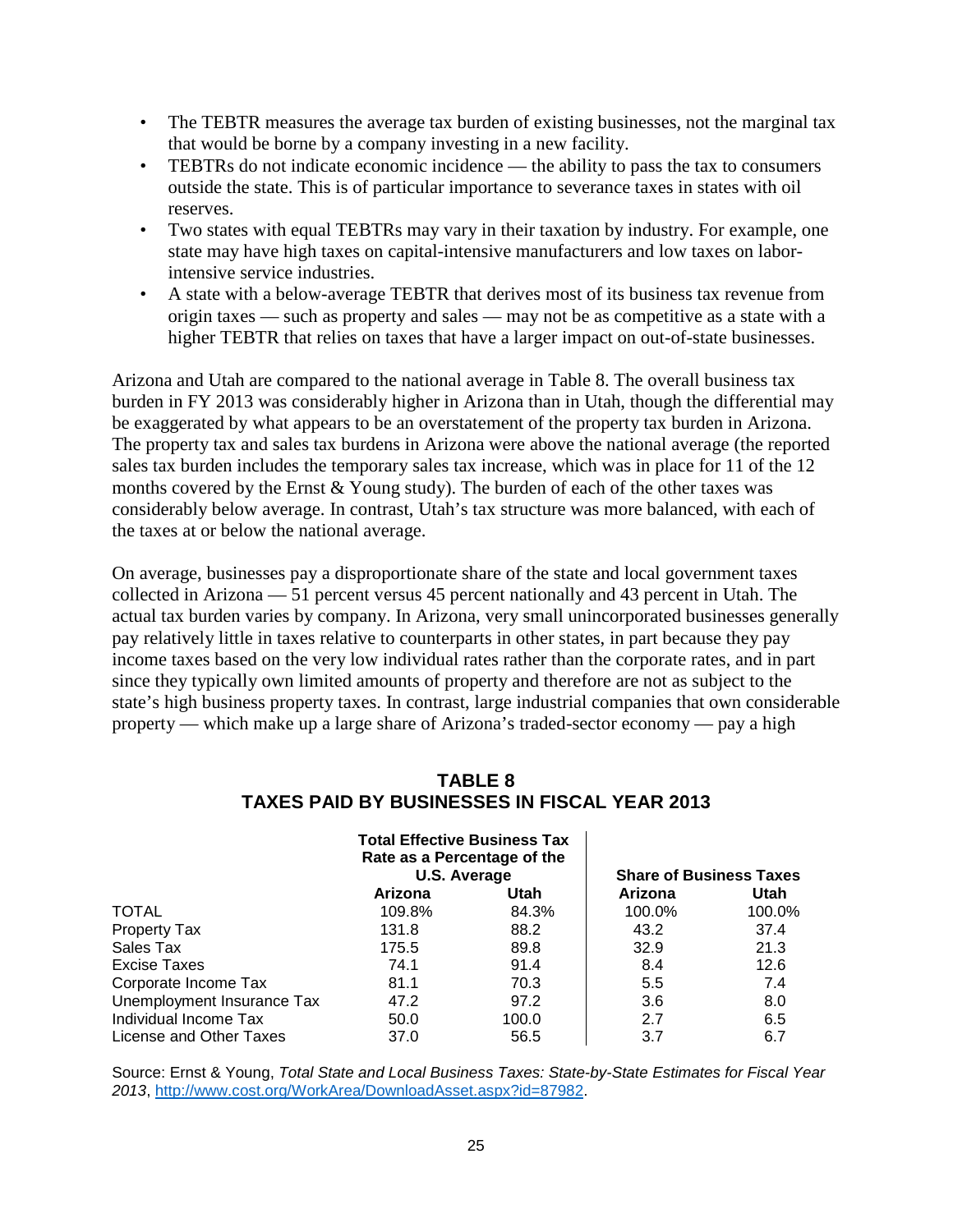amount in state and local taxes relative to counterparts in other states. These businesses pay a relatively high price for their consumption of public services and physical infrastructure, while the smallest businesses and individuals pay relatively little for their consumption of public services and physical infrastructure.

The Ernst & Young study also provides estimates of business taxes per dollar of government expenditures that benefit businesses. Business taxes in Arizona were higher than average relative to the services businesses receive. In contrast, business taxes in Utah were lower than average relative to the services businesses receive. Thus, despite a low overall tax burden, Arizona did not compare favorably on the location factor of the amount of business taxes paid relative to the public services and infrastructure used by businesses; this factor was particularly negative for large traded-sector companies. Business tax cuts currently being phased in will improve Arizona's position, probably dropping Arizona's total to slightly below average. However, business property and sales tax payments will still be quite high.

## **High Technology and Innovation**

Three indicators of human capital and three measures of financial capital that are related to technology have been selected for comparison. The economic literature on regional economic growth stresses the importance of high-quality human capital in the workforce. In order for smaller companies to grow, financial capital must be available.

**Human Capital.** Graduate education at a state's universities is a source of high-quality human capital. Science and engineering specialties are of particular importance to innovation. The first indicator, which is expressed on a per capita basis, consists of two parts: the number of graduate students enrolled and the number of postdoctoral appointees in science, engineering and health disciplines at doctorate-granting institutions. Annual data dating back to 1972 are available from the National Science Foundation (NSF).

Arizona and Utah were far above the U.S. average on the per capita number of graduate students in science and engineering during the 1970s, but have declined relative to the nation since then (see Chart 5). Arizona has been below the national average since the early 1990s; the differential was 20 percent in 2013. Utah remains above average, though only by 7 percent in 2013. Arizona's figures have been lower than in Utah throughout the time series; the differential in 2013 was 25 percent.

Through 1999, the per capita number of science and engineering postdoctorates generally was above the national average in Utah but below average in Arizona. Since then, each state has slipped relative to the national average. In 2013, Arizona was 55 percent, and Utah was 21 percent, below the U.S. average.

Advanced degrees in science and engineering are of particular importance to innovation. The second indicator is the number of employed individuals holding a doctorate in a science, engineering or health field, expressed on a per capita basis. Occasional data dating back to 1993 are available from the National Science Foundation. This indicator is subdivided into those working in a science/engineering occupation and those working in other jobs. Arizona's figures have been below both the national average and the Utah figures throughout, overall and in each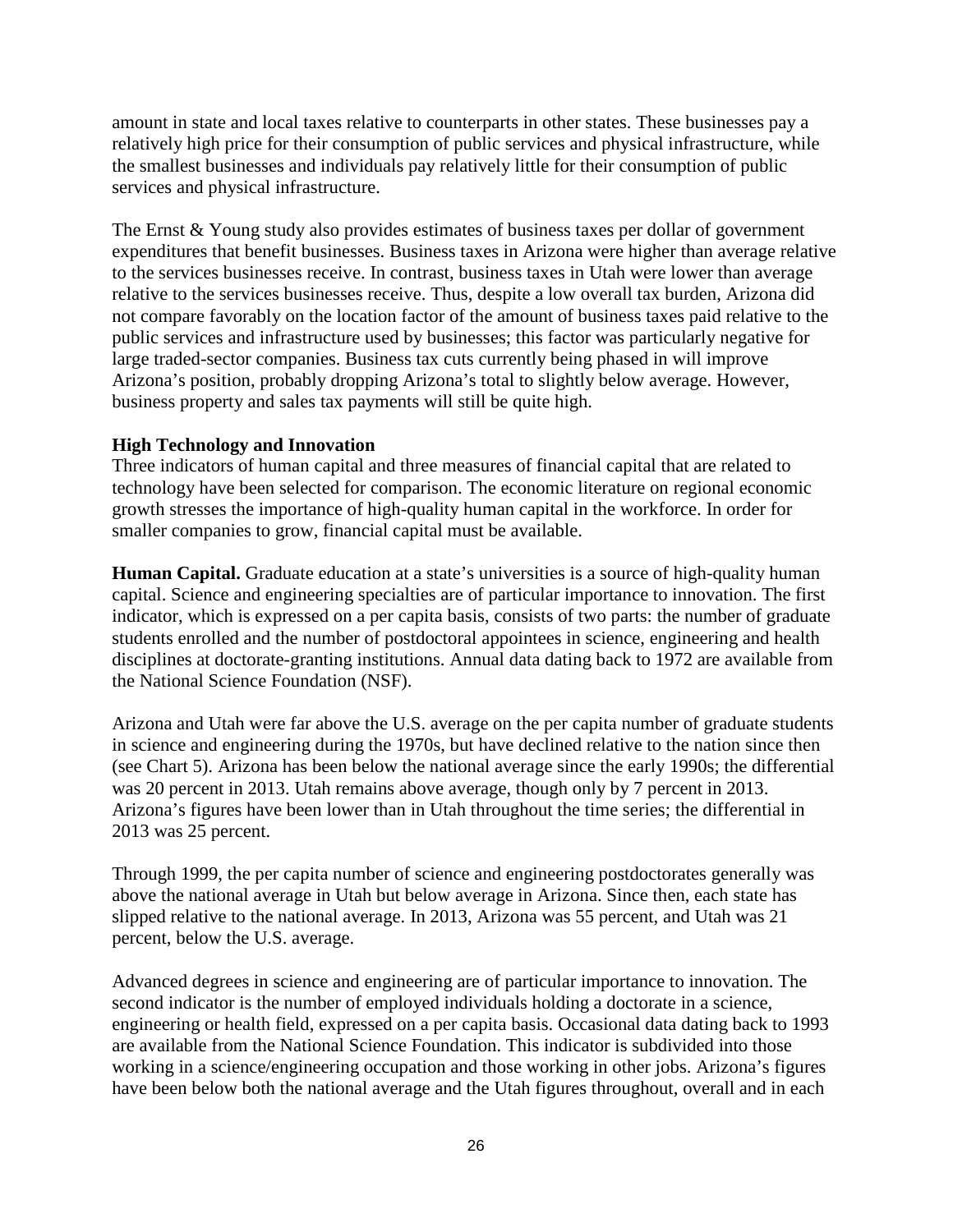

Source: National Science Foundation, [https://ncsesdata.nsf.gov/webcaspar/.](https://ncsesdata.nsf.gov/webcaspar/)

of the subcategories. Utah's figures were greater than the U.S. average in the 1990s but have fallen to below average overall and among those working in science and engineering professions. Overall in 2013 relative to the national average, Arizona's figure was 34 percent less and Utah's figure was 2 percent less.

Inventive activity is a proxy for the quality of the innovation environment. The number of patents granted is one measure of a region's ability to innovate. The third indicator is the number of patents granted, expressed on a per capita basis. The U.S. Patent and Trademark Office has annual data dating back to 1963. Only "utility" patents, also known as "patents for inventions," with a United States origin are included. Arizona's figures were considerably less than the national average during the 1960s but rose to above average in most years from 1983 through 2000 (see Chart 6). Arizona's figures relative to the nation have fallen since then, with Arizona 18 percent below average in 2014. Utah's figures also were considerably less than the U.S. average in the 1960s, but rose to be similar to the average since 1989. The 2014 figure was 3 percent above average. Arizona's figures generally were higher than Utah's figures through 1988; the two states were similar from 1989 through 2008. Since then, Arizona has fallen relative to Utah; in 2014, Arizona's figure was 20 percent less.

**Financial Capital.** The importance of research and development (R&D) investment is a central theme of the economic literature on economic growth. Economic analysis suggests that R&D investment is crucial for attaining increases in labor productivity that ultimately translate into improvements in prosperity. The first financial capital indicator is the investment of the state's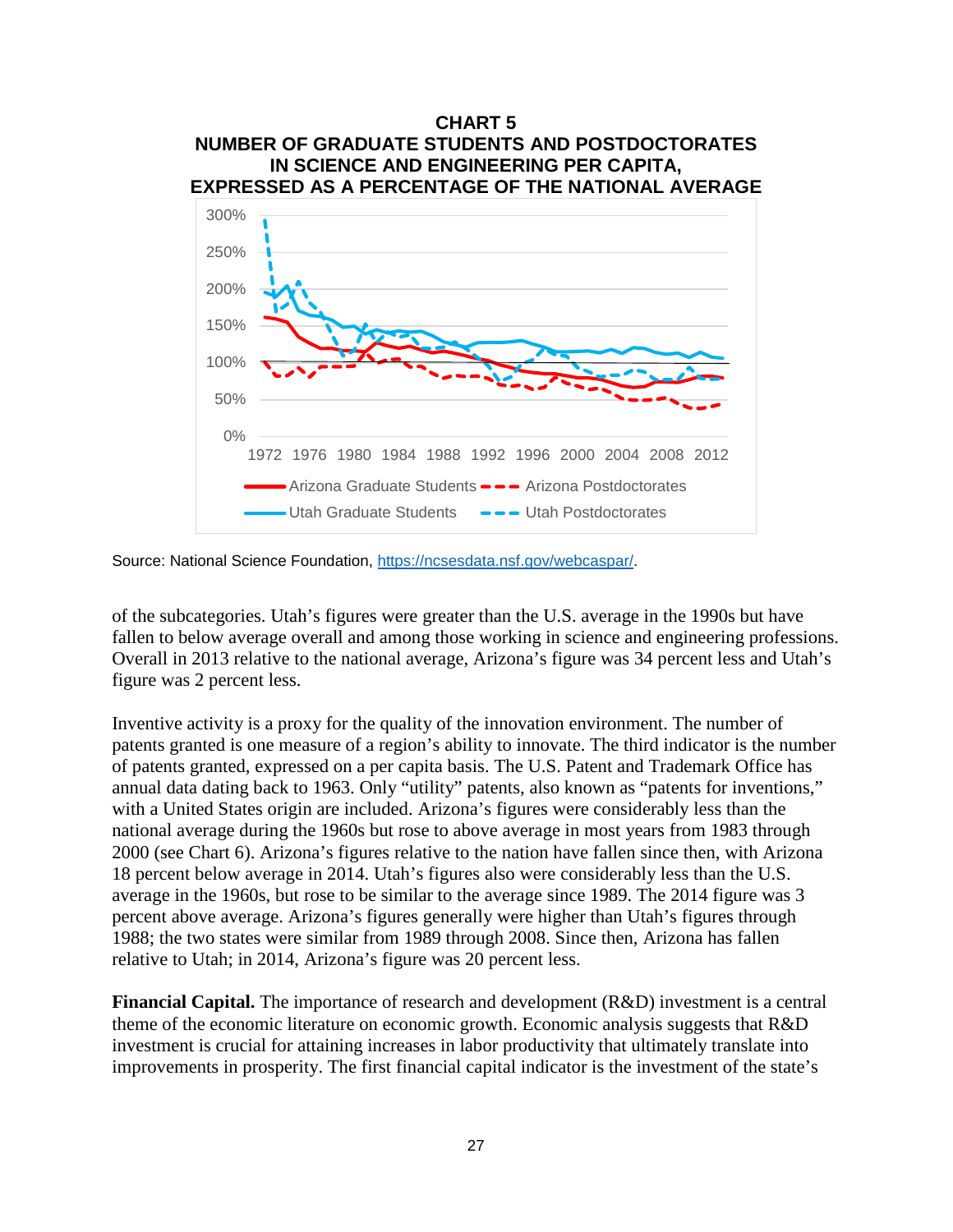

**CHART 6 NUMBER OF UTILITY PATENTS GRANTED PER 1 MILLION RESIDENTS**

Source: U.S. Patent and Trademark Office, [http://www.uspto.gov/web/offices/ac/ido/oeip/taf/reports.htm.](http://www.uspto.gov/web/offices/ac/ido/oeip/taf/reports.htm)

public universities and businesses in R&D, expressed relative to GDP. The National Science Foundation is the source. Annual data on industrial R&D goes back to 1975. Industrial R&D spending varies considerably by year. The figures for Arizona and Utah generally have been below the national average, with the comparison between the two states varying widely by year. In Chart 7, expenditures per \$1 million of gross domestic product are displayed.

Annual data on academic R&D are available back to 1972. Academic R&D expenditures are considerably lower than industrial R&D. Overall, Arizona's academic R&D figures exceeded the national average from 1973 through 1996, but have been lower since, with a differential of 3 percent in 2013. Utah's figures were much greater than the national average during the 1970s and 1980s. The differential has narrowed, but Utah still was 31 percent higher in 2013. Arizona's per capita academic R&D spending has been considerably less than in Utah, with a differential of 26 percent in 2013.

Academic R&D is reported by source of the funding; the federal government and "institutions" — the universities themselves — are the major sources. On a per capita basis relative to Utah:

- Federal funding has been much less in Arizona; the differential was 37 percent in 2013.
- State and local government funding was higher in Arizona in some years through 1983, but has been much less since then; the differential was 46 percent in 2013.
- Industry funding has been variable, with Arizona's figure lower since 2008.
- Institutional funding generally was higher in Arizona from 1976 through 2008. Since then, the figures have been similar; Arizona was 1 percent higher in 2013.
- Other funding has been variable, with Arizona's figure higher since 2009.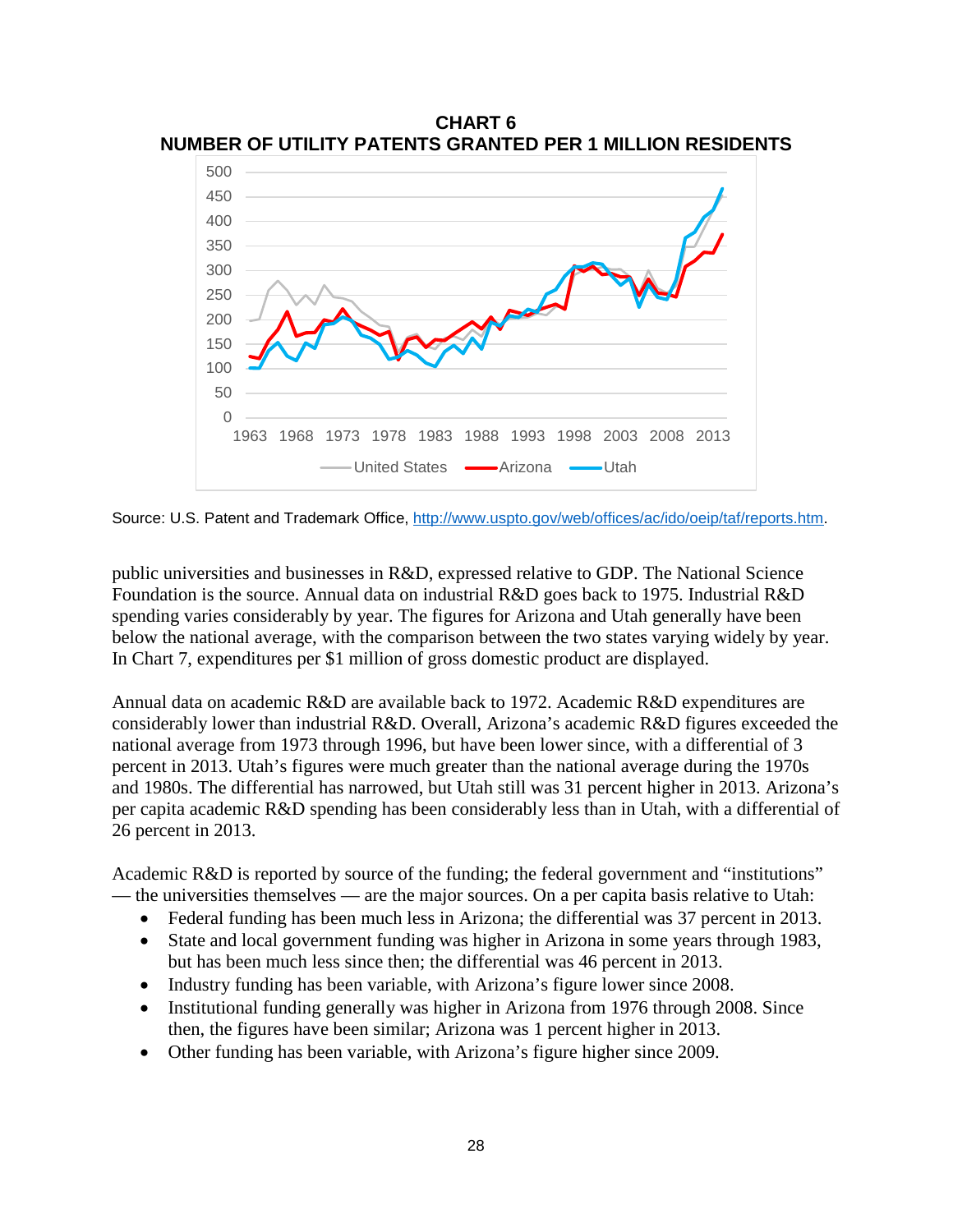

Source: National Science Foundation, Division of Science Resources Statistics, [http://www.nsf.gov/statistics/industry/.](http://www.nsf.gov/statistics/industry/)

The second financial indicator uses data from the U.S. Small Business Administration (SBA), which administers two competitive programs to distribute federal research and development funds to small, high-technology businesses: Small Business Innovation Research (SBIR, since 1983) and Small Business Technology Transfer (STTR, since 1998). The SBIR program encourages small businesses to explore their technological potential and provides an incentive to profit from commercialization. The STTR is a related program that is designed to facilitate the transfer of technological innovation from nonprofit research institutions to small commercial enterprises. It primarily is a program linking research universities to commercialization efforts. Funding for SBIR is considerably greater than for STTR. Funding for both programs varies considerably by year at the state level.

The innovation grant data can be measured in three ways: the number of grants per capita, the inflation-adjusted value of the grants per capita, and the value of the grants relative to gross domestic product. The latter measure is summarized here. The figure for SBIR grants in Arizona has varied from higher to lower than the U.S. average; in 2014, Arizona's figure was 18 percent higher. Utah's funding was far higher than the national average through the early 1990s but has since declined to below average in some years, though the 2014 figure was 24 percent higher. Funding for the STTR program has been especially variable, though Arizona and Utah have been higher than the national average in most years.

The third financial indicator is venture capital, obtained from the MoneyTree Report prepared by PricewaterhouseCoopers and the National Venture Capital Association. Venture capitalists invest in firms that have a high potential for growth but are not ready to do an initial public offering of stock. The investments tend to be both high risk and high return. Venture capital activity can be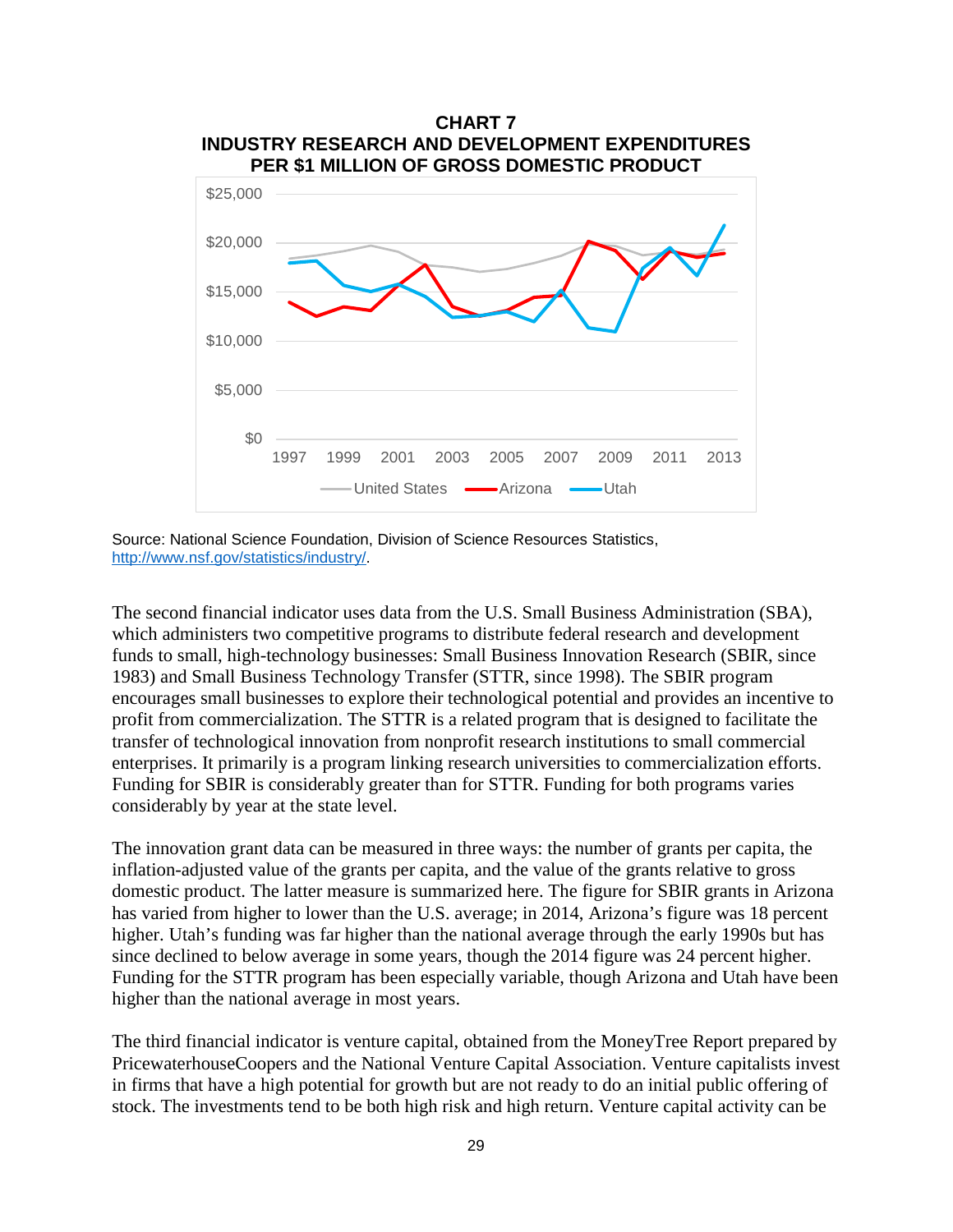used to measure the number of potentially high-growth firms being started. These typically are innovative high-technology firms, such as biotechnology enterprises.

Venture capital can be measured in the same three ways as innovation grants; the value relative to GDP is summarized here. Annual data are available for 1995 through 2014. Venture capital relative to GDP has been far lower in Arizona than the national average; the differential was 69 percent in 2014. By year, Utah's figure has varied from higher to lower than the U.S. average, but was higher in each year from 2012 through 2014, including a 95 percent difference in 2014 (see Chart 8).



Source: PricewaterhouseCoopers and National Venture Capital Association, MoneyTree(tm) Report, [http://www.pwcmoneytree.com/.](http://www.pwcmoneytree.com/)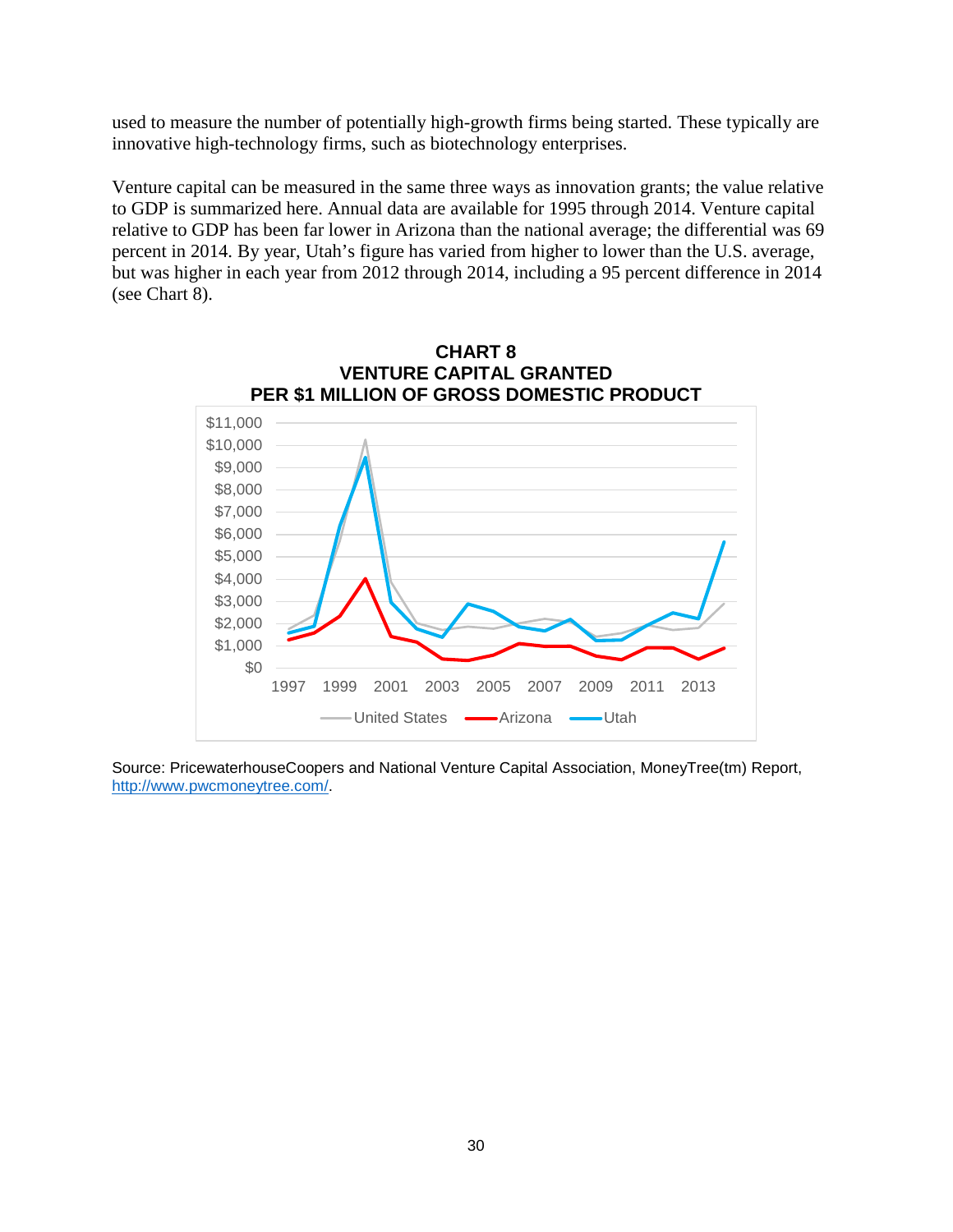#### **ECONOMIC PROFILE**

The employment-to-population ratio is a simple indicator that provides some insight into prosperity since the ratio is correlated to per capita income. The ratio fluctuates with the economic cycle; it peaked in 2007 and was lowest in 2010. Using BEA data for 2009 through 2013, a period including the end of an economic recession and a slow recovery, the ratio nationally averaged 56.8. The ratio was higher in Utah at 59.2 and lower in Arizona at only 50.8.

Since the employment-to-population ratio includes children and people of retirement age, a better measure is to calculate the ratio based only on the working-age population. Using ACS data for 2009 through 2013, the employment-to-population ratios for various age groups are shown in Table 9. The results are consistent with those from the BEA data. Regardless of the age group selected, the employment-to-population ratio was lower in Arizona and higher in Utah than the national average.

Among men, the employment-to-population ratio in Utah was higher than the national average in all age groups and substantially higher among those less than 70 years of age. In contrast, the employment-to-population ratio among men in Arizona was less than the national average in each age group except those 21 and younger. Arizona's employment ratios among men were far below those in Utah. Among women, the employment-to-population ratio also was higher overall in Utah than the U.S. average, but the ratio in Utah was considerably lower than average among those in the prime child-rearing ages of 25 through 44. In Arizona, the employment-topopulation ratio among females was lower than the national figure in all age groups. Arizona's employment ratios for women were higher than in Utah only among those 25-to-44 years of age.

### **Composition of Economy**

Most commonly, economic activity is categorized by the North American Industry Classification System (NAICS), in which the total is divided first into 20 sectors, then progressively into subsectors, industry groups, and industries. Except for the nation, the more detailed data frequently are withheld due to the federal disclosure laws. Because of the switch from the old Standard Industrial Classification (SIC) to the NAICS, a long time series of industrial data is not available.

Sectoral data are available from several sources and for various economic measures. The most commonly used at the state level are the annual GDP estimates produced by the BEA and the

|              |               | Total |       | Male          |       |       |               | <b>Female</b> |       |
|--------------|---------------|-------|-------|---------------|-------|-------|---------------|---------------|-------|
|              | United        | Ari-  |       | United        | Ari-  |       | <b>United</b> | Ari-          |       |
| Age Group    | <b>States</b> | zona  | Utah  | <b>States</b> | zona  | Utah  | <b>States</b> | zona          | Utah  |
| 16 and Older | 58.1%         | 54.4% | 63.4% | 62.7%         | 58.8% | 71.0% | 53.7%         | 50.1%         | 55.8% |
| 20 to 64     | 70.5          | 67.4  | 73.8  | 74.7          | 72.0  | 82.1  | 66.4          | 62.9          | 65.3  |
| 25 to 64     | 71.6          | 68.2  | 74.0  | 76.4          | 73.3  | 83.3  | 66.9          | 63.2          | 64.4  |
| 25 to 54     | 75.1          | 72.0  | 76.2  | 79.9          | 77.0  | 86.0  | 70.3          | 66.8          | 66.1  |

## **TABLE 9 EMPLOYMENT-TO-POPULATION RATIO, 2009-13 AVERAGE**

Source: U.S. Department of Commerce, Census Bureau, American Community Survey, Table B23001, [http://factfinder.census.gov/faces/nav/jsf/pages/index.xhtml.](http://factfinder.census.gov/faces/nav/jsf/pages/index.xhtml)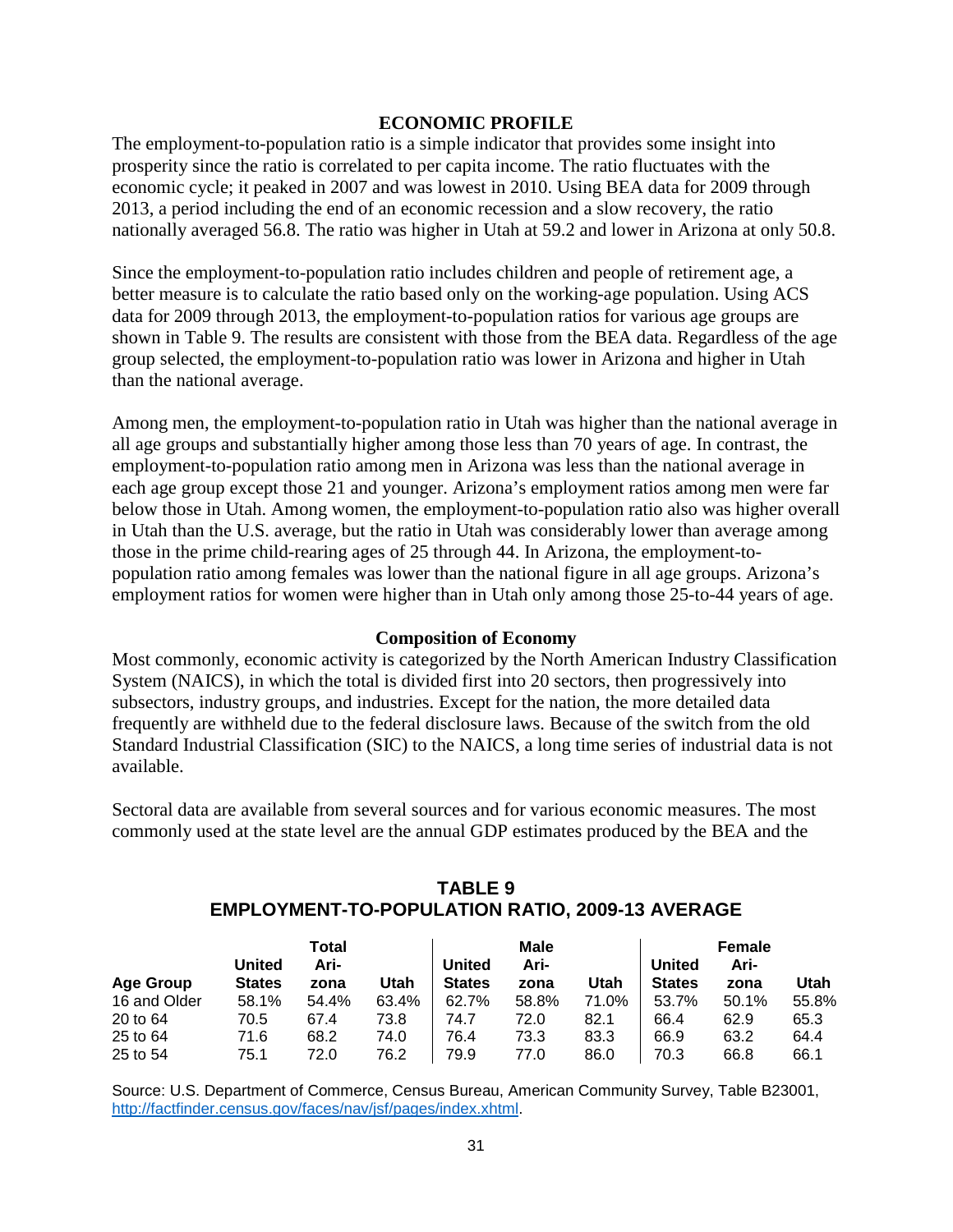monthly employment estimates produced by the U.S. Department of Labor's Bureau of Labor Statistics (BLS). The monthly employment figures are particularly useful due to their timeliness. However, the estimates are subject to sampling error and only cover a subset of wage and salary workers. The BEA annually reports total employment, but the data are not released until nine months after the end of a year.

Economic activity also can be categorized by the Standard Occupational Classification (SOC), in which the total is divided into 22 major groups and subdivided into 840 occupations. Like the industrial data, the more detailed occupational data frequently are withheld for states.

Occupational employment and wage estimates are reported annually for states by the BLS through its occupational employment statistics program [\(http://stats.bls.gov/oes/\)](http://stats.bls.gov/oes/). This program surveys employers; the results are subject to survey error. Though data are reported annually, the data are not designed to be used as a time series. Among the limitations for use as a time series is that the survey cycle runs over six semiannual periods (the survey is done in May and November). Thus, two-thirds of the sample is the same in two consecutive years. The latest available data include the May 2014 survey.

## **Sectors**

The GDP and total employment figures from the BEA are summarized in Table 10 by sector. Relative to GDP, the sectoral shares are considerably different as measured by employment, since some sectors are labor intensive while others are capital intensive with high earnings.

Arizona's sectoral mix in 2013/2014 varied from the national average primarily in the relatively small size of the manufacturing sector. This was offset largely by the relatively large size of the administrative and waste management services sector and the real estate and rental sector. The sectoral share of retail trade also was above average, especially as measured by GDP. The professional, scientific and technical services sector was relatively small, especially as measured by GDP.

Utah's sectoral mix differed from the national average primarily by having a relatively large finance and insurance sector and a relatively small health care and social assistance sector. The construction sector also was relatively large, especially as measured by GDP.

The comparison of the sectoral mix in Arizona and Utah displays more numerous variations than between each state and the national average. Sectoral shares in several services sectors particularly real estate and rental, administrative and waste management services, and health care and social assistance — were higher in Arizona than in Utah; the accommodation and food services sector also was larger in Arizona. The manufacturing sector's share was considerably greater in Utah than in Arizona. Also larger in Utah were the information; finance and insurance; and professional, scientific and technical services sectors.

Subsectoral data from the BEA (for 2013 for GDP) allow a closer look at the differences in industrial composition between the two states. The larger sectoral share in Arizona in the real estate and rental sector resulted almost entirely from the real estate subsector. Similarly, the administrative and support services subsector accounted for nearly all of the differential in the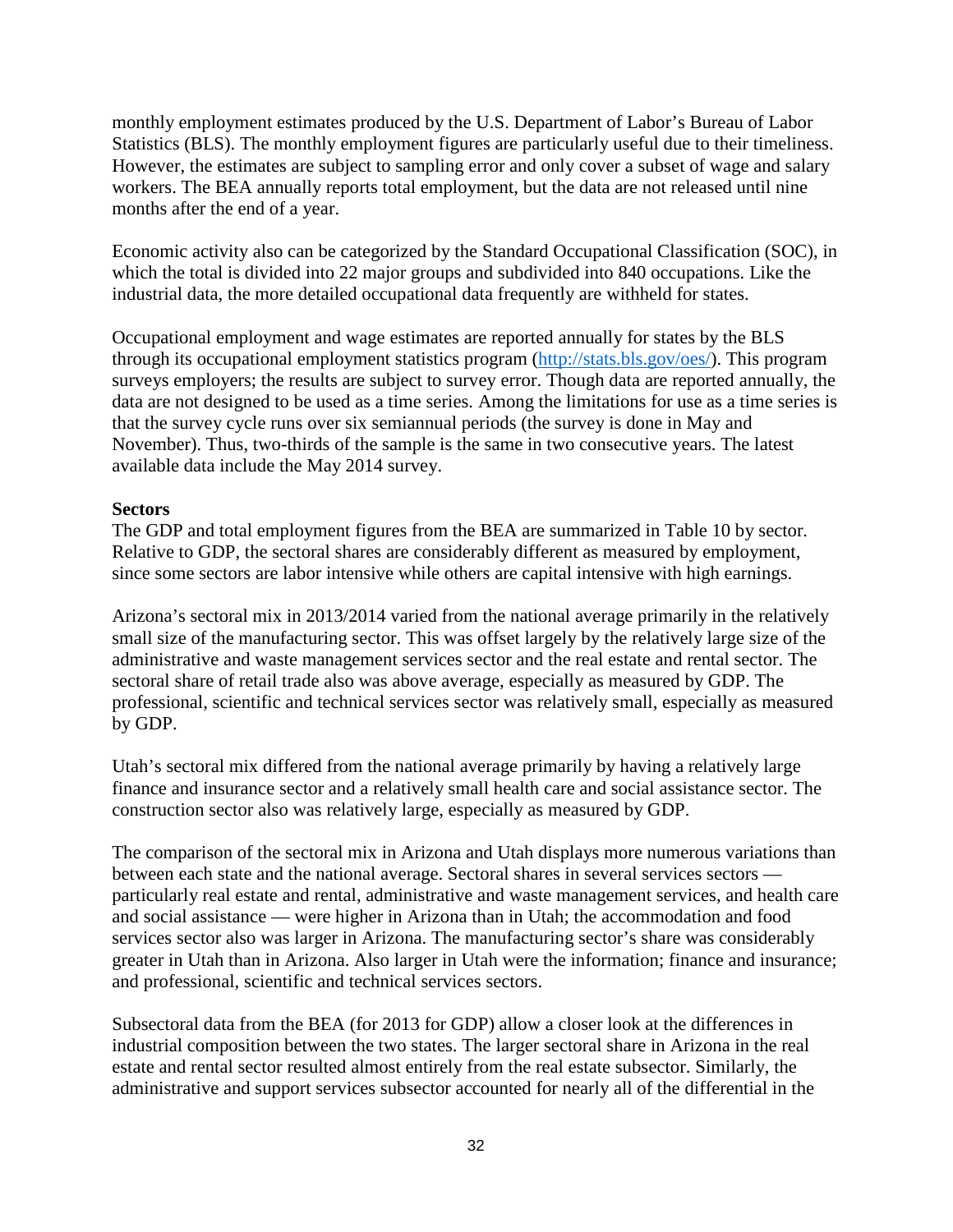## **TABLE 10 GROSS DOMESTIC PRODUCT AND EMPLOYMENT BY INDUSTRIAL SECTOR**

|                                            | <b>Gross Domestic Product, 2014</b><br><b>United</b> |         |             | Employment, 2013<br><b>United</b> |                |       |  |
|--------------------------------------------|------------------------------------------------------|---------|-------------|-----------------------------------|----------------|-------|--|
|                                            | <b>States</b>                                        | Arizona | <b>Utah</b> | <b>States</b>                     | Arizona        | Utah  |  |
|                                            | <b>Billions of Dollars</b>                           |         |             | Number of Employees               |                |       |  |
| TOTAL                                      | \$17,316                                             | \$284.2 | \$141.4     | 182,278                           | 3,392          | 1,743 |  |
|                                            | Share of Total                                       |         |             |                                   | Share of Total |       |  |
| Agriculture                                | 1.21%                                                | 0.78%   | 0.57%       | 1.94%                             | 1.30%          | 1.30% |  |
| Mining                                     | 2.66                                                 | 2.14    | 3.11        | 0.88                              | 0.71           | 1.09  |  |
| <b>Utilities</b>                           | 1.68                                                 | 1.98    | 0.88        | 0.32                              | 0.36           | 0.24  |  |
| Construction                               | 3.77                                                 | 4.48    | 5.17        | 5.08                              | 5.17           | 5.71  |  |
| Manufacturing                              | 12.07                                                | 8.37    | 12.36       | 6.99                              | 4.96           | 7.30  |  |
| <b>Wholesale Trade</b>                     | 5.99                                                 | 5.61    | 5.09        | 3.48                              | 3.27           | 3.13  |  |
| <b>Retail Trade</b>                        | 5.86                                                 | 7.81    | 6.88        | 10.08                             | 10.70          | 10.61 |  |
| Transportation & Warehousing               | 2.92                                                 | 2.96    | 3.37        | 3.29                              | 2.88           | 3.22  |  |
| Information                                | 4.67                                                 | 2.78    | 4.08        | 1.79                              | 1.55           | 2.17  |  |
| Finance and Insurance                      | 7.28                                                 | 7.32    | 8.61        | 5.42                              | 6.32           | 6.83  |  |
| Real estate and Rental                     | 13.08                                                | 14.60   | 12.81       | 4.38                              | 6.52           | 5.05  |  |
| Professional & Technical Services          | 7.05                                                 | 5.55    | 6.30        | 6.83                              | 6.21           | 6.98  |  |
| Management of Companies                    | 1.99                                                 | 1.38    | 1.54        | 1.24                              | 0.99           | 1.35  |  |
| <b>Administrative &amp; Waste Services</b> | 3.08                                                 | 4.49    | 2.96        | 6.21                              | 8.17           | 5.76  |  |
| <b>Educational Services</b>                | 1.10                                                 | 1.15    | 1.31        | 2.32                              | 2.11           | 3.00  |  |
| Health Care & Social Assistance            | 7.19                                                 | 8.19    | 5.65        | 11.29                             | 10.83          | 8.56  |  |
| Arts, Entertainment & Recreation           | 1.01                                                 | 1.05    | 0.83        | 2.26                              | 2.15           | 2.20  |  |
| <b>Accommodation &amp; Food Services</b>   | 2.79                                                 | 3.40    | 2.49        | 7.18                              | 7.55           | 6.37  |  |
| <b>Other Services</b>                      | 2.22                                                 | 2.17    | 2.94        | 5.82                              | 5.22           | 5.18  |  |
| Government                                 | 12.36                                                | 13.80   | 13.04       | 13.19                             | 13.02          | 13.95 |  |

Source: U.S. Department of Commerce, Bureau of Economic Analysis, [http://www.bea.gov/regional/index.htm.](http://www.bea.gov/regional/index.htm)

administrative services and waste management sector. Most of the larger share in Arizona in the health care and social assistance sector was in the ambulatory services subsector. The food services subsector accounted for most of the difference in the accommodation and food services sector.

For those sectors with a greater sectoral share in Utah than Arizona, subsectoral results were inconsistent between the GDP and employment measures in the information and finance and insurance subsectors; limited subsectoral detail was available in the professional, scientific and technical services sector. In the manufacturing sector, estimates are available for 19 subsectors. The only two that had a larger share in Arizona were the computer and electronics equipment subsector and the other transportation equipment subsector, which includes aerospace.

A measure of job quality can be calculated either at the sectoral level or at the subsectoral level, with the more detailed data providing a more precise estimate. Job quality is expressed relative to the national average, calculated by summing over all sectors or subsectors (the difference in the share of employment between the state and the nation) times (the ratio of the national sectoral or subsectoral average compensation to the overall national average compensation minus 1) times 100.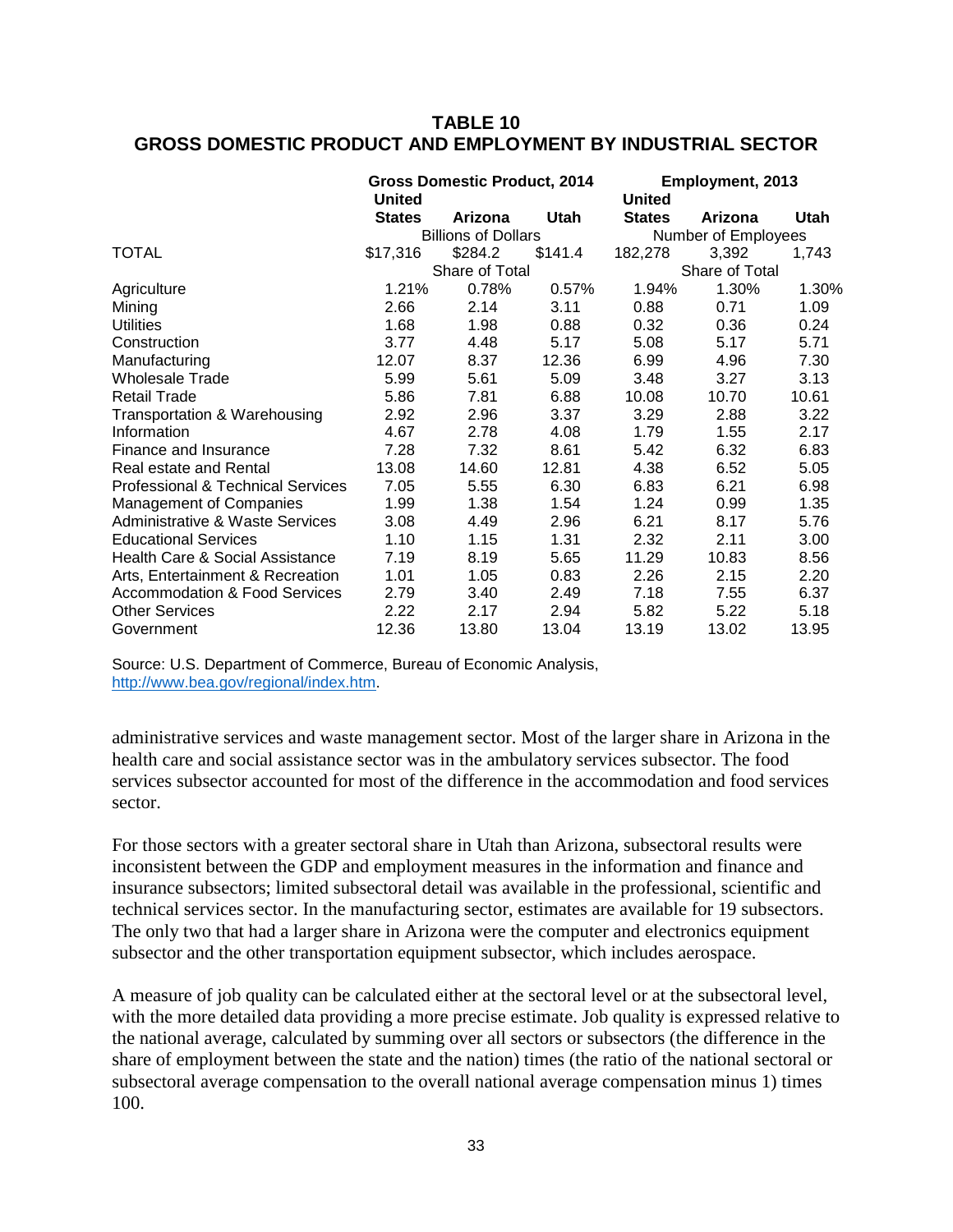Arizona's industrial job quality is less than the national average while job quality in Utah is better than the national average. At the sectoral level, Arizona's job quality in 2013 was -3.4, compared to 1.8 in Utah. Using subsectoral data, the figures were -1.9 in Arizona and 2.2 in Utah.

#### **Occupational Groups**

In most occupational groups, the shares of total employment in Arizona and Utah in 2014 were not much different from the national average. Arizona had significantly lesser shares in the production occupational group and in the transportation and material moving group, offset by higher shares in the office and administrative support, sales and related, and protective service occupational groups. Utah had lesser shares in the food preparation and serving group and in the healthcare practitioners and technical group, with greater shares in the office and administrative support group and in the construction and extraction group (see Table 11).

|                                               | <b>Employment</b> |                     |             | Median Wage* |             |
|-----------------------------------------------|-------------------|---------------------|-------------|--------------|-------------|
|                                               | <b>United</b>     |                     |             |              |             |
|                                               | <b>States</b>     | Arizona             | <b>Utah</b> | Arizona      | <b>Utah</b> |
|                                               |                   | Number in Thousands |             |              |             |
| <b>TOTAL</b>                                  | 135,128           | 2,527               | 1,281       | 96.3%        | 94.8%       |
|                                               |                   | Share of Total      |             |              |             |
| Management                                    | 4.99%             | 5.01%               | 5.22%       | 90.1         | 83.5        |
| <b>Business and Financial Operations</b>      | 5.05              | 5.08                | 5.05        | 91.2         | 89.0        |
| <b>Computer and Mathematical</b>              | 2.84              | 3.26                | 3.00        | 93.9         | 88.5        |
| Architecture and Engineering                  | 1.79              | 2.01                | 2.09        | 94.5         | 91.6        |
| Life, Physical, and Social Science            | 0.85              | 0.70                | 0.82        | 88.7         | 85.5        |
| <b>Community and Social Service</b>           | 1.43              | 1.55                | 1.33        | 92.6         | 88.8        |
| Legal                                         | 0.78              | 0.73                | 0.67        | 90.3         | 87.1        |
| Education, Training, and Library              | 6.24              | 5.55                | 6.11        | 82.9         | 92.2        |
| Arts, Design, Entertainment, Sports, Media    | 1.33              | 1.22                | 1.43        | 83.4         | 83.1        |
| <b>Healthcare Practitioners and Technical</b> | 5.81              | 5.49                | 4.76        | 105.5        | 93.9        |
| <b>Healthcare Support</b>                     | 2.92              | 2.59                | 2.54        | 108.9        | 97.0        |
| <b>Protective Service</b>                     | 2.44              | 3.15                | 1.79        | 107.2        | 97.3        |
| Food Preparation and Serving Related          | 9.09              | 9.53                | 7.78        | 99.5         | 99.0        |
| Building & Grounds Cleaning & Maint.          | 3.24              | 3.09                | 3.19        | 92.7         | 88.7        |
| <b>Personal Care and Service</b>              | 3.07              | 3.31                | 2.48        | 99.7         | 99.6        |
| Sales and Related                             | 10.54             | 11.43               | 10.85       | 98.6         | 100.5       |
| Office and Administrative Support             | 16.01             | 17.49               | 18.03       | 98.2         | 91.2        |
| Farming, Fishing, and Forestry                | 0.33              | 0.53                | 0.10        | 91.4         | 115.6       |
| <b>Construction and Extraction</b>            | 3.91              | 4.32                | 5.76        | 90.9         | 90.9        |
| Installation, Maintenance, and Repair         | 3.88              | 4.03                | 3.94        | 97.2         | 101.6       |
| Production                                    | 6.61              | 4.22                | 6.85        | 98.4         | 99.2        |
| <b>Transportation and Material Moving</b>     | 6.84              | 5.70                | 6.21        | 99.3         | 105.9       |

## **TABLE 11 EMPLOYMENT AND WAGES BY OCCUPATIONAL GROUP, 2014**

\* Expressed as a percentage of the national average.

Source: U.S. Department of Labor, Bureau of Labor Statistics, occupational employment statistics program, [http://stats.bls.gov/oes/.](http://stats.bls.gov/oes/)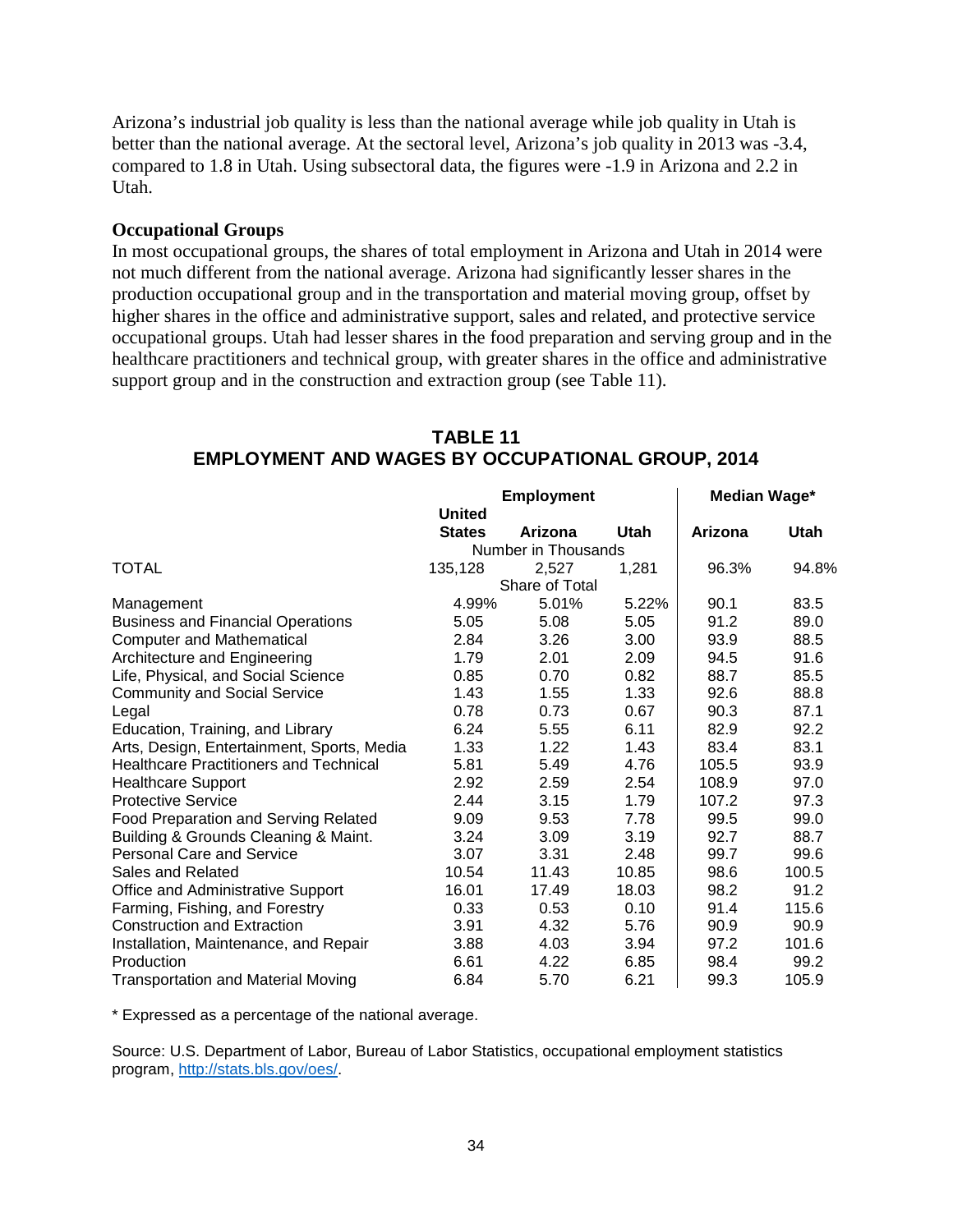Since compensation data (benefits plus wages) are not available from the occupational dataset, average wage is used instead in the calculation of job quality. Arizona's occupational job quality is marginally better than the national average while job quality in Utah is better than in Arizona. At the occupational group level, Arizona's job quality in 2014 was 0.2, compared to 0.7 in Utah. Using occupational data, the figures were 0.6 in Arizona and 1.0 in Utah.

The overall median hourly wage in the occupational dataset in Arizona in 2014 was \$16.46 — 3.7 percent less than the U.S. average of \$17.09. Arizona's figure was 0.8 percent below average after adjusting by the 2013 regional price parity. Utah's median hourly wage of \$16.20 was 5.2 percent below average (2.5 percent below average after adjustment for the cost of living).

In Arizona, the median wage was particularly far below the national average in most of the professional occupational groups, including a differential of 17 percent in the education, training and library group. In contrast, the median wage was higher than the U.S. average in the healthcare practitioners and technical, healthcare support, and protective service groups.

In Utah, the median wage also was particularly far below average in the professional occupational groups, including a differential of 17 percent in the management group. The median was higher than the national average in the farming, fishing and forestry group and in the transportation and material moving group, and marginally higher in the sales and related group and in the installation, maintenance and repair group.

## **High Technology**

High-technology activities can be classified by occupation or by industry.

### **Occupations**

In this paper, high-technology is defined as the combination of three occupational groups computer and mathematical; architecture and engineering; and life, physical, and social sciences. In Chart 9, high-technology employment as a share of total employment is shown for each year from 2001 through 2014 — though the data were not designed to be used on a time-series basis. The overall high-tech share has consistently been higher in Utah than the nation, while the share in Arizona was below average in 2006, 2007 and 2008.

In the computer and mathematical occupational group, the share in Utah has consistently been higher than the nation; Arizona's share was below average from 2002 through 2010. The architecture and engineering share has been consistently higher in Arizona than the nation, though the size of the differential has narrowed in recent years. Utah's share has been a little higher than the nation since 2006. In the life, physical, and social sciences group, the share in Utah was higher than the nation before 2009, but has been essentially equal to the average since 2009. Arizona's share has been less than the nation.

The median wage in each of the three high-technology occupational groups was substantially higher than the median wage of all occupations in 2014, in Arizona, Utah, and the nation (see Chart 10). In each category, the median wage in Arizona was less than the national figure, with Utah's figure slightly less than in Arizona. The difference from the national average in each of the three high-tech occupational groups was greater than the overall difference in both Arizona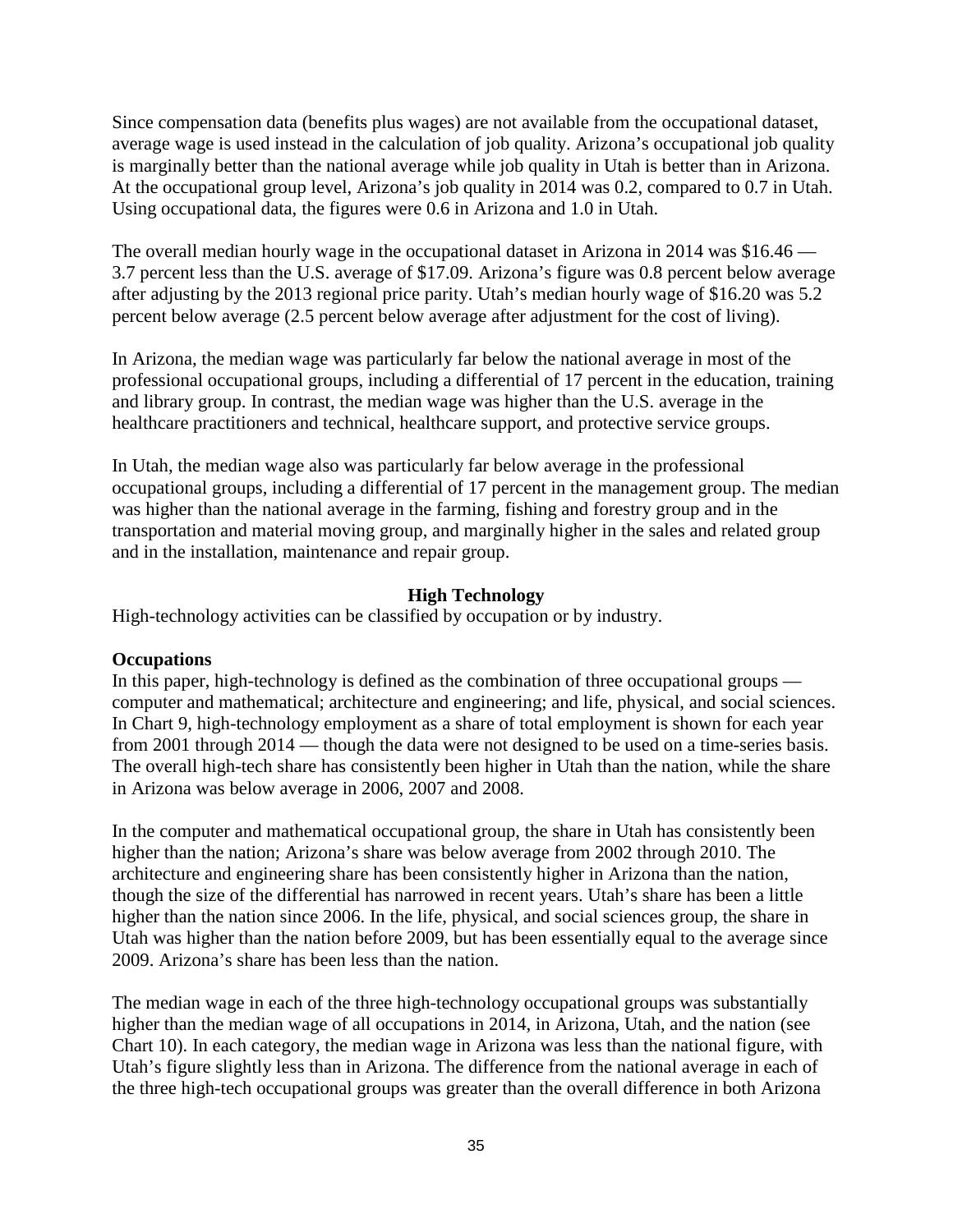## **CHART 9 HIGH-TECHNOLOGY EMPLOYMENT DEFINED BY OCCUPATIONAL GROUP AS A SHARE OF TOTAL EMPLOYMENT**



**Computer and Mathematical** 1.5% 2.0% 2.5% 3.0% 3.5% 2001 2003 2005 2007 2009 2011 2013 United States **-**Arizona **-**Utah

(continued)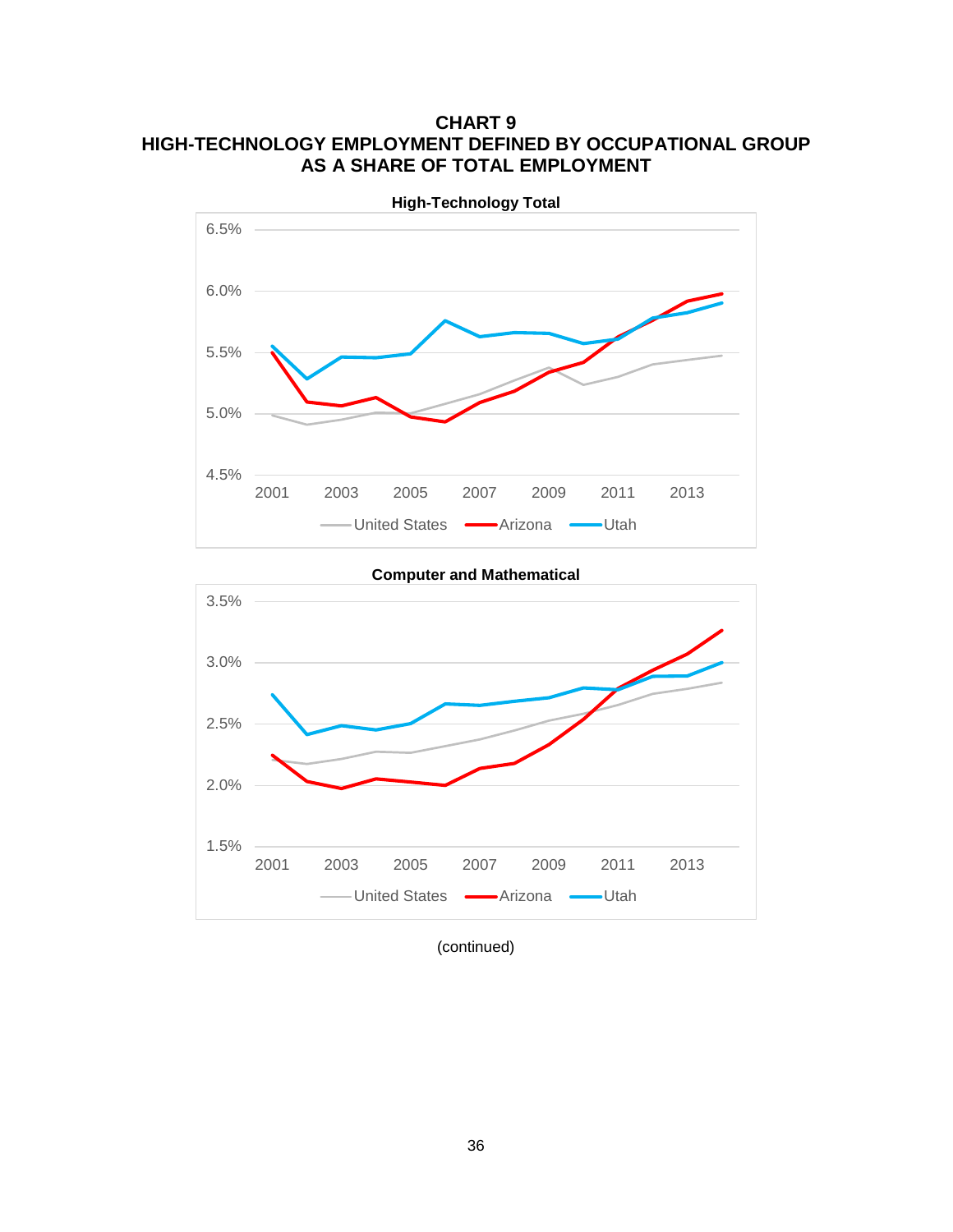## **CHART 9 (continued) HIGH-TECHNOLOGY EMPLOYMENT DEFINED BY OCCUPATIONAL GROUP AS A SHARE OF TOTAL EMPLOYMENT**



Note: Though shown as lines to ease comparisons, the occupational data were not designed to be used on a time-series basis.

2001 2003 2005 2007 2009 2011 2013

-United States - Arizona - Utah

Source: U.S. Department of Labor, Bureau of Labor Statistics, occupational employment statistics program, [http://stats.bls.gov/oes/.](http://stats.bls.gov/oes/)

0.0%

0.5%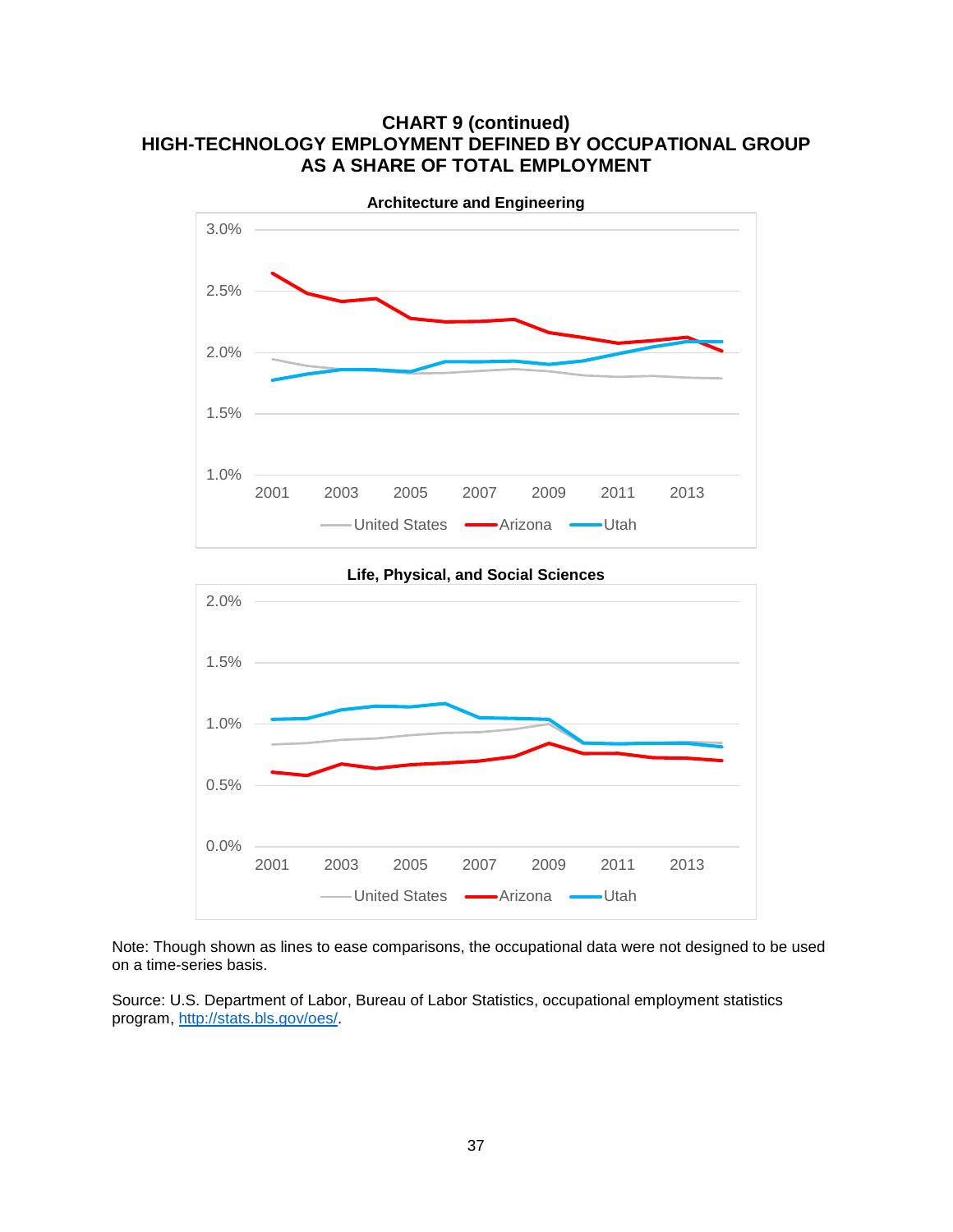

Source: U.S. Department of Labor, Bureau of Labor Statistics, occupational employment statistics program, [http://stats.bls.gov/oes/.](http://stats.bls.gov/oes/)

and Utah. This suggests that while high tech as defined by occupation in 2014 accounted for a higher share of total employment in Arizona and Utah than the nation, the high-tech job mix in these states is tilted toward occupations that pay lower wages.

The below-average cost of living in Arizona and Utah contribute to the below-average high-tech wages. However, even after adjustment for living costs, the medians were less than the national figure in each of the high-tech occupational groups:

- Computer and mathematical: 3 percent in Arizona, 9 percent in Utah.
- Architecture and engineering: 3 percent in Arizona, 6 percent in Utah.
- Life, physical, and social sciences: 9 percent in Arizona, 12 percent in Utah.

### **Industries**

The industrial definition of high technology used in this report is based on definitions created by the U.S. Bureau of Labor Statistics, the American Electronics Association, and Carnegie Mellon University. Most of the 17 components are industry groups — a four-digit NAICS code shown in parentheses in the following list — but a few are subsectors or industries:

- High-technology manufacturing activities:
	- pharmaceutical and medicine (3254)
	- optical instruments and lenses (333314)
	- computer and peripheral equipment (3341)
	- communications equipment (3342)
	- audio and video equipment (3343)
	- semiconductor and other electronic components (3344)
	- navigational, measuring, electromedical, and control instruments (3345)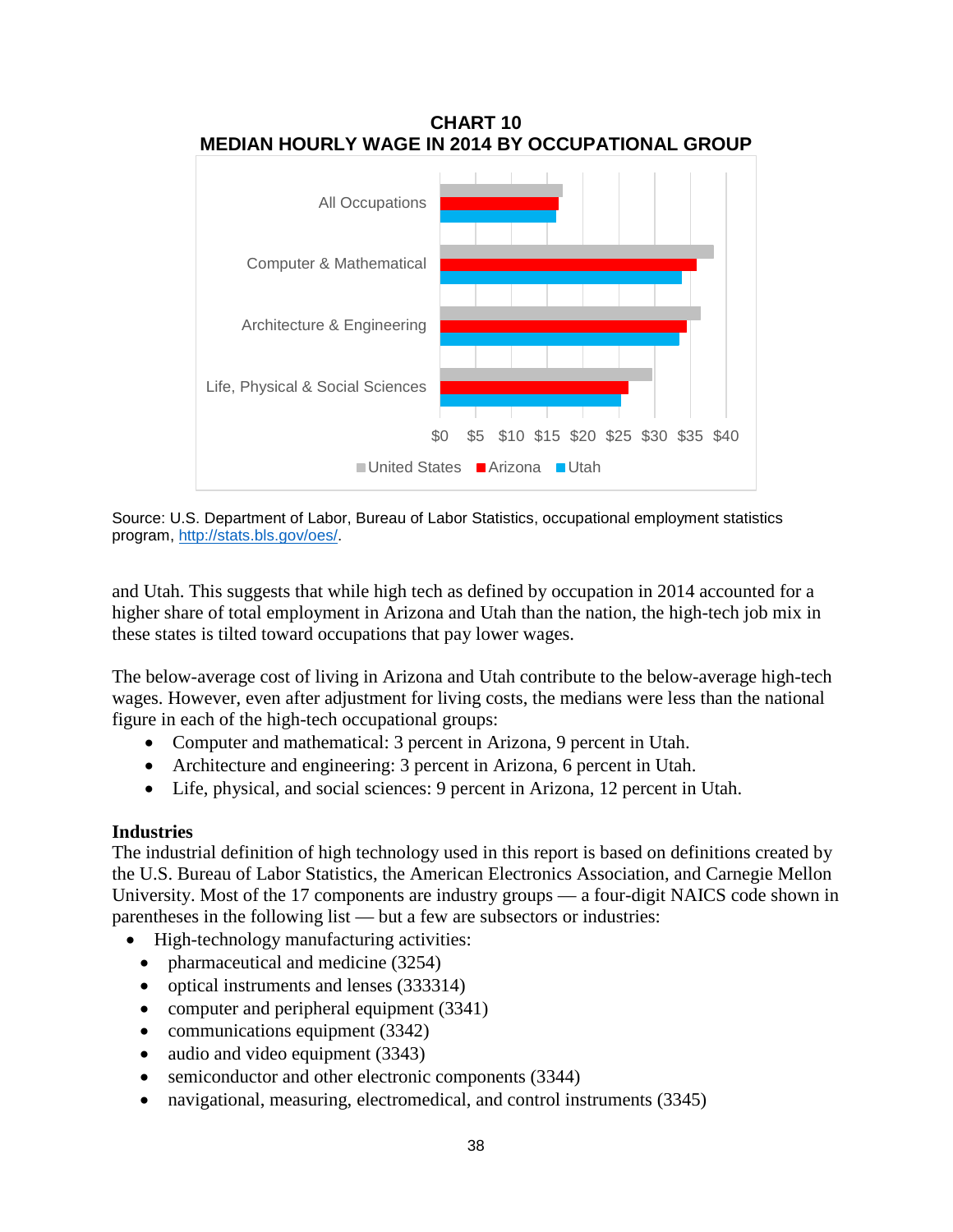- aerospace products and parts (3364)
- High-technology service activities:
	- commercial equipment merchant wholesalers (4234)
	- software publishers (5112)
	- telecommunications (517)
	- data processing, hosting, and related (5182)
	- Internet publishing and broadcasting and web search portals (51913)
	- engineering services (54133)
	- testing laboratories (54138)
	- computer systems design and related (5415)
	- scientific research and development (5417)

The annual County Business Patterns dataset produced by the U.S. Department of Commerce's Census Bureau [\(http://www.census.gov/econ/cbp/\)](http://www.census.gov/econ/cbp/) was used to obtain employment estimates by year from 1998 through 2013; the figures can be analyzed on a time series basis. The annual employment figure is as of the week of March 12 and includes part-time as well as full-time employees. Certain activities, most notably farms and government, are not included in the dataset. For Arizona and Utah, employment figures for some components of the high-technology measure had to be estimated in some years due to the data being withheld by the federal government.

In Chart 11, high-technology employment as a share of the total is shown for the nation, Arizona, and Utah. Utah's high-tech share was higher than the national average throughout the 1998-to-2013 period. In contrast, Arizona's share historically was higher than in Utah and the nation, but by 2013 was considerably less than in Utah and about equal to the national average.

Arizona's greater high-tech share historically and its decline over time relative to Utah and the nation is due to the manufacturing components. By 2012, Arizona's manufacturing share was not higher than in Utah, though still higher than the national average. In the services components, Utah's share was close to the nation throughout the time series, while Arizona's share was lower.

Relative to Utah, Arizona's higher historical share, and its decline over time, in high-tech manufacturing primarily resulted from the semiconductor and other electronic components industry group. By 2013, the share in this component was the same in the two states. Arizona's share in the aerospace products and parts industry group continued to be higher than in Utah in 2013. In the pharmaceutical and medicine industry group and in the navigational, measuring, electromedical, and control instruments industry group, the shares in Utah were higher than in Arizona.

In the services components, the higher share in Utah than in Arizona has primarily been in activities related to computers, particularly software publishers. Engineering services was the only services industry with a higher share in Arizona in 2013.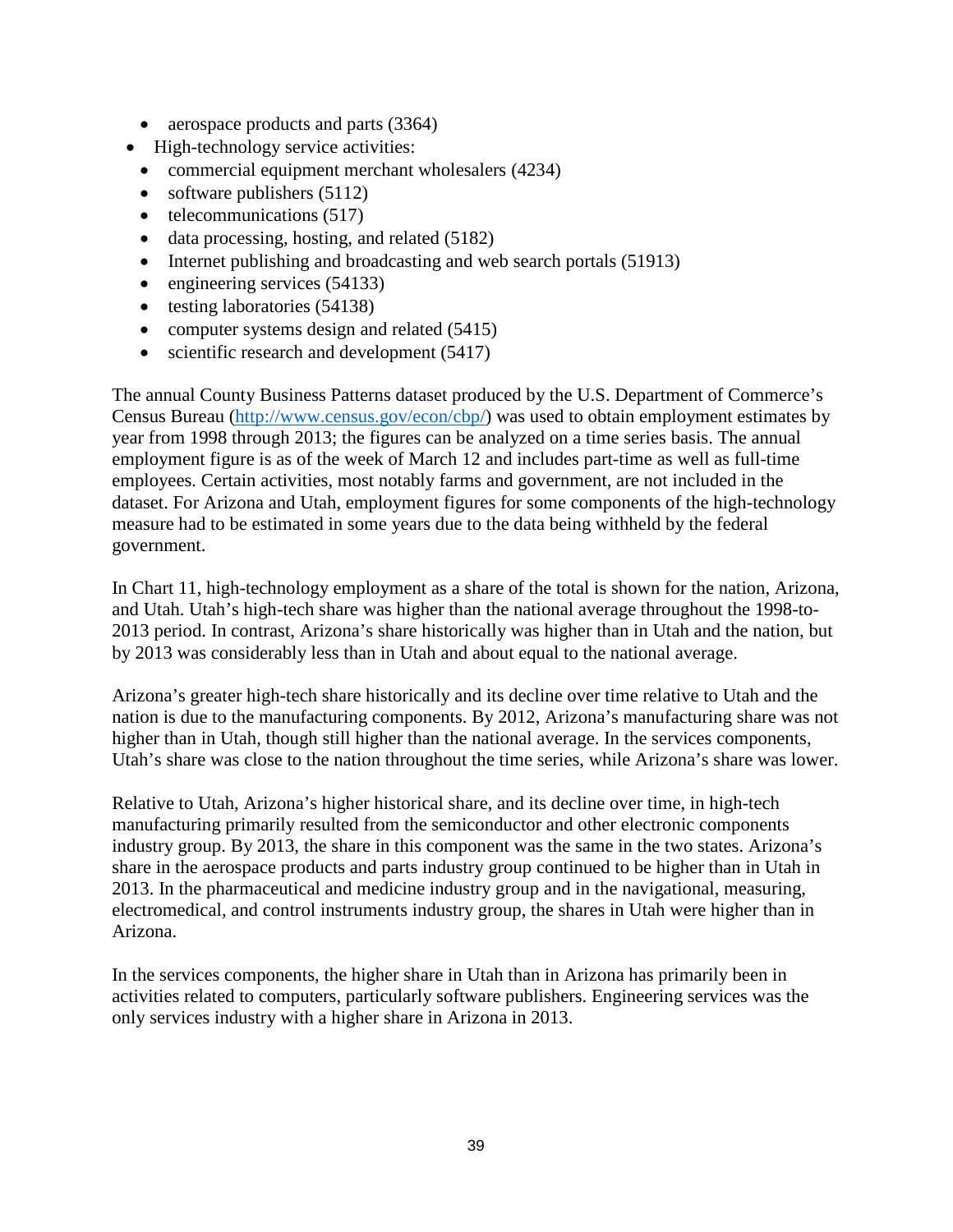## **CHART 11 HIGH-TECHNOLOGY EMPLOYMENT DEFINED BY INDUSTRY AS A SHARE OF TOTAL NONFARM, PRIVATE-SECTOR EMPLOYMENT**



**Manufacturing Industries** 1.0% 1.5% 2.0% 2.5% 3.0% 3.5% 4.0% 4.5% 1998 2001 2004 2007 2010 2013 - United States - Arizona - Utah

(continued)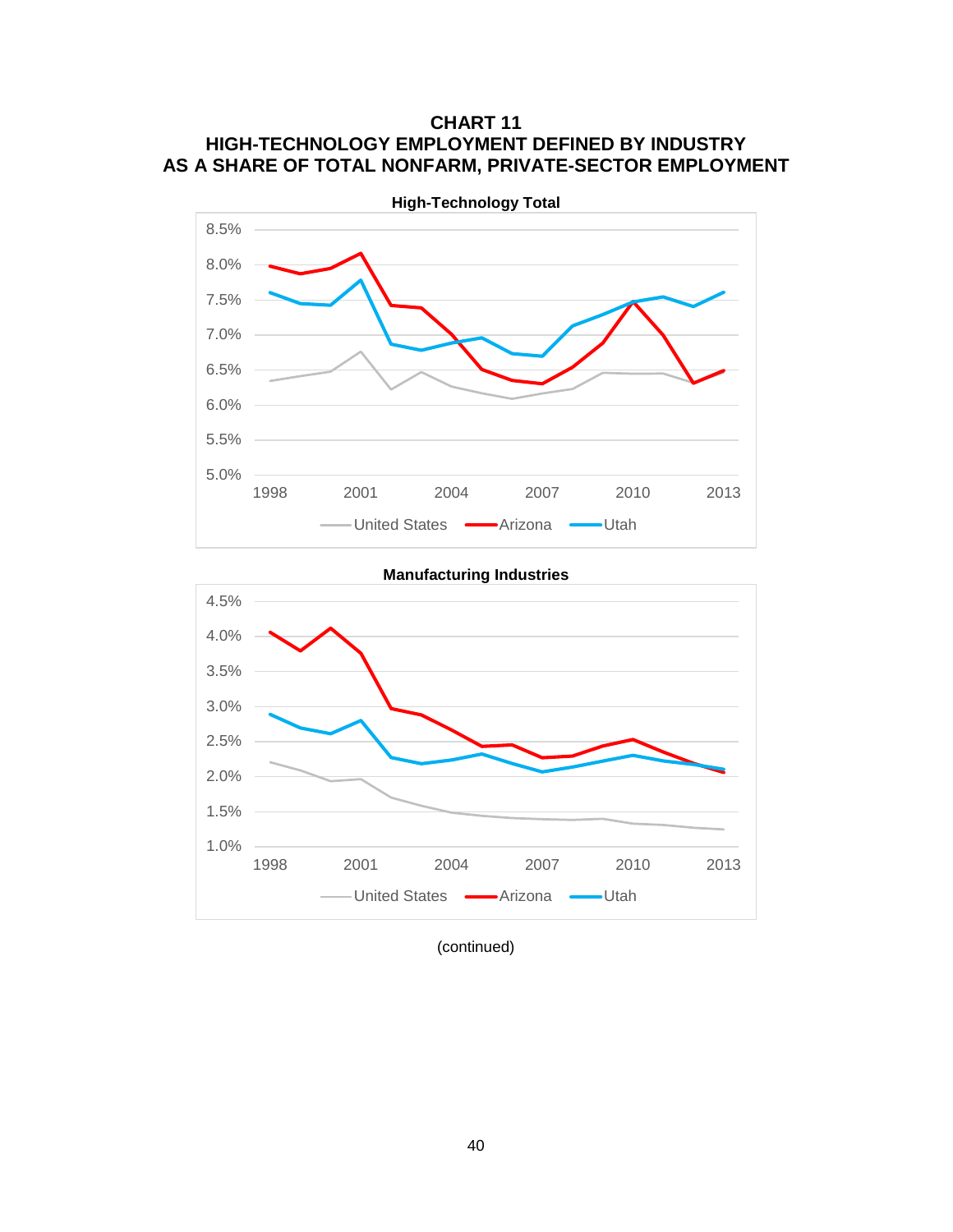## **CHART 11 (continued) HIGH-TECHNOLOGY EMPLOYMENT DEFINED BY INDUSTRY AS A SHARE OF TOTAL NONFARM, PRIVATE-SECTOR EMPLOYMENT**



Source: U.S. Department of Commerce, Census Bureau, County Business Patterns, [http://www.census.gov/econ/cbp/.](http://www.census.gov/econ/cbp/)

### **Imports and Exports**

In a state, the exporting of goods produced in the state to customers in other states or nations is an important economic driver, bringing money into the economy. Similarly, importing goods produced in other states or countries causes money to leave the state. International imports and exports and interstate exports and imports have a comparable impact on a state's economy, but data are available only for international imports and exports — from the U.S. Department of Commerce, Census Bureau. The importing/exporting of services has an economic effect comparable to that of goods, but no services data are available by state.

Import data by state are divided between manufactured goods and other goods, such as agricultural and mining commodities. The import data by state are available only back to 2008 and should be considered to be only rough estimates since the value of imports cannot always be assigned by state. If a shipment is destined for multiple states, all of the shipment is assigned to the state with the greatest value. If the destination is unknown, the value is assigned to the state of the ultimate consignee or the state where the entry is filed.

Imports of both manufactured goods and of other commodities as a percentage of GDP have been considerably lower in Arizona and Utah than the national average. Relative to Utah, Arizona's figures have been lower for manufactured items, the primary category, but higher for other commodities. In 2014, Arizona's overall import figure relative to GDP was 12 percent less than Utah's figure.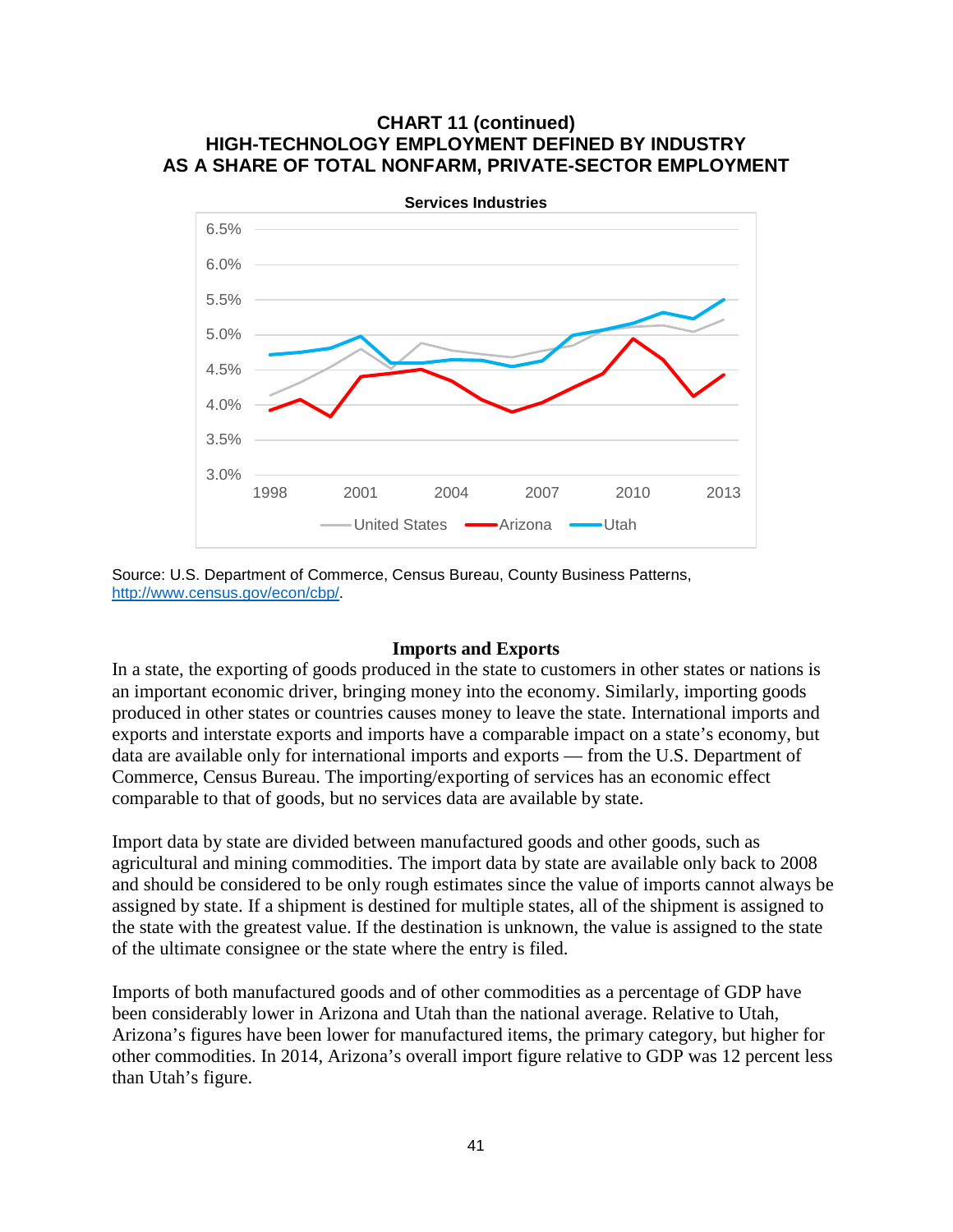Exports by state are divided between manufactured goods, other goods (such as agricultural and mining commodities), and "re-exports." Commodities imported into the United States that are processed in the United States and then exported are placed in the re-export category. The export data by state are available back to 1996. The export data are more accurate than the import data, but do not necessarily reflect commodities manufactured, grown or mined in a state. Instead, the export data reflect the transportation origin—the state from which merchandise begins its journey to the port of export. If shipments are consolidated, the consolidated shipment is assigned to the state where the consolidation occurred.

Total exports as a percentage of GDP were higher in Arizona than the national average from 1996 through 2006, but were 21 percent below average in 2014. Arizona's figures generally have been above average in the re-export category and were higher in the other commodities category from 2012 through 2014. In the largest category of manufactured goods, Arizona's figure was above average from 1997 through 2004 but was 36 percent below average in 2014.

Total exports as a percentage of GDP were higher in Utah than the national average from 2008 through 2013, but were 7 percent below average in 2014 (see Chart 12). A single commodity nonmonetary unwrought gold — caused the surge in exports and the subsequent decline; it accounted for more than 60 percent of the state's total export value in 2011 and 2012 and despite a large drop in value, it still accounted for 31 percent of the total in 2014.

Utah's exports as a share of GDP generally has been below average in the other commodities category and much below average in the re-export category. Manufactured goods generally have been above average since 2002, with a differential of 8 percent in 2014.

Relative to Utah, Arizona's exports as a share of GDP have been much higher in the re-export category and generally higher in the other commodities category. Arizona also was higher for manufactured goods from 1996 through 2004, but was 41 percent lower in this category in 2014. The total in Arizona was higher from 1996 through 2007, but was 14 percent less in 2014.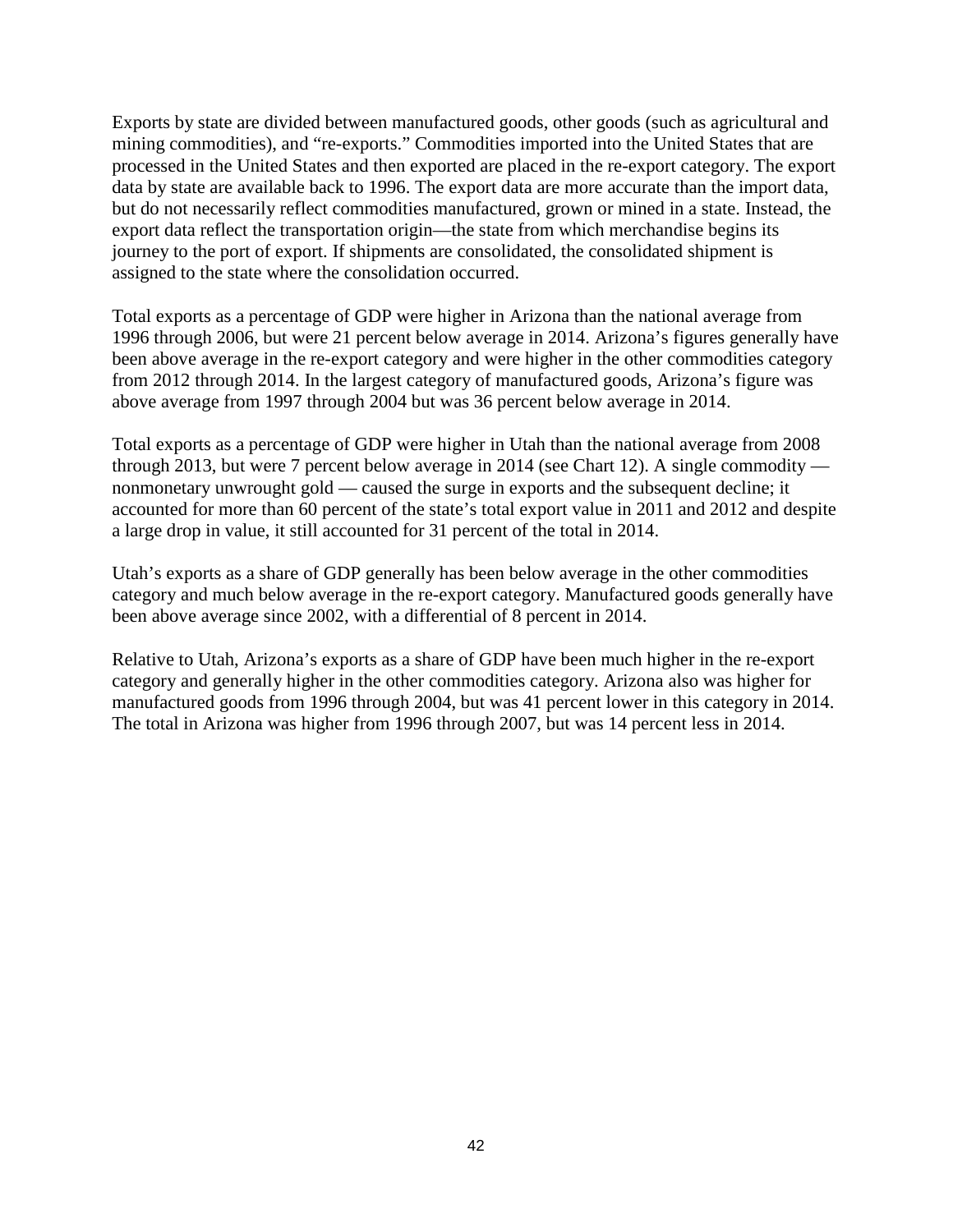

**CHART 12 INTERNATIONAL EXPORTS AS A SHARE OF GROSS DOMESTIC PRODUCT**

Source: U.S. Department of Commerce, Census Bureau, [http://www.census.gov/foreign](http://www.census.gov/foreign-trade/statistics/state/index.html)[trade/statistics/state/index.html](http://www.census.gov/foreign-trade/statistics/state/index.html) (exports) and U.S. Department of Commerce, Bureau of Economic Analysis,<http://www.bea.gov/regional/index.htm> (gross domestic product).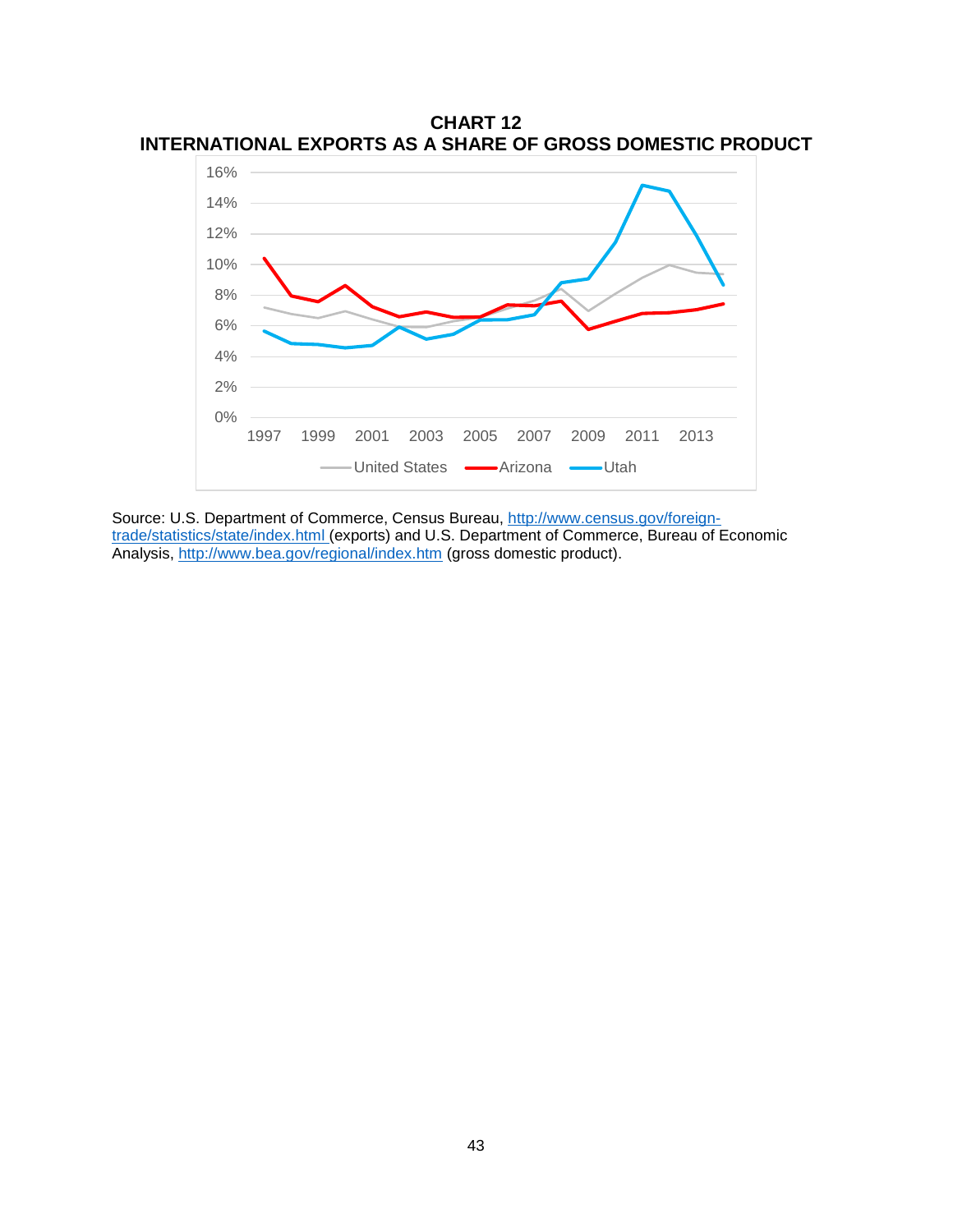#### **ECONOMIC PERFORMANCE**

Measures of aggregate economic growth, such as GDP and employment, often receive the greatest attention, but the ultimate goal of economic development is to enhance the prosperity of an area, not to increase the area's economic size. In order to achieve gains in prosperity, increases in productivity must be realized. Thus, measures of productivity, such as GDP per employee, and measures of prosperity, such as GDP per capita, are examined first in this section, followed by aggregate economic measures.

#### **Productivity and Prosperity**

At a regional level, there is no true measure of productivity. Measures such as GDP per worker and earnings per worker are used as proxies. A common worldwide measure of prosperity is gross domestic product per capita. In the United States, per capita personal income also is commonly used. Various other measures provide additional insight into prosperity.

#### **Proxy Measures of Productivity**

The time series of these measures are limited to the 1969-to-2013 period since these are the only years for which total employment figures are available from the BEA. GDP per worker has been consistently higher in Arizona than Utah, as shown in Chart 13. The differential in 2013 was 4.6 percent. GDP per worker has been less than the national average in each state since the 1970s. Arizona's ratio relative to the nation has trended down since 1969. Utah's ratio versus the nation dropped significantly in the late 1980s, but has trended up slightly since then. Versus the U.S. average, GDP per worker in 2013 in Arizona was 11.4 percent, and Utah 15.3 percent, less. Since 1994, Arizona has lost ground relative to both the nation and Utah.

The comparisons are somewhat different on the measure of earnings per worker, though Arizona also has been consistently higher than Utah on this measure, as shown in Chart 14. The differential in 2013 was 6.4 percent. Earnings per worker has been less than the national average in each state since 1969, with each state falling relative to the nation during the 1980s. In 2013, Arizona was 10.4 percent, and Utah 15.8 percent, less than the U.S. average. Arizona has lost ground relative to both the nation and Utah since the mid-2000s.

Earnings per worker can be divided into two components: income per proprietor and earnings per wage and salary employee. Earnings of wage and salary employees in turn can be divided into wages and supplements to wages. Supplements (benefits) include employer contributions to social security, retirement plans, health insurance, life insurance, workers' compensation, unemployment benefits, etc.

Earnings per wage and salary employee in 2013 was below the national average by 7.5 percent in Arizona and 13.3 percent in Utah. Historically, the figures in each state relative to the nation have fluctuated but not shown a trend.

Relative to the nation in 2013, the average wage in Arizona was 6.4 percent below average and the average benefit (supplement to wages) was 12.1 percent below average. The average wage in Utah was lower than in Arizona at 14.6 percent below the U.S. average, but the average benefit in Utah was higher than in Arizona at 7.8 percent below average.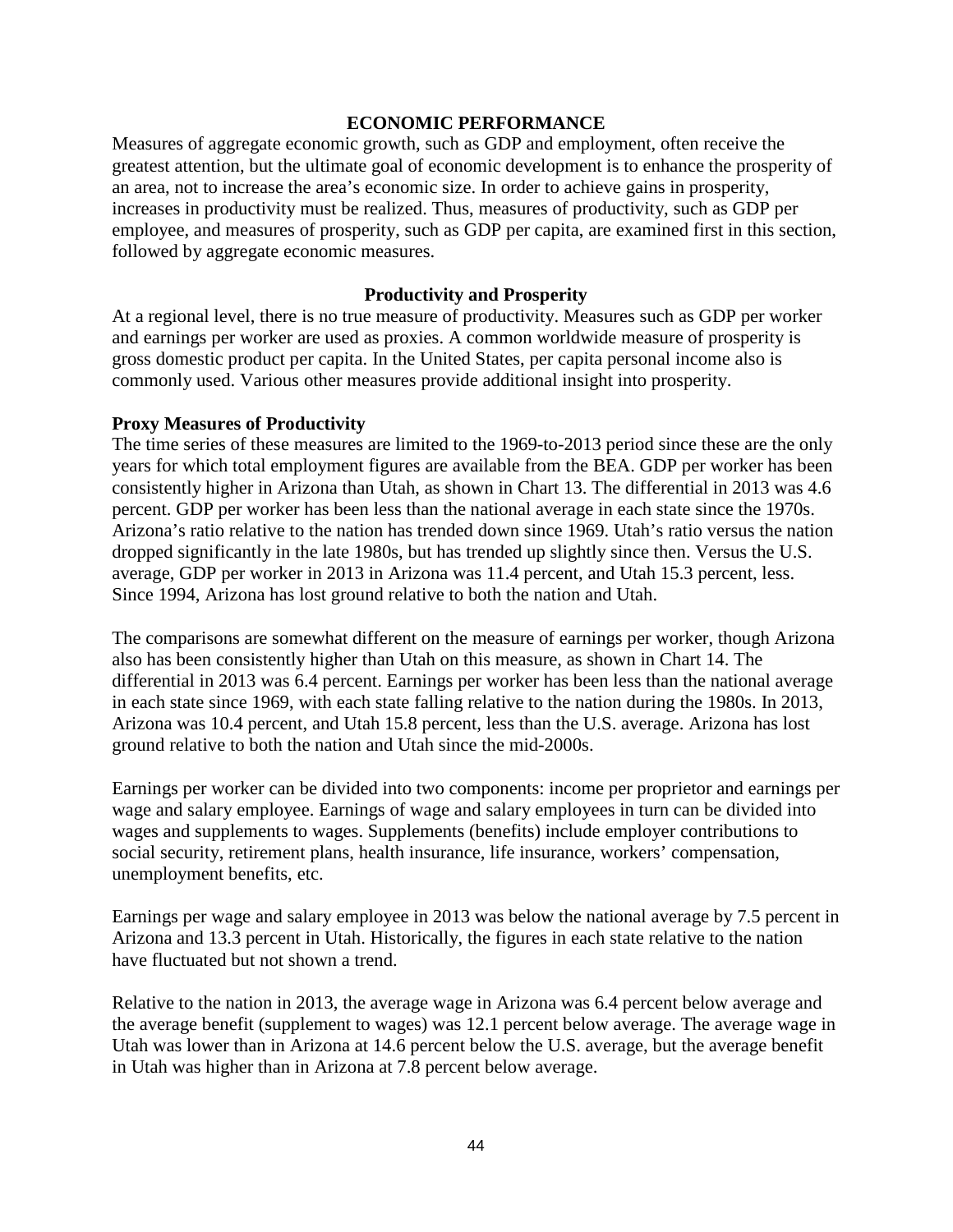







Source: U.S. Department of Commerce, Bureau of Economic Analysis, [http://www.bea.gov/regional/index.htm.](http://www.bea.gov/regional/index.htm)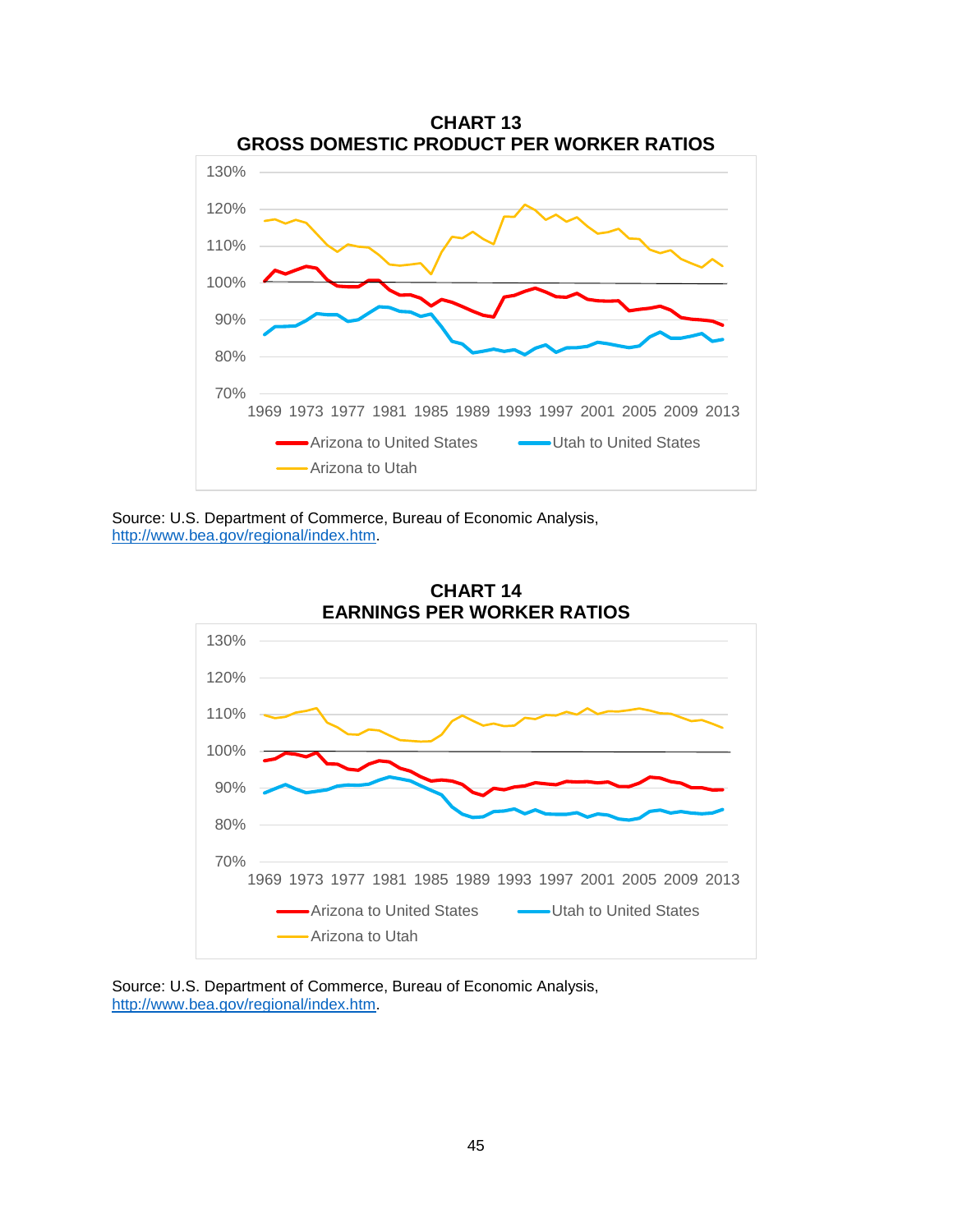Nationally, average proprietors' income in 2013 was 46 percent less than earnings per wage and salary employee. Income per proprietor in 2013 was below the national average by 25.7 percent in Arizona and 28.7 percent in Utah. Relative to the nation, average proprietors' income fell considerably in each state during the 1970s and 1980s. Following a partial recovery in the 1990s, each state has fallen further relative to the nation.

## **Measures of Prosperity**

Estimates of personal income and population extend from 1929 through 2014. During this period, per capita personal income in Arizona generally has been higher than in Utah, as seen in Chart 15. Utah's figures are adversely affected by the state's high birth rate and large number of persons per household. The differential between the two states has varied; since 1987, it has trended down. Arizona's PCPI was only 0.3 percent higher in 2014. Except for one year during World War II, the figure in each state has been less than the national average. Arizona's ratio to the nation has trended down since 1971. In contrast, Utah dropped relative to the nation from 1963 through 1989, but has partially recovered the relative losses since then. In 2014 relative to the U.S. average, PCPI was 17.9 percent lower in Arizona and 18.1 percent less in Utah.

Personal income consists of three categories: earnings by place of residence; dividends, interest and rent; and transfer payments. The latter category includes social security and unemployment insurance payments. The similarity in PCPI in Arizona and Utah in 2014 results from differing relationships by category:

- Per capita earnings was higher in Utah than in Arizona.
- Per capita dividends, interest and rent was slightly higher in Arizona than in Utah.
- Per capita transfer payments was much higher in Arizona than in Utah.

Relative to the national per capita average, Arizona was 21.4 percent lower on earnings, 19.8 percent lower on dividends, interest and rent, and only 2.5 percent lower on transfers. The comparable figures for Utah were 12.5 percent less on earnings, 21.6 percent lower on dividends, interest and rent, and 35.4 percent lower on transfers. Arizona has lost ground to both the nation and Utah since the 1950s on the earnings measure and since the 1980s on the dividends, interest and rent measure.

The earliest estimate of GDP by state dates to 1963; the first inflation-adjusted figures are for 1987. Comparisons are different on the broader measure of GDP per capita than on PCPI. As a ratio to the United States, Arizona's GDP per capita figure has cycled from higher to lower than the PCPI ratio; in recent years, the GDP ratio has been lower. In contrast, except for 1966 through 1972, Utah's ratio to the nation has been higher based on GDP per capita than on PCPI, with a large differential since 2000.

GDP per capita generally was higher in Arizona than Utah through 2005, as shown in Chart 16. The differential began to trend smaller in 1987, with Arizona falling below Utah in 2006. Arizona's figure in 2014 was 12.2 percent less than in Utah. GDP per capita has been less than the national average in each state. Arizona has trended down relative to the nation since 1973. Utah dropped significantly versus the nation between 1977 and 1989, but has since recovered its relative losses. Relative to the U.S. average in 2014, GDP per capita was 22.3 percent lower in Arizona and 11.5 percent less in Utah.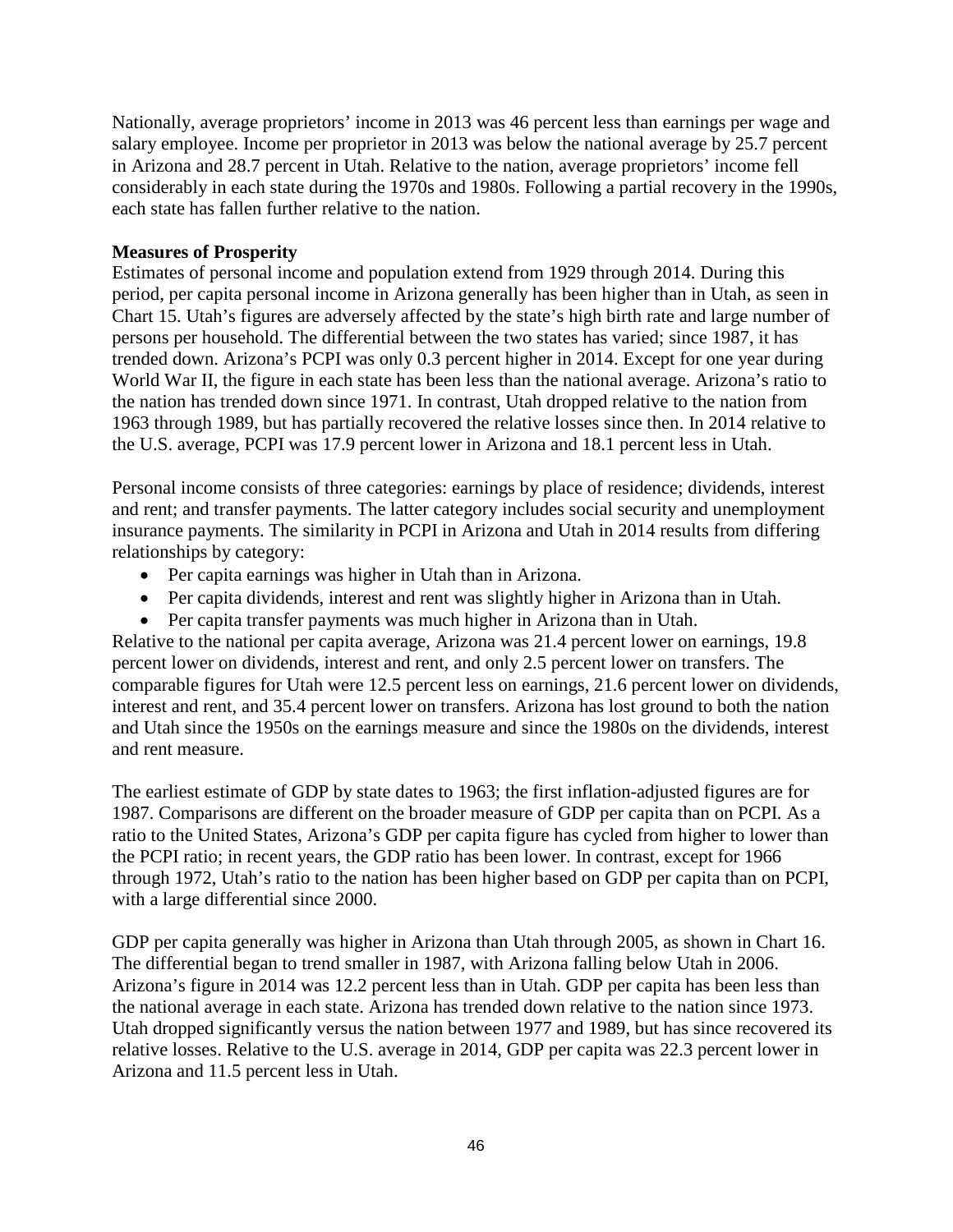





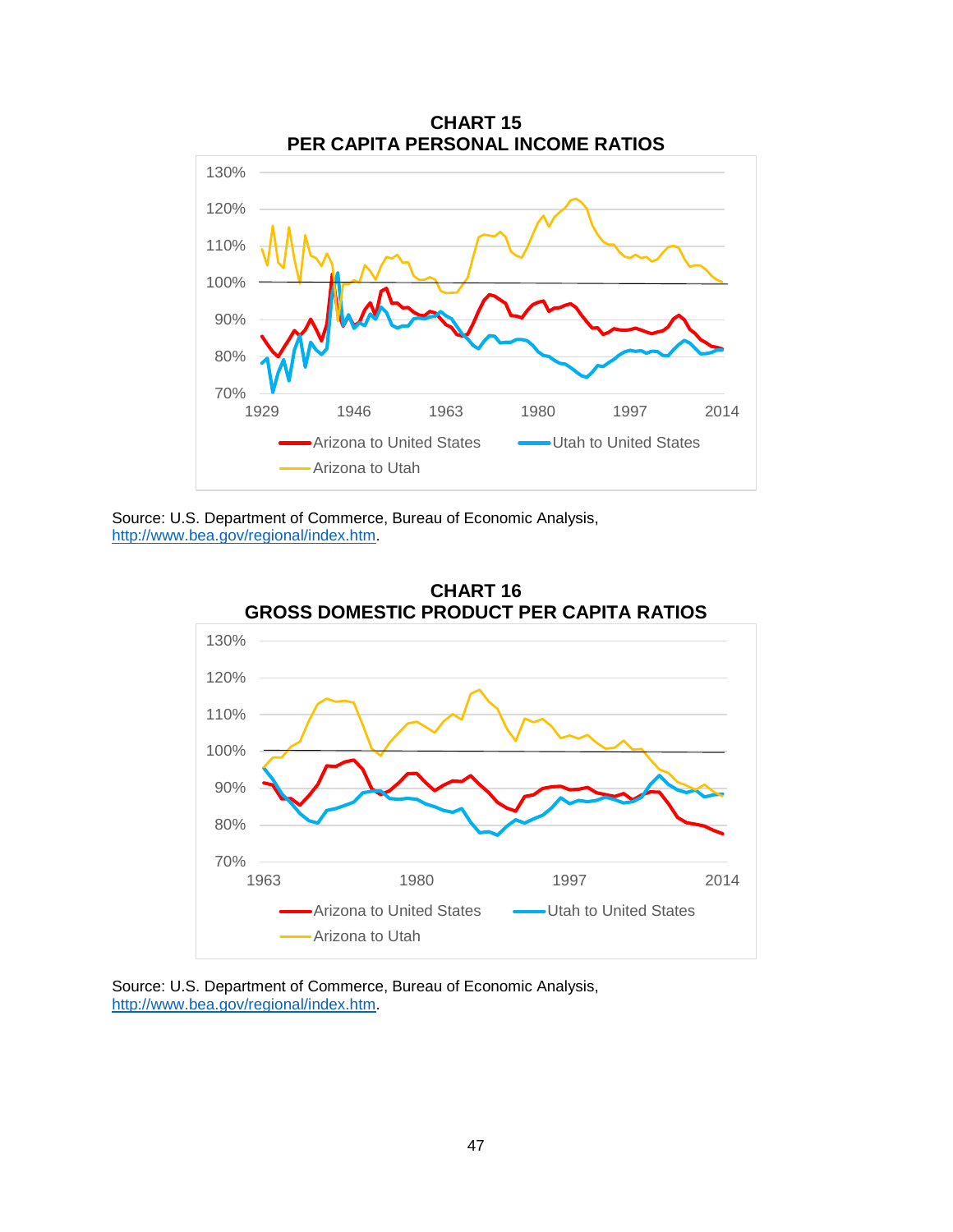The unemployment rate provides a very different indicator of prosperity. Limitations of the unemployment rate include significant margins of error in the estimates by state and the exclusion of individuals who have given up looking for work after a long period of unemployment. The earliest estimates of the unemployment rate that are available online are for 1976. Except in three years between 1976 and 2014, the unemployment rate in Arizona was higher than in Utah. Arizona's unemployment rate generally is similar to the national average, but is somewhat higher during some recessions and somewhat lower during some expansions. Except for two years, the rate in Utah has been less than the national average, often by a considerable differential (see Chart 17).

Prior to the annual American Community Survey, which began nationwide in 2005, data on household income and poverty were available from decennial censuses; the data pertained to the year before the census date. To reduce sampling error, five years of ACS data are combined.

*Median* household income has been lower in Arizona than in Utah, with the differential increasing over time (see Chart 18). In the 2009-to-2013 period, Arizona's figure was 15.4 percent lower. While the trend is the same, *average* household income in Arizona has not been as far below Utah; the 2009-13 differential was 9.2 percent. Relative to the nation, Arizona's household income has been falling further behind. In 2009-13, Arizona's median was 6.2 percent lower and its mean was 8.9 percent lower than the U.S. average. In contrast, median household income in Utah has been greater than the national average since 1999 and the positive differential has increased somewhat over time; it was 10.9 percent in 2009-13. Utah's mean has hardly increased relative to the nation and was only barely higher than the U.S. average in 2009- 13.





Source: U.S. Department of Labor, Bureau of Labor Statistics, [http://stats.bls.gov/.](http://stats.bls.gov/)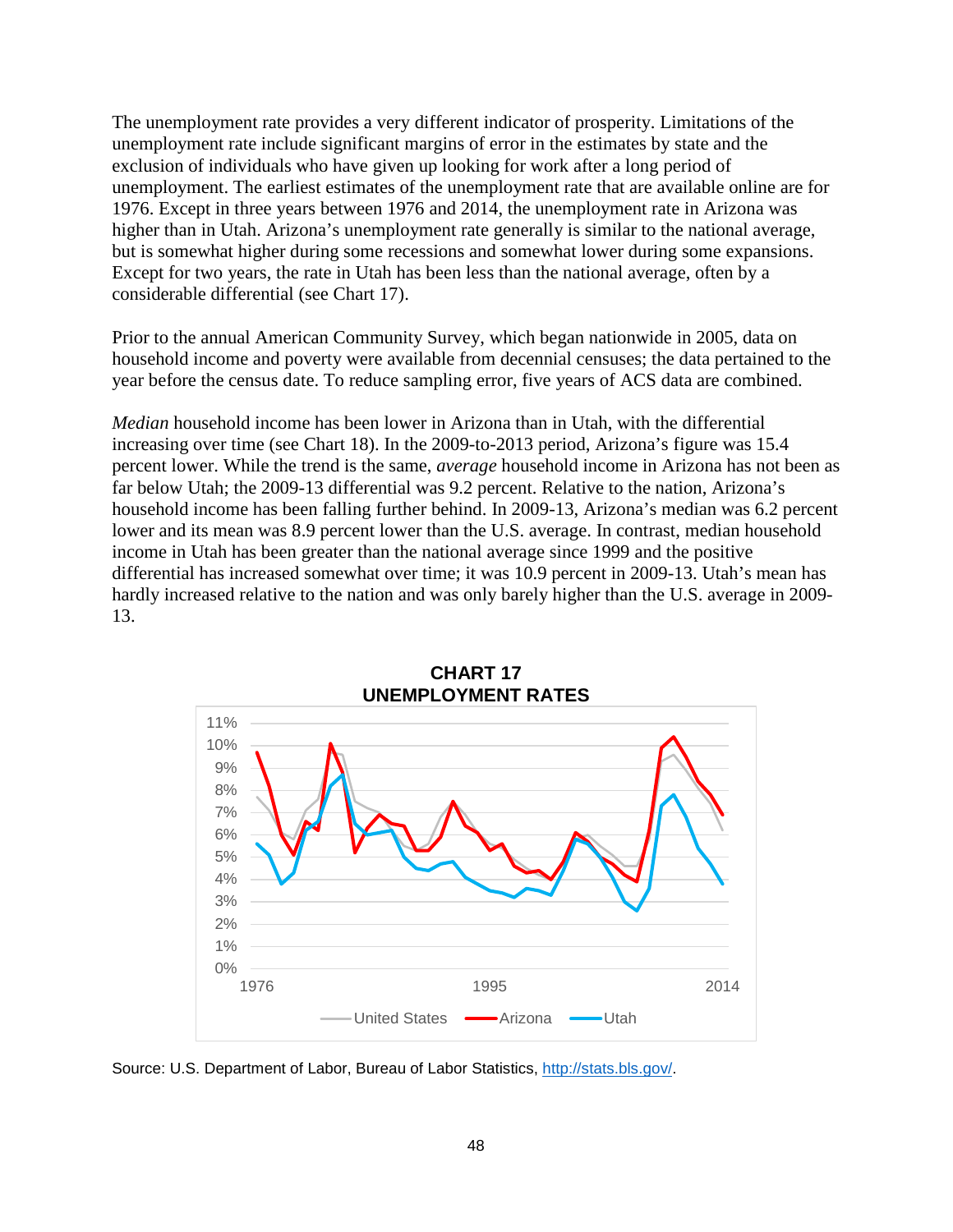

Source: U.S. Department of Commerce, Census Bureau, decennial censuses (1970 through 2000) and American Community Survey (2005 through 2013, Table S1901), [http://factfinder.census.gov/faces/nav/jsf/pages/index.xhtml.](http://factfinder.census.gov/faces/nav/jsf/pages/index.xhtml)

For both Arizona and Utah, the PCPI ratios to the nation have been lower than the median household income ratios, by an amount increasing over time. However, while Arizona's PCPI historically has been higher than in Utah, median household income has been lower in Arizona than Utah.

The poverty rate has been much higher in Arizona than in Utah. Relative to the nation, Arizona's rate has been higher while Utah's rate has been lower (see Chart 19). In 2009-13, the rates were 12.7 percent in Utah, 15.4 percent nationally, and 17.9 percent in Arizona.

#### **Aggregate Economic Growth**

Aggregate economic growth is not correlated to gains in prosperity and productivity. Two measures of aggregate growth — GDP and total employment — are the focus of the analysis in this subsection, but other economic measures also are examined. Total economic growth is addressed first, followed by growth by sector.

### **Total**

The historical record of annual aggregate economic growth in Arizona and Utah is shown in Chart 20 for inflation-adjusted (real) GDP and in Chart 21 for total employment. Arizona in particular, but also Utah, has a more cyclical economy than the nation. Growth rates in both states typically are considerably above the national average during economic expansions, with Arizona's rate usually higher than in Utah until recent years. During recessions, the percent change in Utah usually is similar to the nation but Arizona sometimes slumps more than the nation.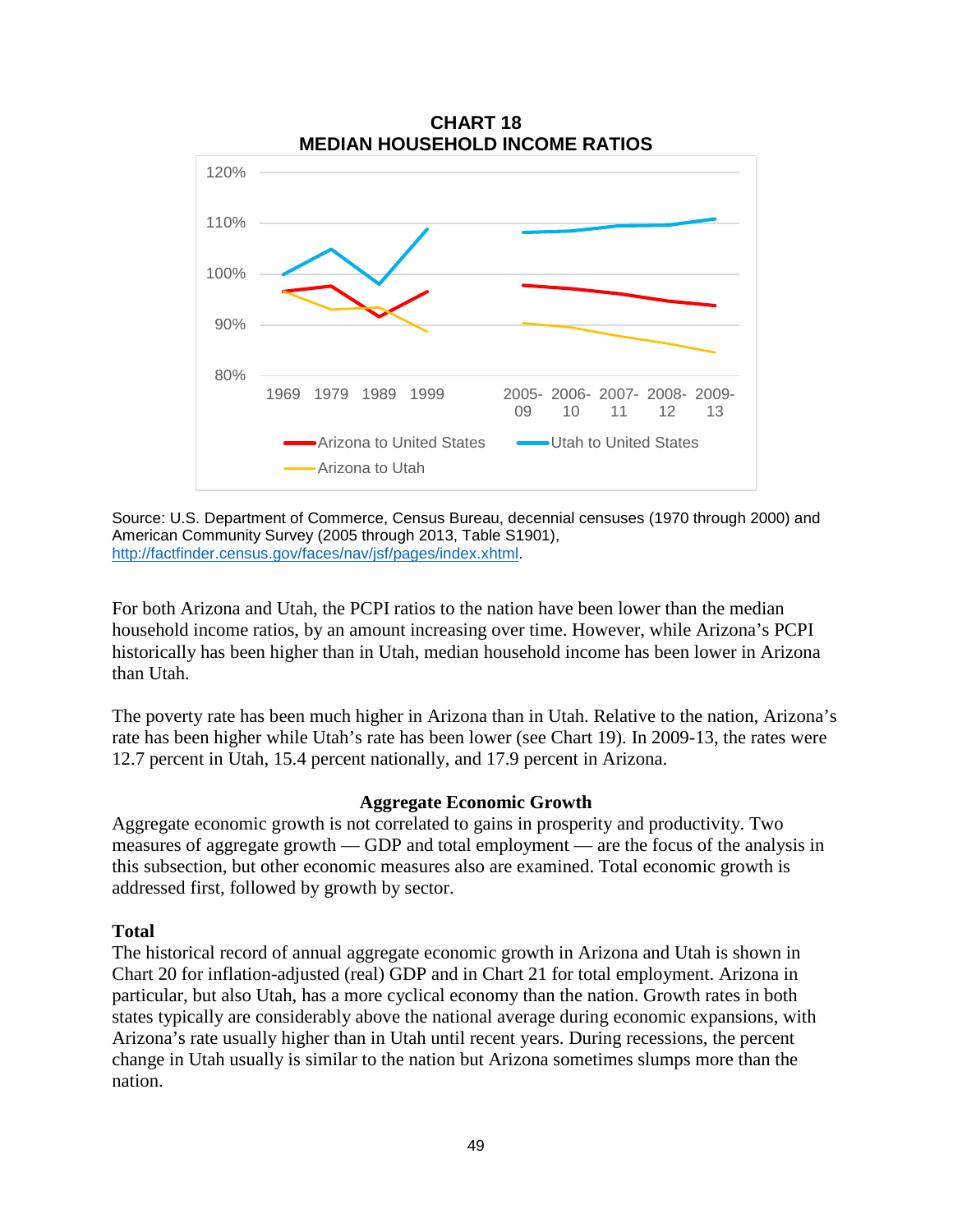

Source: U.S. Department of Commerce, Census Bureau, decennial censuses (1970 through 2000) and American Community Survey (2005 through 2013, Table S1701), [http://factfinder.census.gov/faces/nav/jsf/pages/index.xhtml.](http://factfinder.census.gov/faces/nav/jsf/pages/index.xhtml)

Another way of examining economic growth is to calculate the annual average percent change by economic cycle. These figures are shown in Table 12 for various measures. Nationally, economic growth during the 2001-09 economic cycle was subpar due to the magnitude of the 2008-09 recession. In the current economic cycle so far, average growth rates also are below average, except on the earnings measure.

Despite the slackening of growth rates nationally since 2001, Arizona's growth rate relative to the nation has dropped to well below the norm of the four economic cycles that occurred between 1970 and 2001, particularly during the current cycle. Utah's growth rate in the current cycle also is below its historical norm. A big change has occurred in the relationship between Arizona and Utah. Through 2001, Arizona's average growth rate on each measure in each cycle was greater than in Utah. Since 2001, Arizona's growth rate has been less than that in Utah on each measure in each cycle. The last time that Arizona's aggregate growth was less than in Utah was in the 1929-to-1933 period that incorporated the Great Depression.

#### **By Sector**

In this subsection, sectoral changes in real GDP and total employment between 1998 and 2013 are examined. The total employment series produced by the BEA switched from the Standard Industrial Classification to the NAICS in 1998; GDP data for 1997 were reported for each classification system.

Nationally, the sectoral changes differ significantly between the real GDP measure and the total employment measure. Based on real GDP, the sectoral share dropped considerably between 1998 and 2013 in the government and construction sectors; a drop also occurred in the "other services"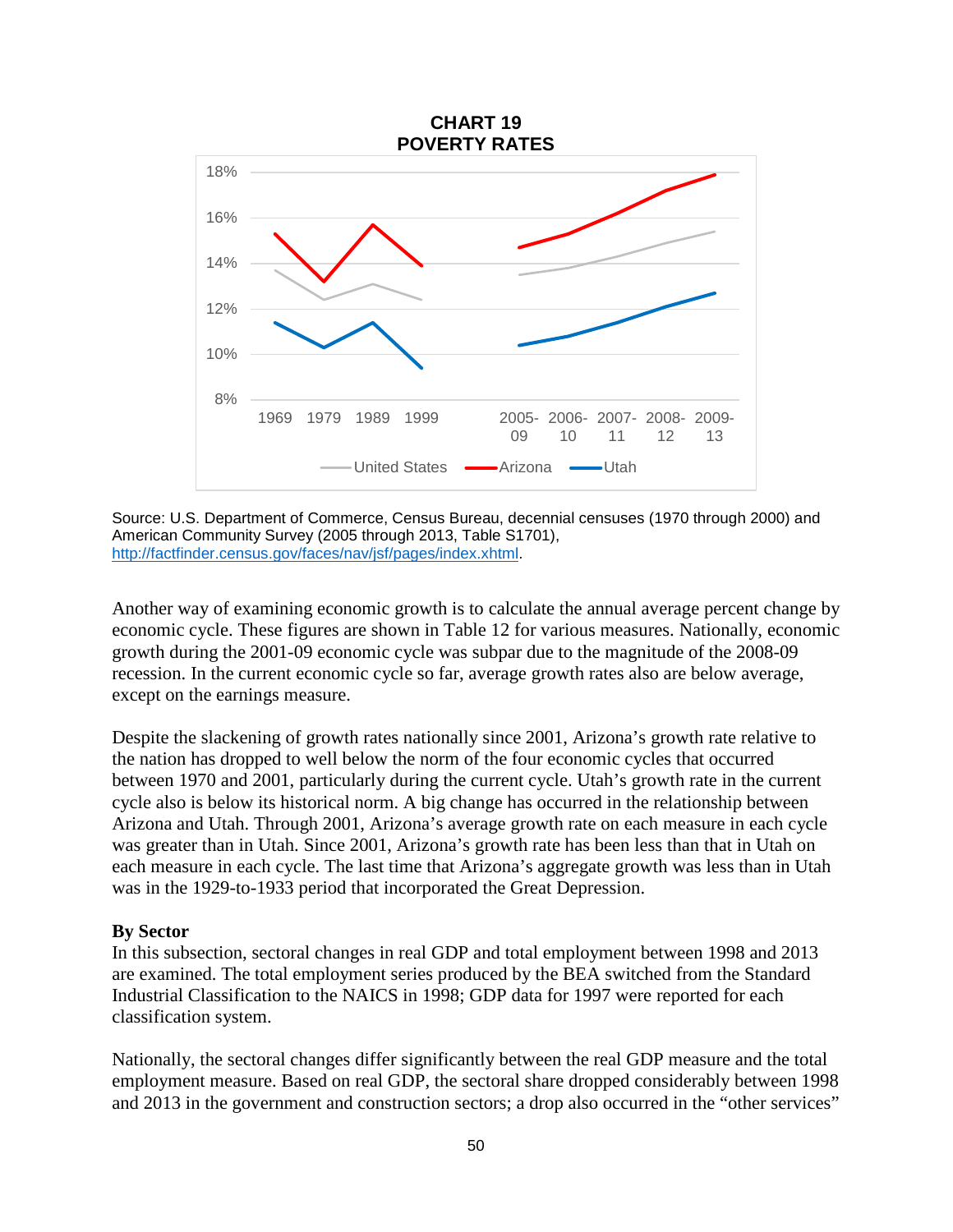





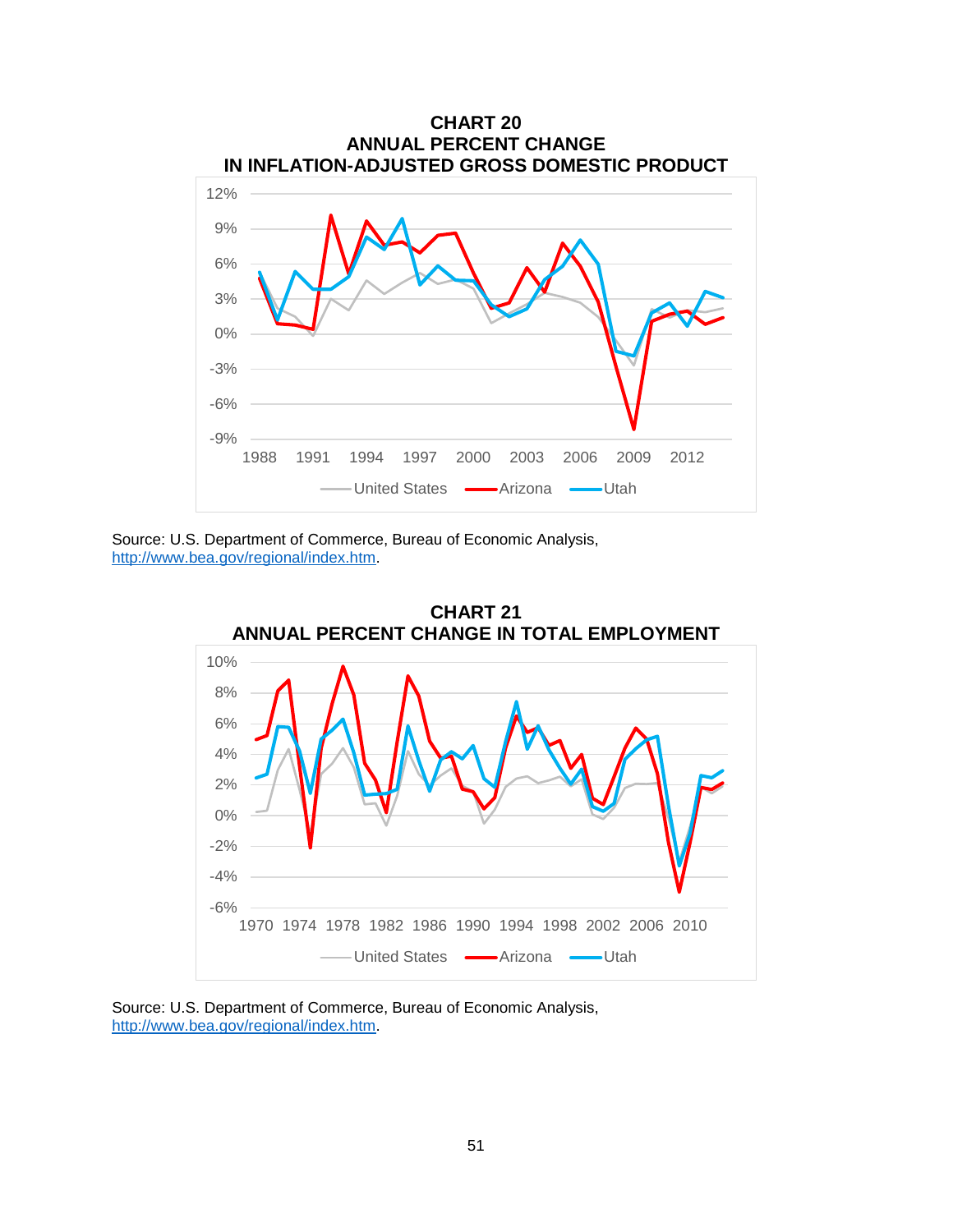## **TABLE 12 ANNUAL AVERAGE PERCENT CHANGE IN AGGREGATE ECONOMIC MEASURES BY ECONOMIC CYCLE**

| Cycle                | US                                 | AZ - US | UT - US | AZ - UT | US                      | AZ - US | UT - US | AZ - UT |
|----------------------|------------------------------------|---------|---------|---------|-------------------------|---------|---------|---------|
|                      | <b>Real Gross Domestic Product</b> |         |         |         | <b>Total Employment</b> |         |         |         |
| 1970-75              |                                    |         |         |         | 1.6%                    | 3.0%    | 2.4%    | 0.6%    |
| 1975-82              |                                    |         |         |         | 2.1                     | 2.9     | 1.5     | 1.4     |
| 1982-91              |                                    |         |         |         | 2.1                     | 2.1     | 1.4     | 0.7     |
| 1991-2001            | 3.7%                               | 3.5%    | 1.9%    | 1.6%    | 1.9                     | 2.2     | 1.9     | 0.4     |
| 2001-09              | 1.5                                | 0.6     | 1.6     | $-1.0$  | 0.6                     | 1.1     | 1.4     | $-0.3$  |
| 2009-14*             | 1.9                                | $-0.5$  | 0.4     | $-1.0$  | 1.1                     | $-0.2$  | 0.6     | $-0.7$  |
| Real Personal Income |                                    |         |         |         | <b>Real Earnings</b>    |         |         |         |
| 1970-75              | 2.9%                               | 3.0%    | 1.8%    | 1.1%    | 1.7%                    | 2.7%    | 2.3%    | 0.4%    |
| 1975-82              | 3.1                                | 2.6     | 1.7     | 0.9     | 2.1                     | 2.8     | 2.0     | 0.8     |
| 1982-91              | 3.5                                | 1.6     | 0.2     | 1.4     | 3.5                     | 1.4     | 0.1     | 1.4     |
| 1991-2001            | 3.9                                | 2.0     | 1.9     | 0.2     | 4.2                     | 2.5     | 1.8     | 0.7     |
| 2001-09              | 1.5                                | 1.4     | 1.4     | $-0.0$  | 0.8                     | 1.1     | 1.5     | $-0.4$  |
| 2009-14*             | 2.3                                | $-0.6$  | 0.7     | $-1.3$  | 2.2                     | $-0.6$  | 0.7     | $-1.4$  |

\* Incomplete economic cycle; employment ends in 2013.

Source: U.S. Department of Commerce, Bureau of Economic Analysis, [http://www.bea.gov/regional/index.htm.](http://www.bea.gov/regional/index.htm)

sector. Offsetting these declines, the sectoral share rose in the information, finance and insurance, and real estate and rental sectors, with a lesser increase in the administrative and waste management services sector and in the health care and social assistance sector.

Based on employment, the greatest change in national sectoral shares between 1998 and 2013 was a large drop in manufacturing. Retail trade had the only other decline of note. Several services sectors experienced a gain in share, led by health care and social assistance.

Relative to the nation, Arizona and Utah each did better in the manufacturing sector, but worse in the construction sector, on both the real GDP and employment measures between 1998 and 2013. Otherwise, based on real GDP, some notable differences between Arizona and Utah occurred in the shifts in sectoral shares. Utah experienced a much larger gain than the national average in the finance and insurance sector, while Arizona's gain was equal to the U.S. average. Government's sectoral share fell much more than average in Utah, while the decline in Arizona was only slightly greater than average. Arizona had a much larger gain than the U.S. average in the health care and social assistance sector, while the increase in Utah was a little less than average.

Subsectoral GDP data provide insight into the changes at the sectoral level. Arizona's smallerthan-average increase in the information sector's share largely was a result of the broadcasting and telecommunications subsector, but publishing industries also contributed. Utah's very large increase in the finance and insurance sector was entirely in the credit intermediation subsector. The large gain in Arizona's health care and social assistance sector largely resulted from the ambulatory services subsector, but hospitals and nursing facilities also contributed. The large